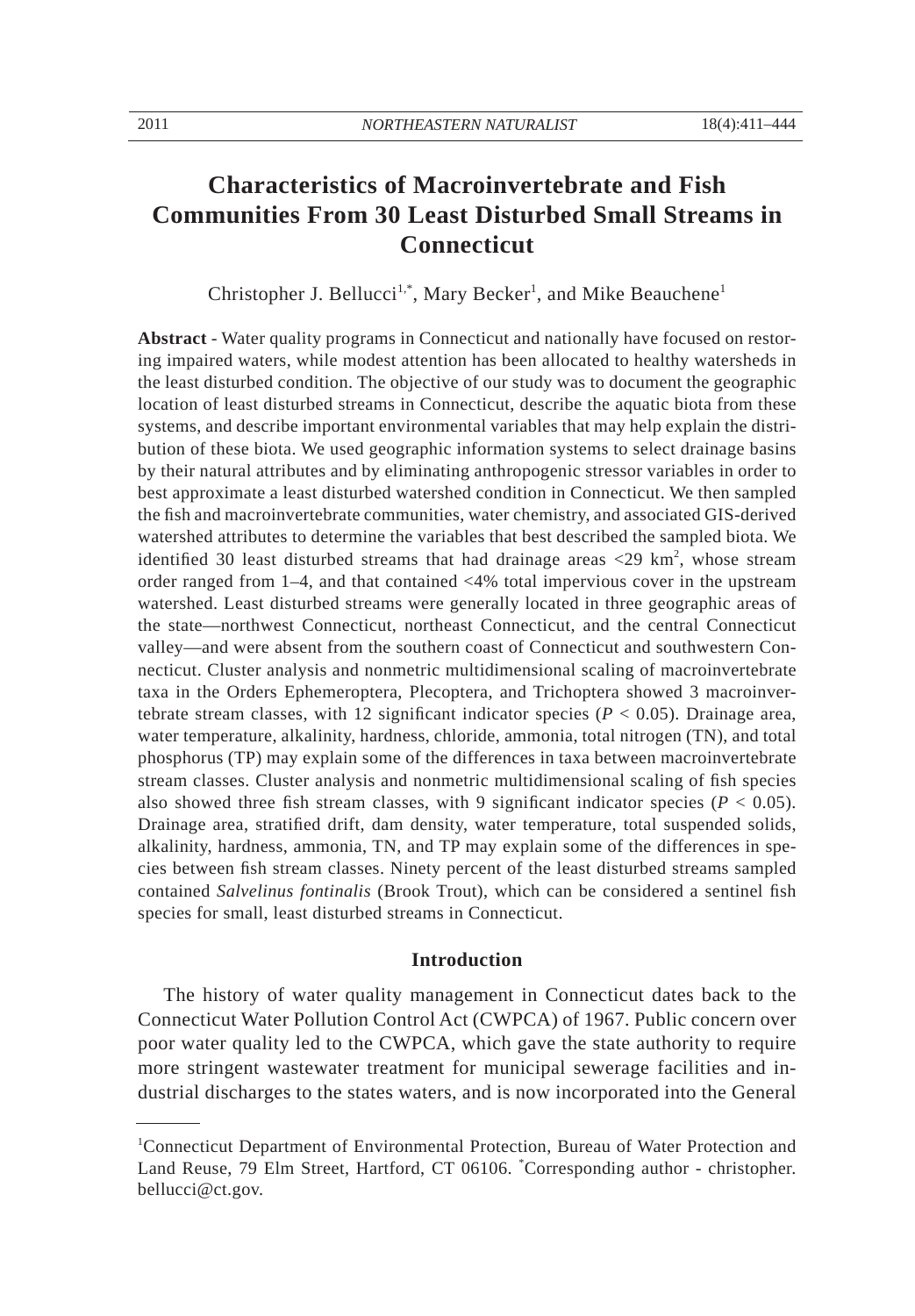Statutes of Connecticut (Chapter 446k, Sections 22a-416 to 22a-599). Nationally, amendments to the Federal Water Pollution Control Act in 1972 and 1977 (FWP-CA) resulted in the first comprehensive water pollution law for the nation. This legislation and subsequent amendments still serve as the foundation of surface water quality regulations in the United States. As a result of public concern over poor water quality and the promulgation of these state and federal laws, monitoring the chemical and biological quality of the state's water resources became a priority issue to track progress of clean water regulations.

 Biological monitoring has been the foundation for assessing water quality in Connecticut's rivers and streams since the early 1980s. The concept behind biological monitoring is to use organisms living in streams (e.g., macroinvertebrates, fish) to measure the health of the waters. Karr (1981) first introduced an index of biological integrity (IBI), a composite measure of ecological characteristics, as an index of fish population health. In 1989, the United States Environmental Protection Agency (EPA) introduced guidance that included assessment protocols for fish and macroinvertebrates that expanded the development of multimetric indices to assess stream health (Plafkin et al. 1989). Following EPA's guidance, the Connecticut Department of Environmental Protection (CTDEP) implemented bioassessment protocols focusing on macroinvertebrates as the foundation of stream health assessment to evaluate the goals of CWPCA and the FWPCA

 The goal of the FWPCA is to "restore and maintain the chemical, physical, and biological integrity of the nation's waters." However, much of the national and state effort to monitor and assess its waters from the 1980s to late 1990s focused on the restoration of "impaired" streams that fell on the "high" portion of the stressor gradient rather than the maintenance or preservation of streams that fell on the "low" portion of stressor gradient (Fig.1). Davies and Jackson (2006) introduced the biological condition gradient (BCG) conceptual model of ecological community change in flowing waters with increased anthropogenic stressors. The BCG describes the ecological community change as a continuum, with one end representing communities exposed to low stress and natural biological condition and the other end representing high stress and degraded biological condition. Since much of the historic monitoring of stream biological communities in Connecticut has focused on impaired waters (i.e., mid–high stress on the BCG), biological communities from natural streams under low stress on the BCG continuum are not well documented.

 This paper identifies the location of 30 streams in the natural/low-stress portion of the BCG continuum, or least disturbed condition in Connecticut. Given Connecticut's long history of land-use disturbance (Bell 1985), we follow the definition of Stoddard et al. (2006) that the least disturbed condition is the "best available physical, chemical, and biological habitat conditions given today's state of the landscape." We used geographic information system software (GIS, ESRI Arc Map Version 9.2) to select drainage basins by their natural attributes and by eliminating known or suspected anthropogenic stres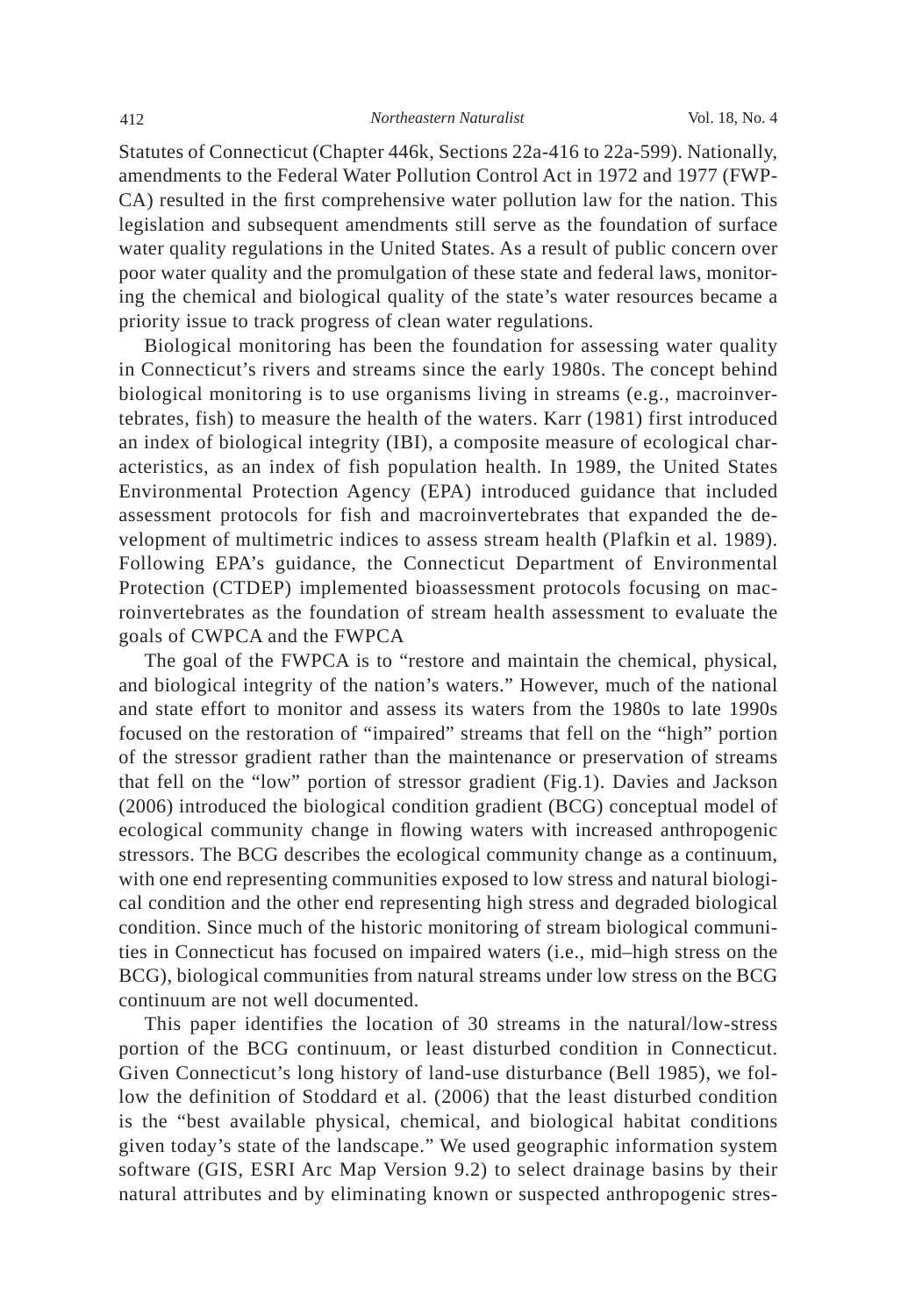sor variables in order to best approximate a least disturbed watershed condition. Our goal was to describe important fish species and macroinvertebrate taxa, and to use watershed attributes derived from GIS and water chemistry samples to highlight variables that best described these sampled biota. The results of this study can aid our understanding of fish and macroinvertebrate communities along the low-stress/natural portion of the BCG gradient (Fig 1) in Connecticut and lead to a better understanding of how these streams compare to streams with higher anthropogenic stress.

### **Methods**

# **Selection of least disturbed streams**

 We used GIS to select least disturbed streams in Connecticut by evaluating land-use characteristics, water quantity stress (diversions), habitat fragmentation (dams and reservoirs), and salmonid fry stocking records. We used a hierarchical approach to select study streams first by screening at the subregional drainagebasin scale using GIS, followed by catchment-level screening using GIS, and we then followed GIS screening with field checks to determine habitat suitability (i.e., wadeable, good mix of riffle habitat and pool habitat) and validate dam



Figure 1. A schematic of the biological condition gradient based on Davies and Jackson (2006), showing focus of water quality efforts on moderately to highly stressed waters since the adoption of Connecticut Clean Water Act of 1967 and Federal Clean Water Act in 1972.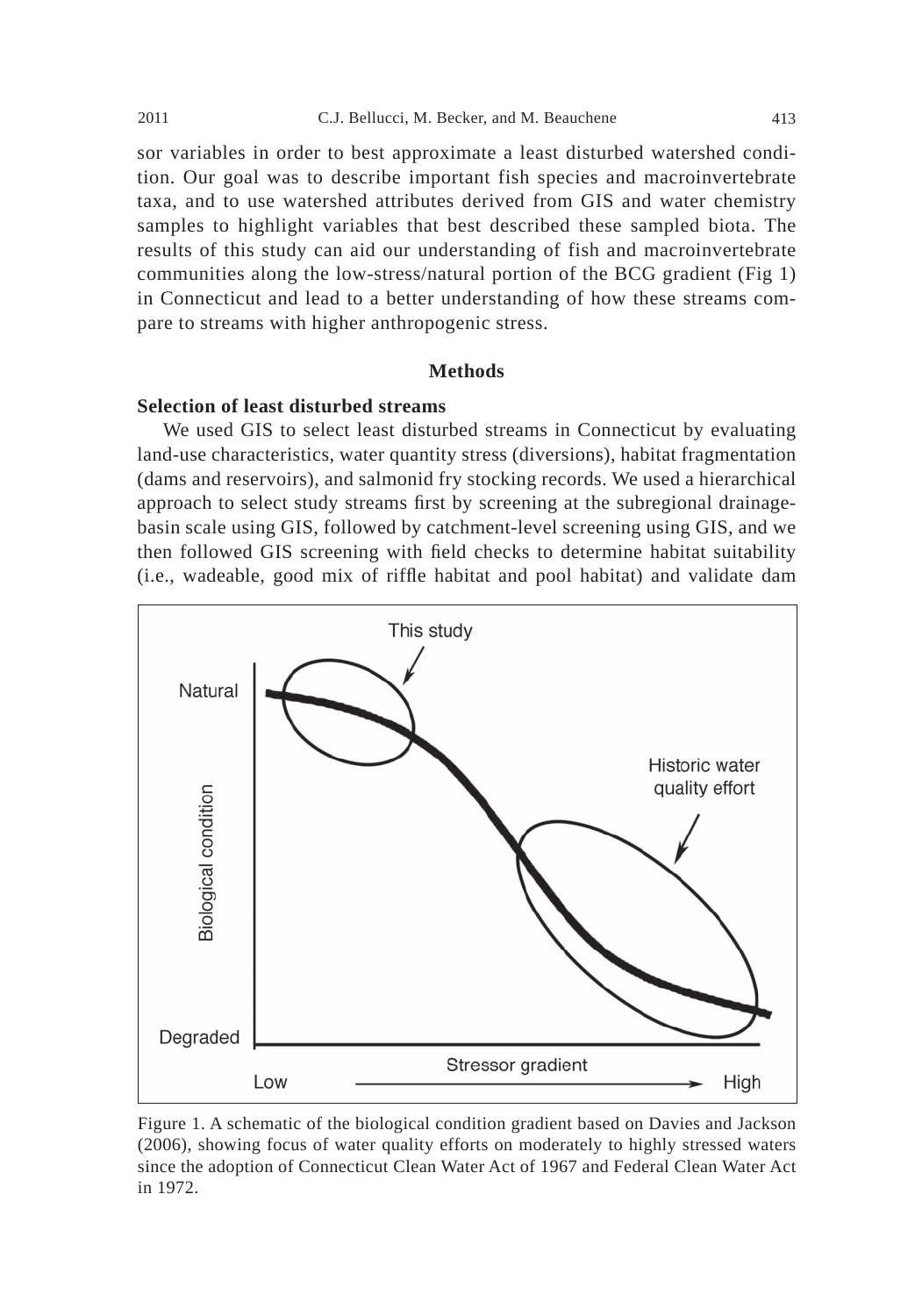locations shown on our GIS. We only considered wadeable perennial streams with watersheds  $2-2000 \text{ km}^2$  for our study.

We first selected subregional drainage basins, as defined in Nosal (1997), with greater than 80% natural land cover. Percent natural land cover was calculated from 2002 land-cover data produced by the University of Connecticut Center for Land-use Education and Research program and derived from 2002 LandSat satellite imagery. Percent natural land cover was an aggregate percentage of deciduous forest, coniferous forest, open water, and wetland land-cover categories. We calculated the percent natural land cover for each of the 334 subregional basins in Connecticut. Subregional basins in Connecticut range in size from 0.21–457.81 km<sup>2</sup>, although 95% are less than 101.01 km<sup>2</sup> (median = 27.07 km<sup>2</sup>). For those subregional basins that met the >80% natural land-cover criterion, we applied additional criteria for total percent impervious cover (IC)—water diversions, dams and reservoirs, and salmonid fry stocking in catchments within those subregional basins—to obtain a list of least disturbed streams.

 Impervious cover has been shown to act as a surrogate measure of negative impacts to aquatic life in streams (Bellucci 2007, Morse et al. 2003, Roy et al. 2005, Stranko et al. 2008, Wang et al. 2001) and therefore is an appropriate screening tool at a broad spatial scale. Subregional basins containing <4% IC were selected for potential study. Subregional basins >4.1% IC were excluded from further analysis. IC was calculated using the Impervious Surface Analysis Tool, an ESRI Arc Map version 9.2 extension, using 2002 Connecticut Land Cover data following the guidelines in Prisloe et al. (2002).

The reduction in stream flow from water diversions can reduce the available aquatic habitat and therefore negatively impact the abundance and diversity of aquatic life in streams (Bain et al. 1988, Freeman and Marcinek 2006, Konrad et al. 2008, Poff et al. 1997). The location of water diversions was evaluated using best available data from the CTDEP Inland Water Resources Division. The diversion database contained the locations of approximately 2236 diversions, and we used GIS to select catchments that did not contain diversions. All catchments that contained diversions were excluded.

 Dams are ubiquitous in Connecticut's landscape, and can contribute to stream habitat fragmentation and change the natural dynamics of stream ecosystems (Braatne et al. 2008, Graf 1999, Ligon et al. 1995, Poff and Hart 2002, Stanford and Ward 1989). Because dams are so widespread and common, we could not completely eliminate their presence or we would risk having no streams left in our study population. Therefore, we attempted to eliminate large dams from our analysis and included an acceptable threshold distance downstream from smaller dams. To infer the presence of large dams, we used a combination of a CTDEP database containing Hazard Class C dams and a Connecticut Department of Public Health (CTDPH) database containing information on reservoir size. Hazard Class C dams are defined as dams that impound large volumes of water and could be hazardous if the dam were breached. Waterbodies listed as reservoirs in the CTDPH database are typically used for public water supply storage and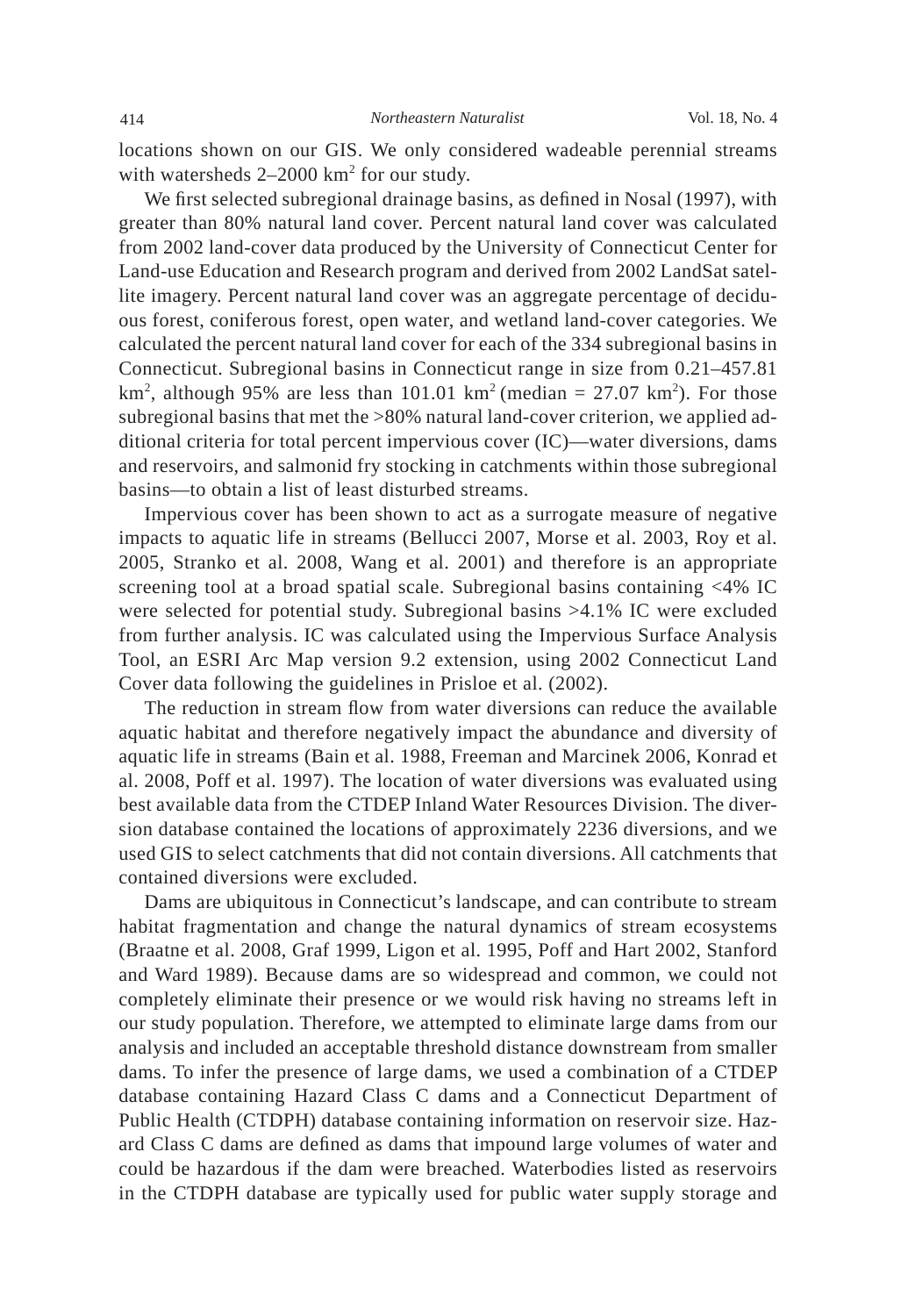are usually not run of river. First, we screened stream segments using GIS and excluded those with Hazard Class C dams or reservoirs in upstream segments. Second, we used the CTDEP dam location database to eliminate stream reaches that were within 1.6 km of a dam and selected free-flowing sections of stream that were located greater than 1.6 km from a dam. We thought that 1.6 km was a reasonable distance to filter immediate ecological impacts from small dams for our study, while still retaining some sections of stream for our study.

Fish stocking can have negative impacts on natural fish populations (Faush 1988, Kreuger and May 1991) and was therefore a consideration to identifying least disturbed streams in Connecticut. *Salmo trutta* L. (Brown Trout) fry and *Salmo salar* L. (Atlantic Salmon) fry stocking records were obtained from the CTDEP Fisheries Division, and streams stocked with these species were eliminated because it is not possible to discriminate naturally reproduced Brown Trout fry from stocked fry; most occurrences of juvenile Atlantic Salmon in Connecticut are stocked fish. We then used GIS to select stream segments that were not influenced by fry stocking of these species. We did not exclude streams that were stocked with adult salmonids because our selection criteria dictated small, remote streams which are typically not stocked with adult salmonids. In addition, we hypothesized that there would be few, if any, adult stocked streams in the potential stream choices given our other selection criteria, and that if captured, adult stocked salmonids would be easily identified in the field.

 Field checks were used to evaluate site accessibility, standardize sampling habitat (e.g., reaches with no riffle habitat or too deep to wade were eliminated), and verify dam locations. For watersheds that met all the above GIS screening criteria and field checks, the latitude and longitude of the sampling sites were recorded with a Garmin Model 76 GPS. We then used those coordinates and the Arc Hydro extension of GIS to delineate the watershed upstream of the sampling point. Our GIS selection criteria, followed by site visits, resulted in 30 small least disturbed streams as our study population.

### **Biological communities and water quality**

 Benthic macroinvertebrate samples were collected September–October 2007 using an 800-um-mesh kick net. A total of 2 m<sup>2</sup> of riffle habitat (12 kicks composited from multiple riffles of a stream reach) was sampled at each location. Samples were preserved in 70% ethyl alcohol and brought back to the laboratory for subsampling. A 200-organism subsample was taken using a random grid design (Plafkin et al. 1989) from each sampling location. Organisms were identified to the lowest practical taxon, generally species.

 A macroinvertebrate multimetric index (MMI) score for each site was calculated using a 200-organism subsample at the genus level (Gerritsen and Jessup 2007). The MMI is composed of 7 metrics: Ephemeroptera (E) taxa, Plecoptera (P) taxa, Trichoptera (T) taxa, percent sensitive EPT, scraper taxa, BCG taxa biotic index, and percent dominant genus (Table 1). The MMI score is the average score of all seven metrics and ranges from 0–100, with low values representing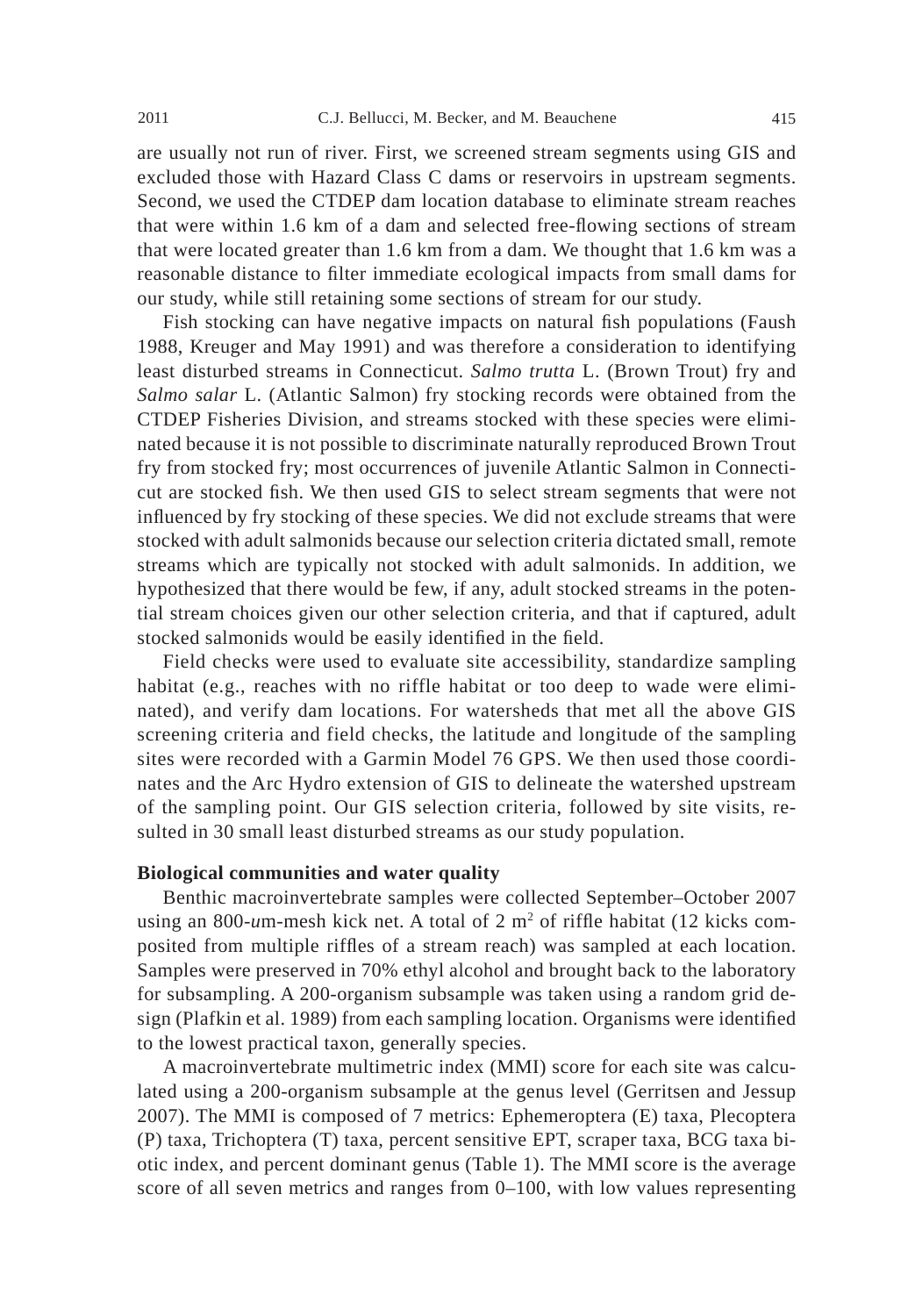high stress and high values representing least stressed sites. For this paper, we followed the convention of CTDEP to aid in interpretation of the MMI scores as follows: MMI  $<$  44 fails aquatic life goals, MMI range of 45–55 is an inconclusive assessment, and MMI > 56 passes aquatic life goals. These MMI values are typically used by CTDEP as part of the decision criteria for assessing aquatic life for Clean Water Act 305 (b) reporting and Section 303 (d) impaired water listing. We evaluated the MMI values from our study streams along the humandisturbance gradient using a scatter plot of MMI and IC. We included locations in Connecticut that were sampled outside of this study to allow comparison of MMI values from this study to MMI values from streams with higher levels of human disturbance. To accomplish this, 125 sites from wadeable streams in Connecticut with macroinvertebrate samples (Bellucci 2007) collected using the same sampling protocols as in this study were included in the scatter plot.

 Fish sampling was conducted from June–September 2007 during periods of low streamflow to maximize sampling efficiency. Typically, 150 m of stream were electrofished using either a backpack unit or a single tow barge electrofishing unit (Hagstrom et al. 1995). A single pass was completed at each location, and all species were measured to the nearest centimeter (total length), counted, and immediately released into the stream.

 A **s**urface-water grab sample was collected from mid-channel at least once during spring, summer, and fall 2007 at each site and analyzed for total nitrogen, ammonia, total phosphorus, pH, alkalinity, hardness, and chloride. Water temperature was measured concurrent with site visits from May–September 2007 using a calibrated thermometer.

### **Statistical analysis**

We calculated the percent occurrence of fish taxa from 30 least disturbed study streams and macroinvertebrate taxa from 24 least disturbed study streams. We

| Table 1. Description of the seven metrics used to calculate the macroinvertebrate multi-metric index |
|------------------------------------------------------------------------------------------------------|
| (MMI). The MMI is calculated as the average of the seven metrics. For more details on metrics that   |
| compose the MMI, see Gerritsen and Jessup (2007). Trend = trend in response to increasing stress.    |
|                                                                                                      |

| Metric           | Description                                                                                                                                                                                                      | Trend    |
|------------------|------------------------------------------------------------------------------------------------------------------------------------------------------------------------------------------------------------------|----------|
| E taxa           | Number of genra in the Order Ephemeroptera (E).<br>This metric is adjusted for watershed size.                                                                                                                   | Decrease |
| P taxa           | Number of genera in the Order Plecoptera (P).                                                                                                                                                                    | Decrease |
| T taxa           | Number of genera in the Order Trichoptera (T).                                                                                                                                                                   | Decrease |
| $%$ EPT          | Number of organisms in the Orders EPT excluding the<br>families Hydropsychidae and Baetidae divided by the<br>total number of organisms in the samples times 100.<br>This metric is adjusted for watershed size. | Decrease |
| Scraper taxa     | Number of genera in the scraper functional feeding group                                                                                                                                                         | Decrease |
| % dominant genus | Number of organisms in the genus with the most individuals<br>divided by total number of organisms multiplied times 100.                                                                                         | Increase |
| <b>BCG</b> taxa  | Average of BCG attributes for each genera.                                                                                                                                                                       | Increase |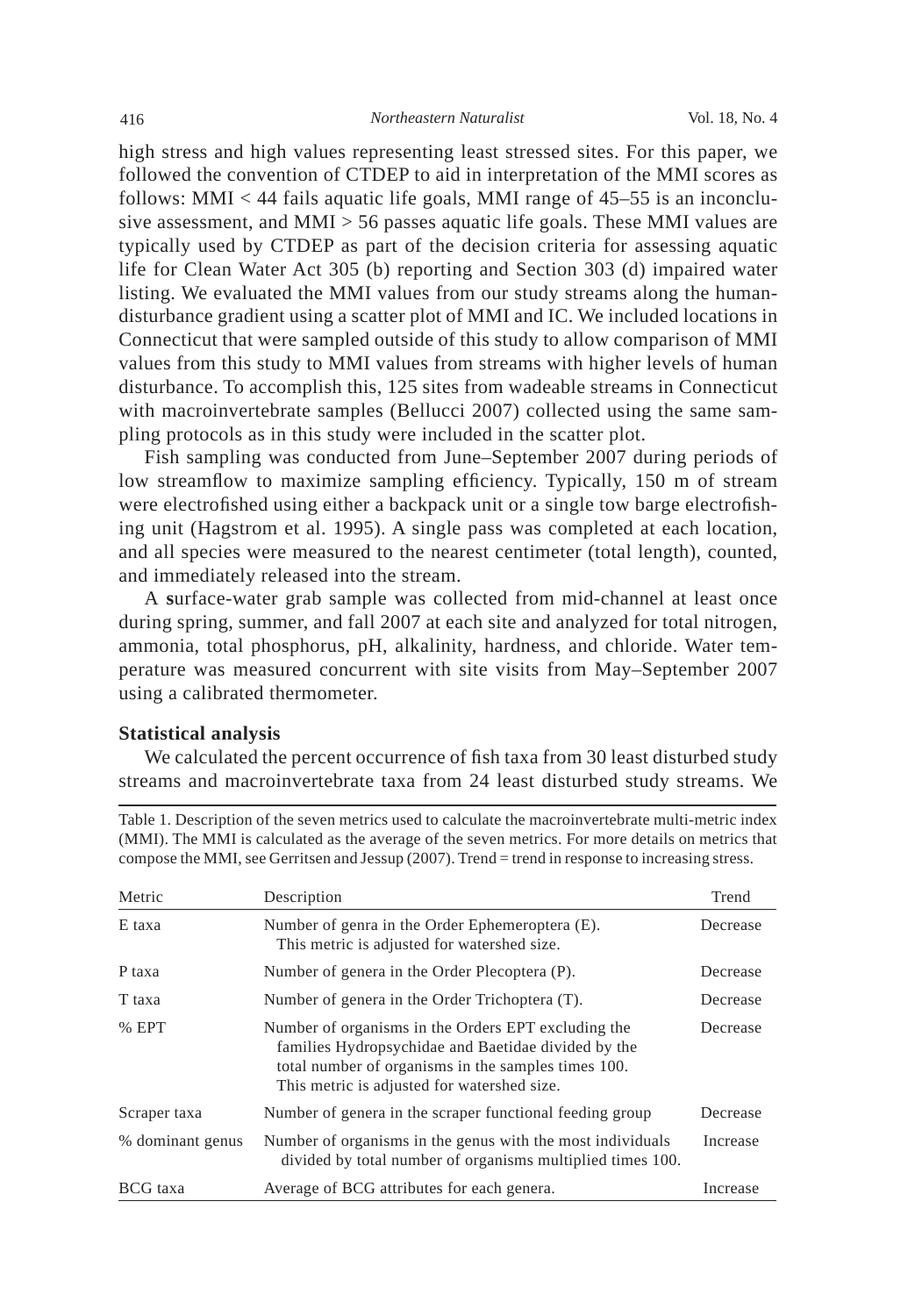also compared the percent occurrence of macroinvertebrates and fish taxa from this study to other streams in Connecticut that were subjected to greater human disturbance. To accomplish this, we established 3 bins using IC as a measure of human disturbance. Bin 1 consisted of the streams for this study with  $IC < 4\%$ , bin 2 included mid-level stress sites with  $IC = 4.1 - 11.9\%$ , and bin 3 contained high-level stress sites with  $IC > 12\%$ . IC was calculated as described above. We then queried the CTDEP ambient monitoring database for wadeable stream sites where fish and macroinvertebrate taxa were collected using the same methodology used in this study, and we calculated the percent occurrence of taxa for each bin. We only report taxa that were found in this study since our goal was to compare the taxa from least disturbed smaller streams in Connecticut (i.e., taxa that occurred exclusively in bins 2 and 3 were not included in this analysis).

 Cluster analysis (CA) was used to explore taxa similarities between least disturbed streams separately for fish species and macroinvertebrate taxa. For macroinvertebrate stream classes, we evaluated taxa from the orders Ephemeroptera or E taxa (mayflies), Plecoptera or P taxa (stoneflies) and Trichoptera or T taxa (caddisflies). EPT were selected because these orders are known to be a dominate component of community richness in least disturbed conditions and as such would provide the most instructive information. For fish, we initially evaluated all species to determine stream fish classes.

For both EPT taxa and fish species, taxa proportional abundances were arcsine square-root transformed to improve normality. The Sorensen distance measure with the flexible beta linkage method (beta  $= -0.25$ ) was used in all CA. Species that occurred in less than 5% of the samples (McCune and Grace 2002) were removed from the analysis for both the EPT and fish analysis. For fish, in addition to eliminating rare species, stocked salmonids and Cyprinidae <3 cm were also eliminated from the data matrix. The 44 EPT taxa by 24 site matrix for EPT and 17 fish species by 30 site matrix were used to produce dendrograms using PC ORD Version 5 (MjM Software Design, Gleneden Beach, OR).

 Indicator species analysis (Dufrene and Legendre 1997) was used as an objective criterion to prune the dendrograms. The *P*-values from the Monte Carlo tests (1000 permutations) were averaged for all species after pruning the cluster dendrogram into 2, 3, 4, 5, 6, and 7 clusters, and the lowest average *P*-values determined the appropriate number of clusters (McCune and Grace 2002). We also used Wishart's (1969) objective function and percent-information-remaining statistic to interpret the site dissimilarity. The percent-information-remaining statistic indicates the relative distance between sites as defined by the location of the dendrogram branches. Sites that span a short distance of percent information remaining have more homogeneous taxa than sites that span a greater distance. Cluster analysis results were displayed as a dendrogram that graphically displays the relationship of sites to each other based on the proportions of taxa present at each site. Sites that span a short distance of the dendrogram (i.e., percent-information-remaining statistic) have more homogeneous taxa than sites that span a greater distance.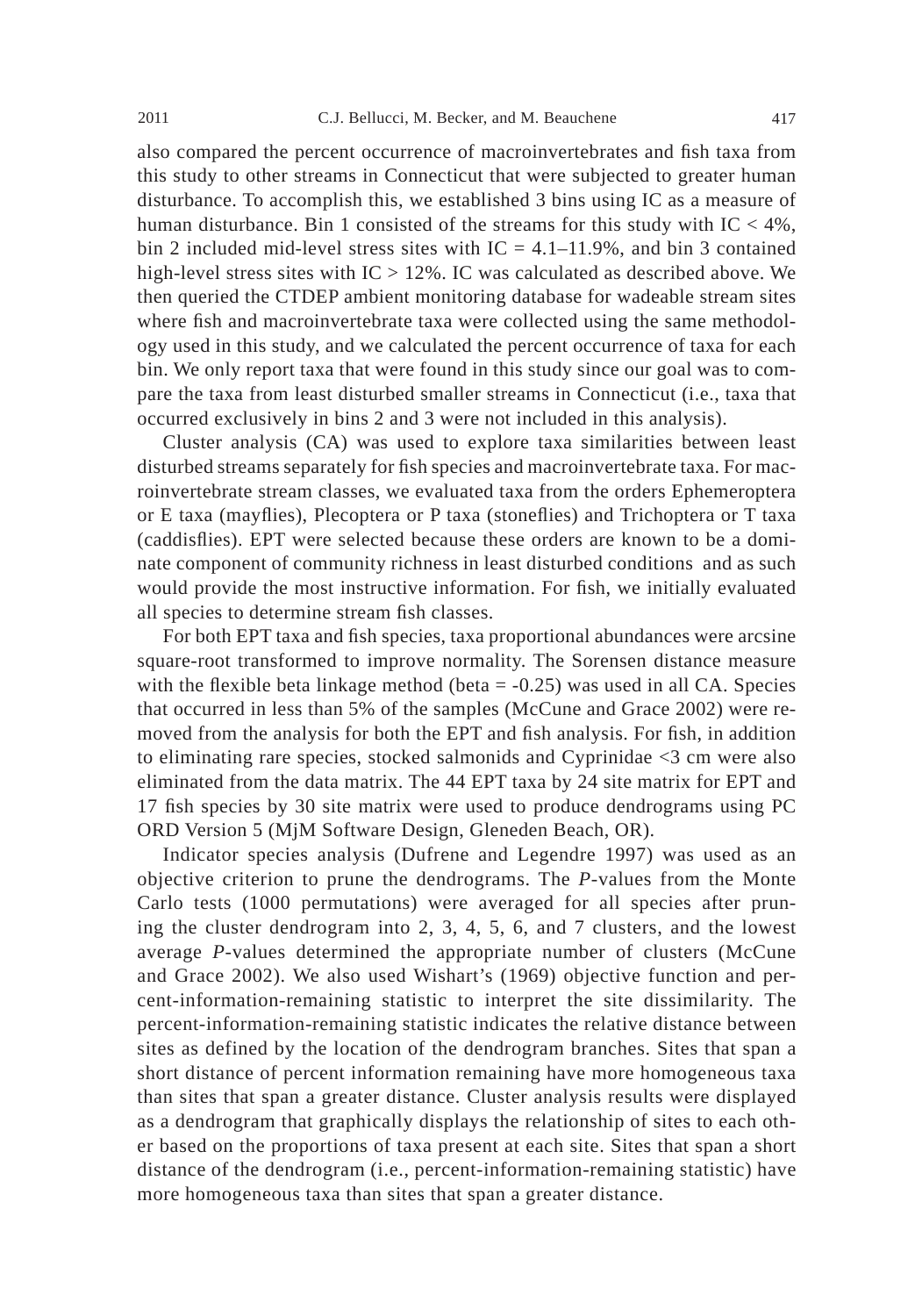#### 418 *Northeastern Naturalist* Vol. 18, No. 4

 Ordination plots using nonmetric multidimensional scaling (NMS) were used as another graphical interpretation of taxa similarities between small, least disturbed streams. We followed recommendations in McCune and Grace (2002) to seek solutions with low stress and select the appropriate number of dimensions. We used the Sorensen distance measure and ran 250 iterations with real data, and then performed a Monte Carlo simulation with random data over 250 iterations to compare the solutions with real data to solutions that might be obtained by chance. We used these results, combined with a scree plot, to determine the solution with lowest stress in relation to dimensionality, then reran the NMS to obtain the final ordination plots for macroinvertebrate stream classes and fish stream classes.

 After determining the macroinvertebrate and fish site classes using CA and NMS, indicator species analysis (Dufrene and Legendre 1997) was used to highlight taxa that were indicative of each of the macroinvertebrate and fish stream classes. Indicator species analysis combines a measure of taxa relative abundance and relative frequency of taxa into an indicator value score ranging from 0% (no indication) to 100% (perfect indication). A taxon with perfect indication of 100% would mean that it occurs at all sites in a group and is exclusive to that group (i.e., does not occur in other groups). We noted species that had indicator values greater than expected by chance using a 1000 permutation Monte Carlo test  $(P < 0.05)$ .

 We used watershed attributes and water chemistry parameters collected during the study to describe variables that may influence the fish and macroinvertebrate stream classes as determined by the CA. For each catchment, we calculated MMI, drainage area ( $km<sup>2</sup>$ ), percent stratified drift, road density (number per  $km<sup>2</sup>$ ), and dam density (number per km<sup>2</sup>) using GIS. For each variable, differences in the data distribution among fish sites class and macroinvertebrate sites class were determined using the Kruskal Wallace test  $(P < 0.05)$ .

#### **Results**

# **Description of 30 least disturbed streams in Connecticut**

The 30 least disturbed streams had drainage areas  $\langle 29 \text{ km}^2 \rangle$  and Strahler stream order that ranged from 1–4; all contained <3.5% IC in the upstream watershed, and contained a high percentage of forested land use (Table 2). In general, the 30 least disturbed streams were located in three geographic groups: northwest Connecticut, northeast Connecticut, and the central Connecticut River valley (Fig. 2). Pendleton Hill Brook (SID 1748) was the only least disturbed stream that was located outside of these three groups. Four least disturbed streams were located in the town of East Haddam. Ashford, Canaan, and Lyme each contained three least disturbed streams and Barkhamsted, East Hampton, and Torrington each contained two least disturbed streams. Eleven towns contained one least disturbed stream. Least disturbed streams were absent from southwestern Connecticut and along the southern coast because the combination of urbanization, dams, diversions, and stocking practices excluded these streams.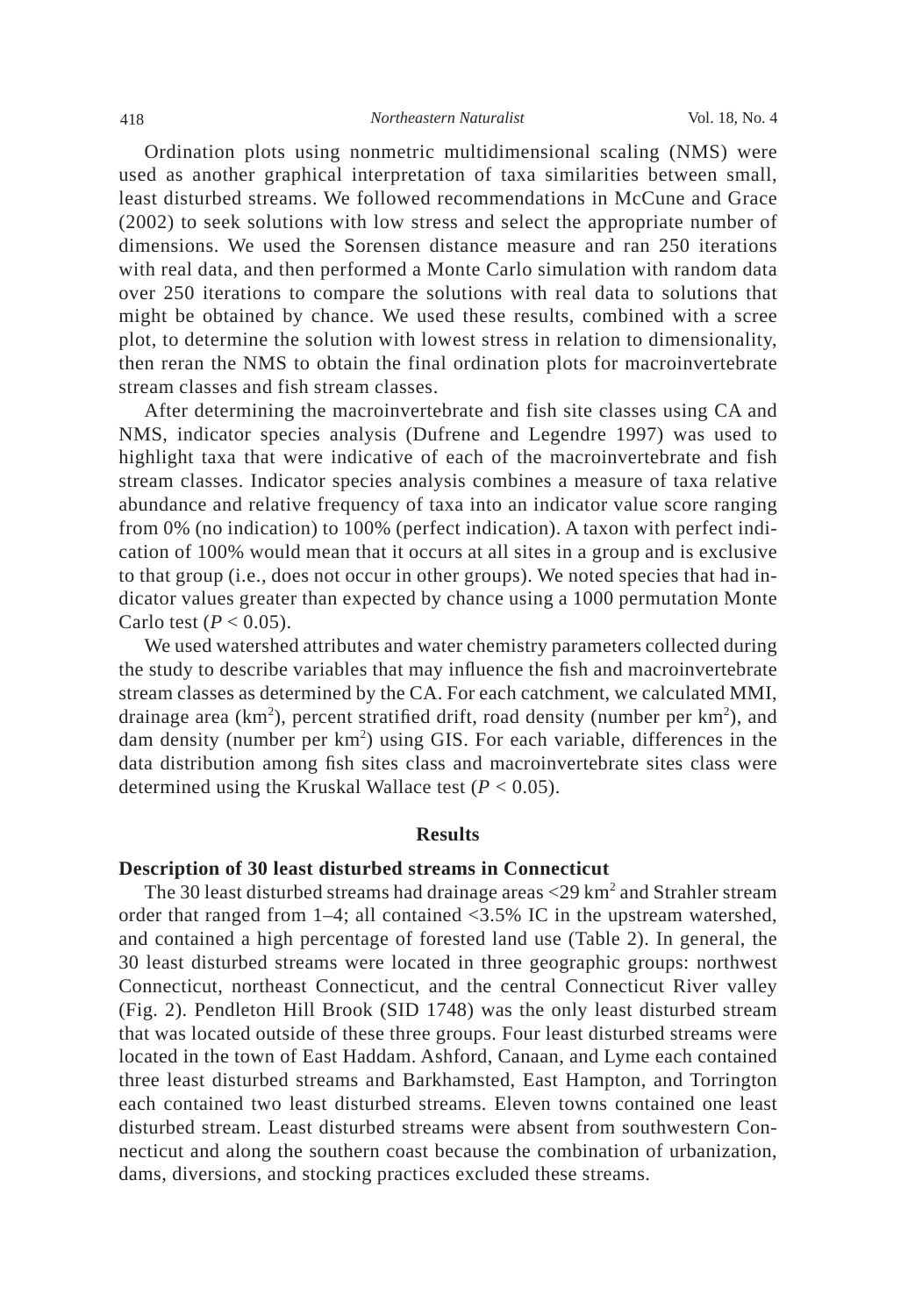| i<br>!                                                                        |                                                       |
|-------------------------------------------------------------------------------|-------------------------------------------------------|
|                                                                               |                                                       |
| くしゅじょう くみ じゅんき<br>5                                                           |                                                       |
|                                                                               | i<br>J                                                |
| iteam order neroent imperiance cover percent constarous toract and raround di | $-20$<br>;<br>;                                       |
| : ט<br>u .u                                                                   |                                                       |
|                                                                               | :<br> <br> <br> <br> <br>(1)<br>;<br>)<br>)<br>)<br>) |
|                                                                               | i                                                     |
| j<br>i                                                                        | $\frac{1}{2}$                                         |
|                                                                               |                                                       |
|                                                                               |                                                       |
|                                                                               | .<br>Cota                                             |

|      | Table 2. Location, drainage area, stream order, percent impervious cover, percent coniferous forest, and percent deciduous forest of thirty least disturbed<br>streams in Connecticut, listed by station identification number (SID). SID's correspond with Figure |                                                                                                                |          |            |                          | $\mathcal{L}$             |                                      |                             |                          |
|------|--------------------------------------------------------------------------------------------------------------------------------------------------------------------------------------------------------------------------------------------------------------------|----------------------------------------------------------------------------------------------------------------|----------|------------|--------------------------|---------------------------|--------------------------------------|-----------------------------|--------------------------|
| SID  | Stream                                                                                                                                                                                                                                                             | Town                                                                                                           | Latitude | Longitude  | area $(km2)$<br>Drainage | Stream<br>order           | impervious<br>cover<br>%             | coniferous<br>forest<br>%   | deciduous<br>forest<br>% |
| 766  | Stickney Hill Brook                                                                                                                                                                                                                                                | Union                                                                                                          | 41.9833  | $-72.2179$ |                          |                           | 2.06                                 | 58.95                       |                          |
| 1236 | Beaver Brook                                                                                                                                                                                                                                                       | $_{Lyme}$                                                                                                      | 41.4100  | $-72.3289$ | $\frac{6}{21}$           |                           |                                      | 1.46                        | 27.65<br>78.85           |
| 1239 | Burhams Brook                                                                                                                                                                                                                                                      | East Haddam                                                                                                    | 41.4603  | .72.3343   |                          |                           |                                      | 7.90                        | 81.09                    |
| 1435 | Cedar Pond Brook                                                                                                                                                                                                                                                   | Lyme<br>Stonington                                                                                             | 41.4119  | $-72.3128$ | $\overline{21}$          |                           | 2.66                                 | 1.50                        | 78.17                    |
| 1748 | Pendleton Hill Brook                                                                                                                                                                                                                                               |                                                                                                                | 41.4748  | $-71.8342$ | $\supseteq$              |                           | 2.51                                 | 2.70                        | 76.72                    |
| 1941 | <b>Bebbinton Brook</b>                                                                                                                                                                                                                                             | Ashford                                                                                                        | 41.8447  | $-72.1593$ | $\circ$                  |                           | 3.24                                 | 2.17                        | 55.46                    |
| 1981 | Carse Brook                                                                                                                                                                                                                                                        | Sharon                                                                                                         | 41.8552  | $-73.3755$ | 그                        |                           | 2.43                                 | 0.66                        | 84.99                    |
| 2291 | <b>Branch Brook</b>                                                                                                                                                                                                                                                | Eastford<br>Ashford                                                                                            | 41.9108  | $-72.1245$ | $\frac{13}{8}$           |                           | 1.97                                 | 65.78                       | 18.88                    |
| 2293 | Knowlton Brook                                                                                                                                                                                                                                                     |                                                                                                                | 41.8492  | $-72.1783$ |                          |                           | 2.89                                 | 1.24                        |                          |
| 2294 | Gardner Brook                                                                                                                                                                                                                                                      | Ashford<br>Glastonb                                                                                            | 41.8643  | $-72.1598$ |                          |                           | 3.37                                 | $1.42$<br>$1.97$<br>$27.42$ | $73.13$<br>$67.21$       |
| 2295 | Mott Hill Brook                                                                                                                                                                                                                                                    | lastonbury                                                                                                     | 41.6615  | $-72.5365$ |                          |                           |                                      |                             | 83.75                    |
| 2296 | Beaver Meadow Brook                                                                                                                                                                                                                                                | Haddam                                                                                                         | 41.4553  | $-72.5288$ | 寸                        |                           | $2.17$<br>$2.97$                     |                             | 60.03                    |
| 2297 | Hemlock Valley Brook                                                                                                                                                                                                                                               | East Haddam                                                                                                    | 41.4283  | $-72.4226$ |                          |                           | 3.00                                 | $5.53$<br>1.35              | 65.14                    |
| 2298 | Hungerford Brook                                                                                                                                                                                                                                                   | Lyme<br>Winchester                                                                                             | 41.4255  | $-72.4094$ |                          |                           | 3.41                                 |                             | 69.16                    |
| 2299 | Rugg Brook                                                                                                                                                                                                                                                         |                                                                                                                | 41.9328  | $-73.1214$ | S                        |                           | 1.93                                 | 59.95                       | 23.08                    |
| 2301 | Kettle Brook                                                                                                                                                                                                                                                       | Barkhamsted<br>Barkhamsted                                                                                     | 41.9324  | $-72.9442$ | 4                        |                           | $1.77$<br>$1.53$<br>$2.33$<br>$3.17$ | 63.53                       | 31.37                    |
| 2302 | Roaring Brook                                                                                                                                                                                                                                                      |                                                                                                                | 41.9454  | $-72.9475$ |                          |                           |                                      | 77.61                       | 15.20                    |
| 2303 | Powder Brook                                                                                                                                                                                                                                                       |                                                                                                                | 41.7541  | $-73.0170$ |                          |                           |                                      | 1.00                        | 62.97                    |
| 2304 | <b>Day Pond Brook</b>                                                                                                                                                                                                                                              |                                                                                                                | 41.5623  | $-72.4338$ |                          |                           |                                      | $6.57$<br>0.00              | 72.88<br>87.66           |
| 2305 | <b>Elbow Brook</b>                                                                                                                                                                                                                                                 | Harwinton<br>Colchester<br>East Hampton<br>East Hampton<br>East Haddam<br>East Haddam<br>East Haddam<br>Canaan | 41.5211  | $-72.4869$ | 4 9 9 9 9 0              |                           | 2.67                                 |                             |                          |
| 2306 | Flat Brook Central                                                                                                                                                                                                                                                 |                                                                                                                | 41.5544  | $-72.4523$ |                          |                           |                                      | $\frac{1.10}{0.69}$         | 81.88                    |
| 2307 | <b>Early Brook</b>                                                                                                                                                                                                                                                 |                                                                                                                | 41.4978  | $-72.3435$ |                          |                           | 3.17                                 |                             | 81.49                    |
| 2308 | Muddy Brook                                                                                                                                                                                                                                                        |                                                                                                                | 41.4756  | $-72.3420$ |                          |                           | 2.91                                 | 7.26                        | 79.04                    |
| 2309 | Flat Brook North                                                                                                                                                                                                                                                   |                                                                                                                | 41.9459  | $-73.3200$ |                          |                           | 2.45                                 | 15.24                       | 68.84                    |
| 2310 | Whiting Brook                                                                                                                                                                                                                                                      |                                                                                                                | 41.9730  | $-73.3178$ |                          | a m a a a a a a a a a m m | 1.21                                 | 48.89                       | 47.37                    |
| 2311 | Hall Meadow Brook                                                                                                                                                                                                                                                  | Torrington<br>Torrington                                                                                       | 41.8861  | $-73.1689$ | 27                       |                           | 2.13                                 | 35.67                       | 50.13                    |
| 2312 | akes Brook                                                                                                                                                                                                                                                         |                                                                                                                | 41.8646  | 73.1679    |                          |                           | 2.08                                 | 23.09                       | 63.94                    |
| 2331 | Stonehouse Brook                                                                                                                                                                                                                                                   | Chaplin                                                                                                        | 41.7812  | 72.1509    | 14.8                     |                           | 2.66                                 | 0.29                        | 77.98                    |
| 2334 | Chatfield Hollow Brook                                                                                                                                                                                                                                             | Madison                                                                                                        | 41.3314  | 72.5950    |                          |                           | 3.20                                 | 0.52                        | 75.86                    |
| 2342 | <b>Brown Brook</b>                                                                                                                                                                                                                                                 | Canaan                                                                                                         | 41.9267  | 73.2799    |                          |                           | 1.22                                 | 50.63                       | 39.66                    |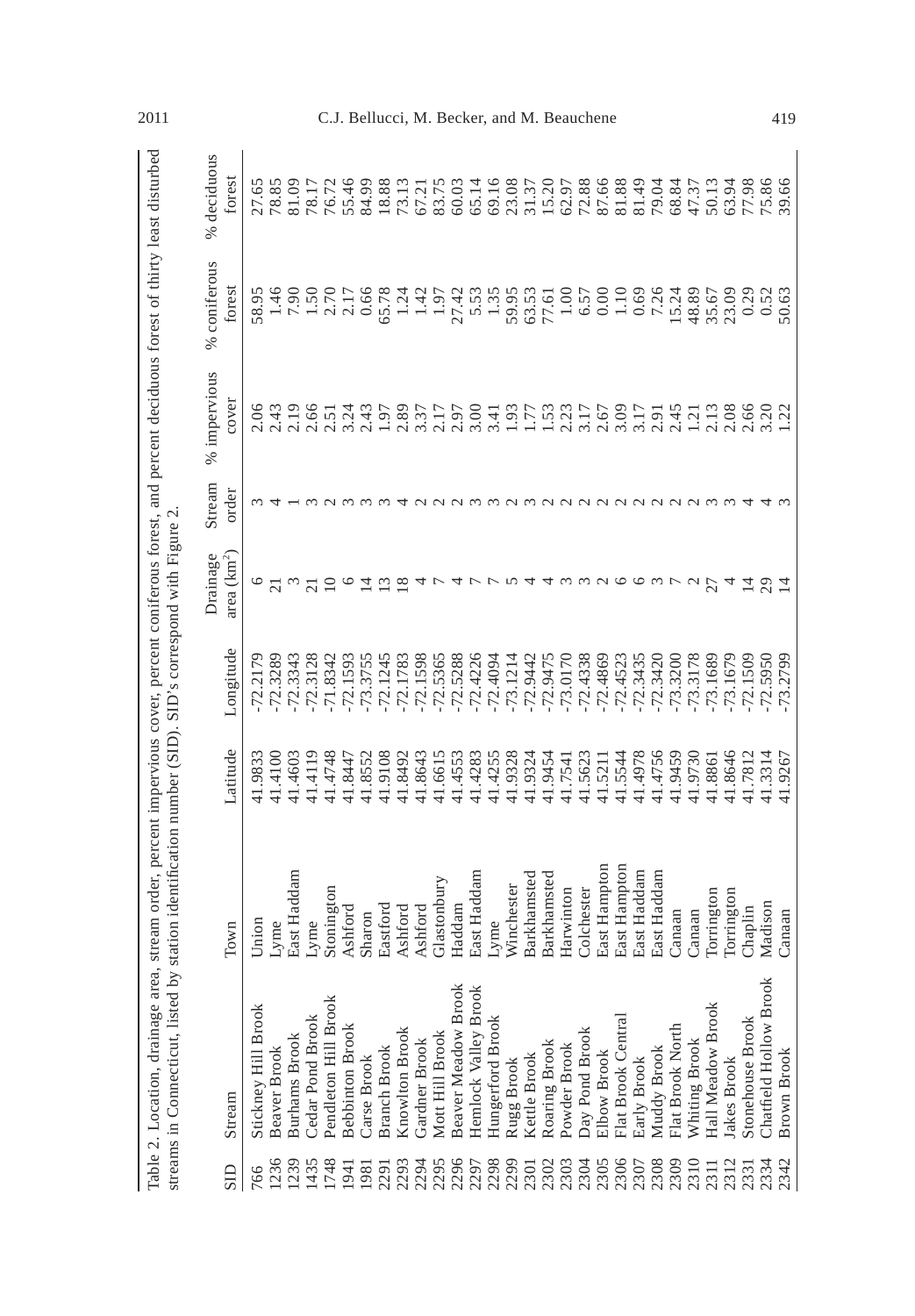

Figure 2. Location of the 30 least disturbed streams in Connecticut. Station identification number (SID) correspond to sites listed in Table 1.



Figure 3. Scatter plot of macroinvertebrate multimetric index (MMI) and percent total impervious cover (IC) upstream of the sampling site. Solid triangles are the 24 least disturbed study streams, and the open circles are other site locations in Connecticut with samples collected in the same manner as used in this study (Bellucci 2007).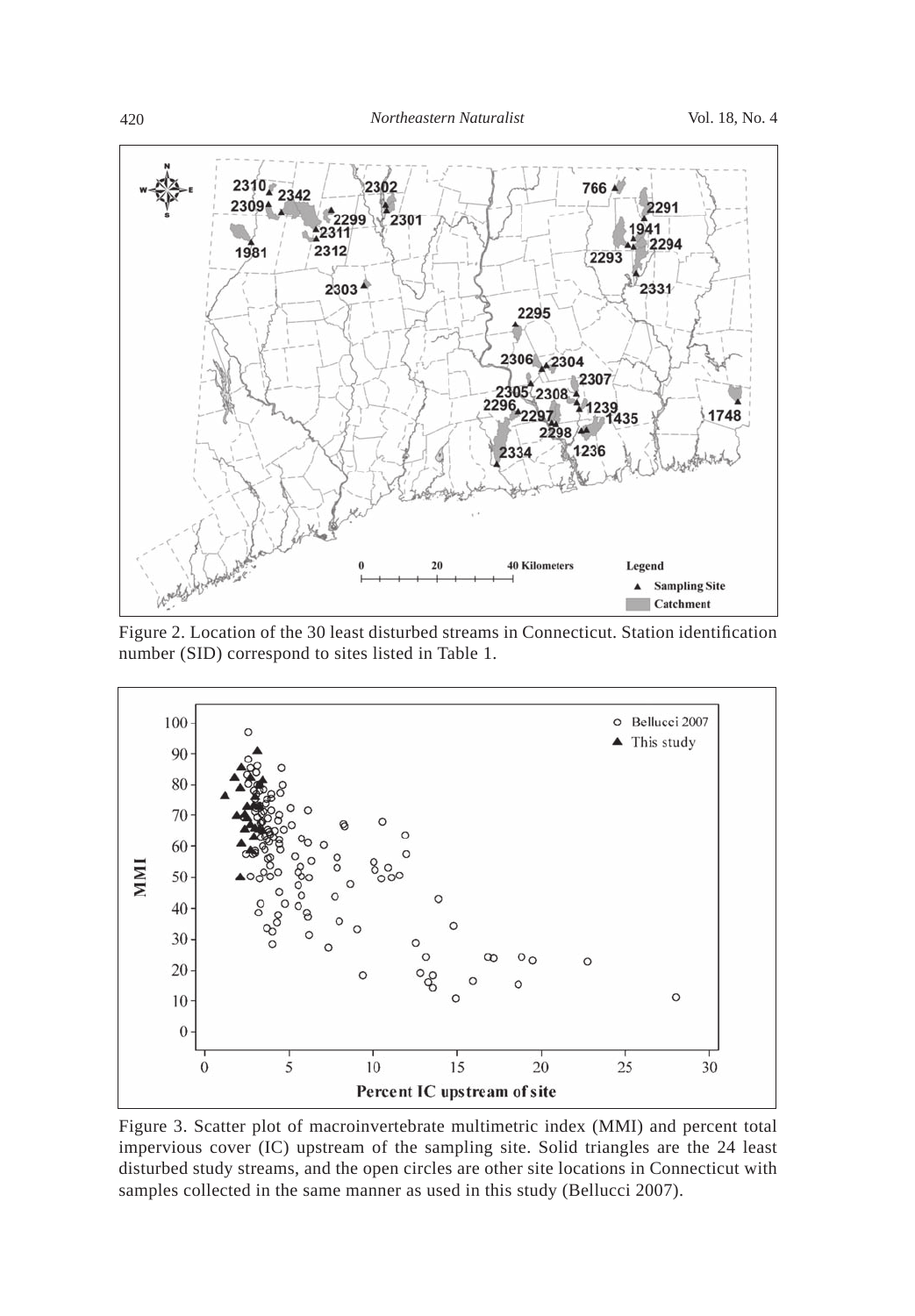### **Biological communities from least disturbed streams**

 Macroinvertebrate communities were sampled from 24 of the 30 least disturbed streams. Six streams—Stickney Hill Brook (SID 766), Bebbington Brook (SID 1941), Branch Brook (SID 2291), Roaring Brook (SID 2302), Powder Brook (SID 2303, and Whiting Brook (2310)—were not sampled due to inadequate stream flow during the fall benthic sampling index period (September 15–November 30). Macroinvertebrate MMI scores ranged from 50–91 (average  $= 72$ , s.d.  $= 9.50$ ), indicating the majority of the least disturbed streams passed aquatic life goals (Table 3). The one exception was an MMI value of 50 for Hall Meadow Brook (SID 2311), which was an inconclusive assessment. When compared to other streams in Connecticut along the human-disturbance gradient, the MMI scores from this study were consistent with our understanding of the BCG conceptual model (Fig. 3). That is, the majority of least disturbed streams had MMI values that scored towards the natural (least stressed) portion of the MMI scale and, therefore, the BCG scale as well.

A total of one hundred forty six macroinvertebrate taxa were identified from the 24 least disturbed streams (Appendix 1). Several macroinvertebrate taxa

Table 3. Macroinvertebrate multimetric index (MMI) and metrics: Ephemeroptera (E) taxa, Plecoptera (P) taxa, Trichoptera taxa, percent sensitive EPT (scoring adjusted for watershed size), scraper taxa, biological condition gradient (BCG) taxa biotic index, and percent dominant genus for 24 least disturbed streams by station identification number (SID).

|            |             |            |     |               |        |             |         | <b>BCG</b> taxa | $\%$     |
|------------|-------------|------------|-----|---------------|--------|-------------|---------|-----------------|----------|
|            |             |            |     |               |        | % sensitive | Scraper | biotic          | dominant |
| <b>SID</b> | Sample date | <b>MMI</b> |     | E taxa P taxa | T taxa | <b>EPT</b>  | taxa    | index           | genus    |
| 1236       | 9/24/2007   | 70         | 100 | 33            | 38     | 100         | 64      | 68              | 87       |
| 1239       | 9/25/2007   | 85         | 100 | 83            | 62     | 100         | 64      | 89              | 98       |
| 1435       | 9/25/2007   | 67         | 38  | 17            | 85     | 68          | 82      | 83              | 96       |
| 1748       | 9/25/2007   | 73         | 42  | 50            | 85     | 82          | 55      | 100             | 95       |
| 1981       | 9/19/2007   | 66         | 53  | 50            | 38     | 73          | 64      | 100             | 80       |
| 2293       | 9/28/2007   | 63         | 74  | 17            | 31     | 88          | 73      | 93              | 66       |
| 2294       | 9/28/2007   | 81         | 100 | 50            | 54     | 100         | 73      | 94              | 100      |
| 2295       | 9/19/2007   | 61         | 57  | 33            | 62     | 51          | 45      | 83              | 92       |
| 2296       | 9/19/2007   | 66         | 71  | 33            | 54     | 83          | 45      | 81              | 92       |
| 2297       | 9/18/2007   | 76         | 90  | 50            | 77     | 74          | 64      | 81              | 97       |
| 2298       | 9/18/2007   | 65         | 47  | 33            | 69     | 57          | 64      | 96              | 90       |
| 2299       | 9/21/2007   | 70         | 100 | 33            | 54     | 70          | 82      | 75              | 76       |
| 2301       | 9/21/2007   | 82         | 100 | 67            | 77     | 100         | 55      | 88              | 89       |
| 2304       | 9/19/2007   | 80         | 100 | 50            | 77     | 100         | 64      | 70              | 100      |
| 2305       | 9/19/2007   | 82         | 100 | 33            | 85     | 100         | 64      | 100             | 92       |
| 2306       | 9/19/2007   | 69         | 49  | 33            | 62     | 84          | 73      | 84              | 97       |
| 2307       | 9/25/2007   | 73         | 90  | 17            | 77     | 74          | 64      | 87              | 100      |
| 2308       | 9/25/2007   | 73         | 100 | 33            | 69     | 100         | 55      | 66              | 89       |
| 2309       | 9/21/2007   | 91         | 89  | 100           | 77     | 96          | 91      | 98              | 84       |
| 2311       | 9/24/2007   | 50         | 34  | 17            | 46     | 35          | 73      | 57              | 87       |
| 2312       | 9/24/2007   | 79         | 76  | 67            | 69     | 84          | 73      | 85              | 97       |
| 2331       | 9/21/2007   | 58         | 39  | 33            | 38     | 70          | 55      | 84              | 89       |
| 2334       | 10/2/2007   | 65         | 57  | 33            | 69     | 90          | 45      | 65              | 97       |
| 2342       | 10/9/2007   | 76         | 76  | 67            | 54     | 83          | 73      | 87              | 96       |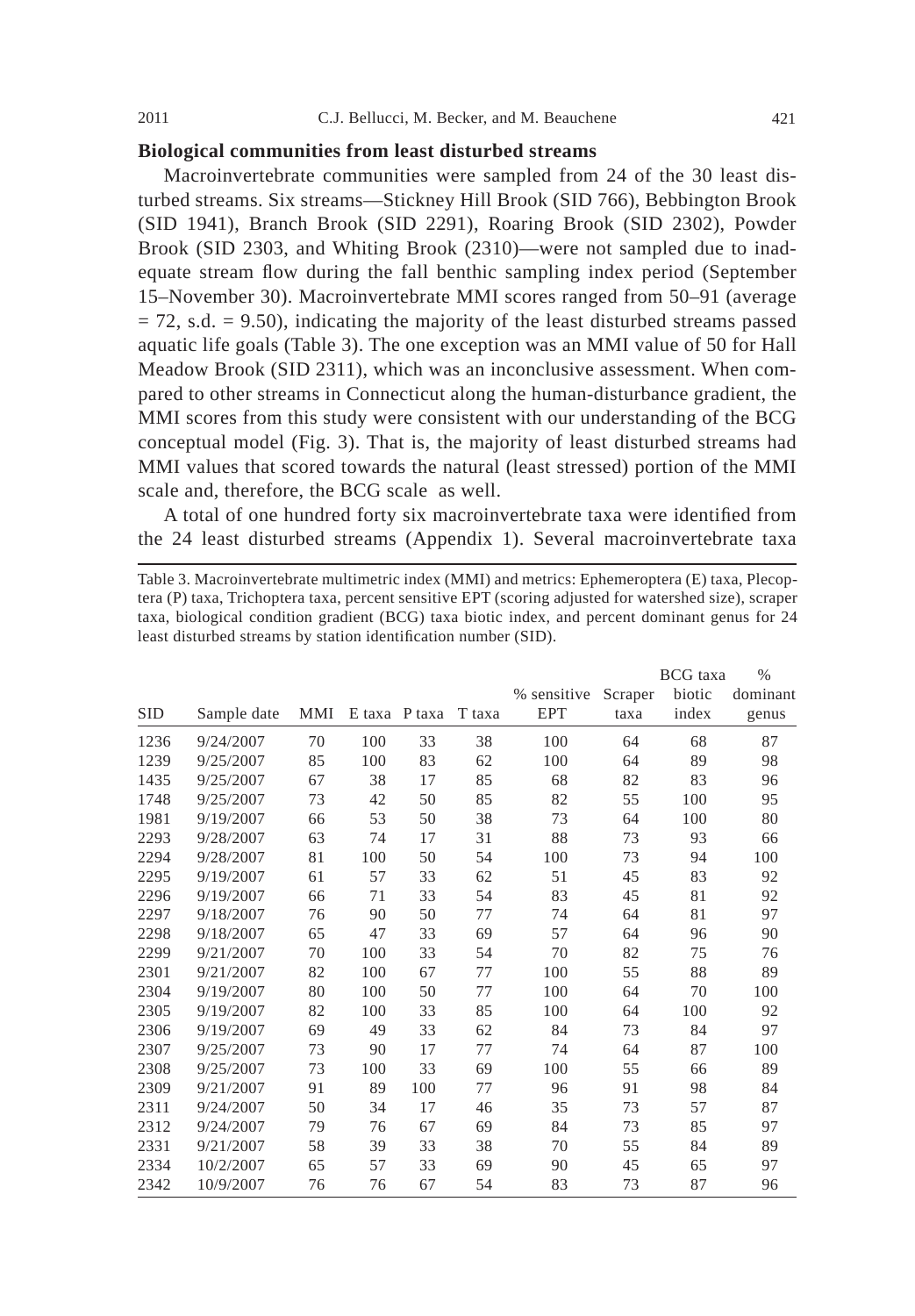documented from the 24 study streams did not occur in other mid-level (4.1–11% IC) or high-level (>12% IC) streams in the CTDEP database. For example, *Adicrophleps hitchcocki* Flint occurred at 16.67% of the 24 least disturbed streams sampled for macroinvertebrates, but did not occur in streams with higher levels of human disturbance.

 The percent occurrence of several taxa decreased with increasing human disturbance. For example, *Promoresia tardella* Fall*, Stenelmis, Psephenus herricki* DeKay*, Hexatoma, Tiplua, Maccaffertium* Bednarik*, Nigronia serricornis*  Say*, Acroneuria abnormis* Newman*, Diplectrona*, and *Dolophilodes* all occurred in at least 75% of the of the 24 least disturbed streams sampled for macroinvertebrates, but the percent occurrence declined in streams with higher levels of human disturbance. Other taxa such as *Tallaperla*, *Psilotreta*, *Ceratopsyche ventura* (Ross), *Rhyacophila minora* Banks, *Nanocladius*, and *Leuctra* occurred in fewer than 75% of least disturbed streams, but also declined with higher levels of human disturbance.

 Some macroinvertebrate taxa showed a positive response to higher levels of human disturbance. For example, *Antocha* occurred at 4.17% of the least disturbed streams, but the percent occurrence increased to 37% and 43% as IC increased in watersheds in Connecticut. Some taxa appear to be neutral to human disturbance in that the percent occurrence is minimally affected by human disturbance. For example, the Elmid beetle *Macronychus glabratus* Say occurred at approximately 8% of sites across the gradient of IC.

 The 146 macroinvertebrate taxa contained 68 EPT taxa, but 24 taxa occurred at <5% of sites and were therefore excluded from the CA to determine macroinvertebrate classes. The indicator species analysis runs of 2–7 clusters of the 44 EPT taxa by 24 site data matrix showed that three clusters had the lowest average *P* value (*P* = 0.29098). NMS ordination plots that resulted from a 3-dimensional best fit solution (final stress = 11.30, final instability  $< 0.00001$ , 108 iterations) also supported grouping the sites into 3 classes based on the similarities in EPT taxa (Fig. 4). Therefore, three macroinvertebrate stream classes were used in subsequent analysis.

 Class 1 macroinvertebrate streams contained 8 streams, class 2 macroinvertebrate streams had 9 streams, and class 3 macroinvertebrate streams had 7 streams (Fig. 4). Beaver Brook (SID 1236) and Chatfield Hollow Brook (SID 2334) had the most similar EPT taxa in macroinvertebrate stream class 1. EPT taxa lists from Day Pond Brook (SID 2304) and Muddy Brook (SID 2308) were the most similar for macroinvertebrate class 2 streams. The sites with the most similar EPT taxa in macroinvertebrate stream class 3 were Beaver Meadow Brook (SID 2296) and Early Brook (SID 2307).

There were 12 significant indicator taxa among the three macroinvertebrate stream classes (Table 4). *Isonychia*, a collector-gatherer mayfly, was the taxa most indicative of macroinvertebrate stream class 1. *Isonychia* had a highly significant  $(P = 0.0001)$  indicator value of 96.9%, showing that it occurred almost exclusively in macroinvertebrate class 1 sites and occurred at all class 1 sites.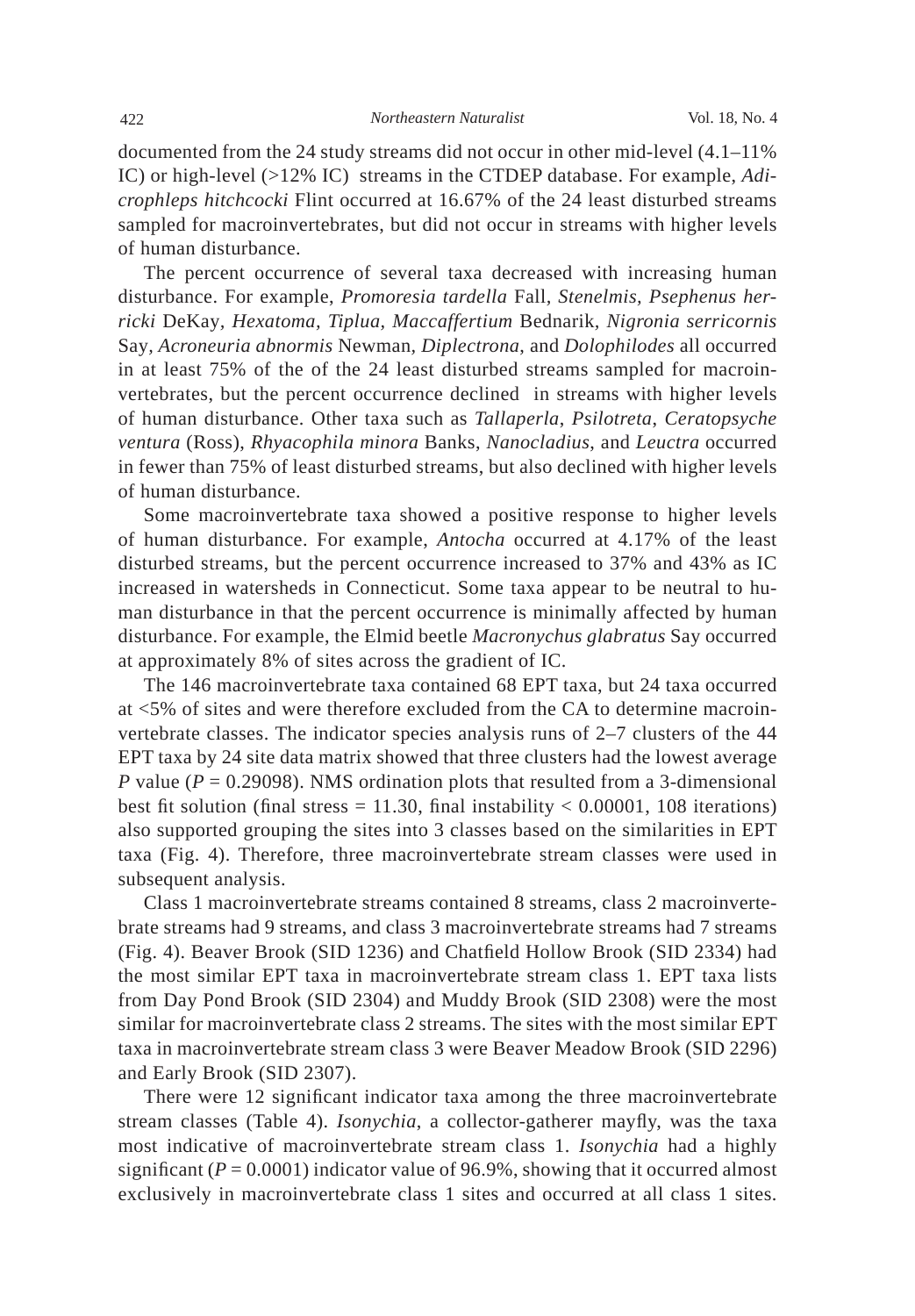A collector-filtering caddisfly, *Diplectrona*, was the taxon most indicative of macroinvertebrate class 2 sites, with an 81.1% indicator value ( $P = 0.0002$ ). It is worth noting that the collection of *Diplectrona* from the least disturbed streams in this study represents 30% of its known occurrence in the CTDEP database.



Figure 4. Dendrogram and ordination plot using nonmetric multidimensional scaling forming three macroinvertebrate stream classes (class  $1 = \text{triangles}$ , class  $2 = \text{circles}$ , class 3 = squares) using EPT taxa from 24 least disturbed streams. Refer to Table 1 for more information.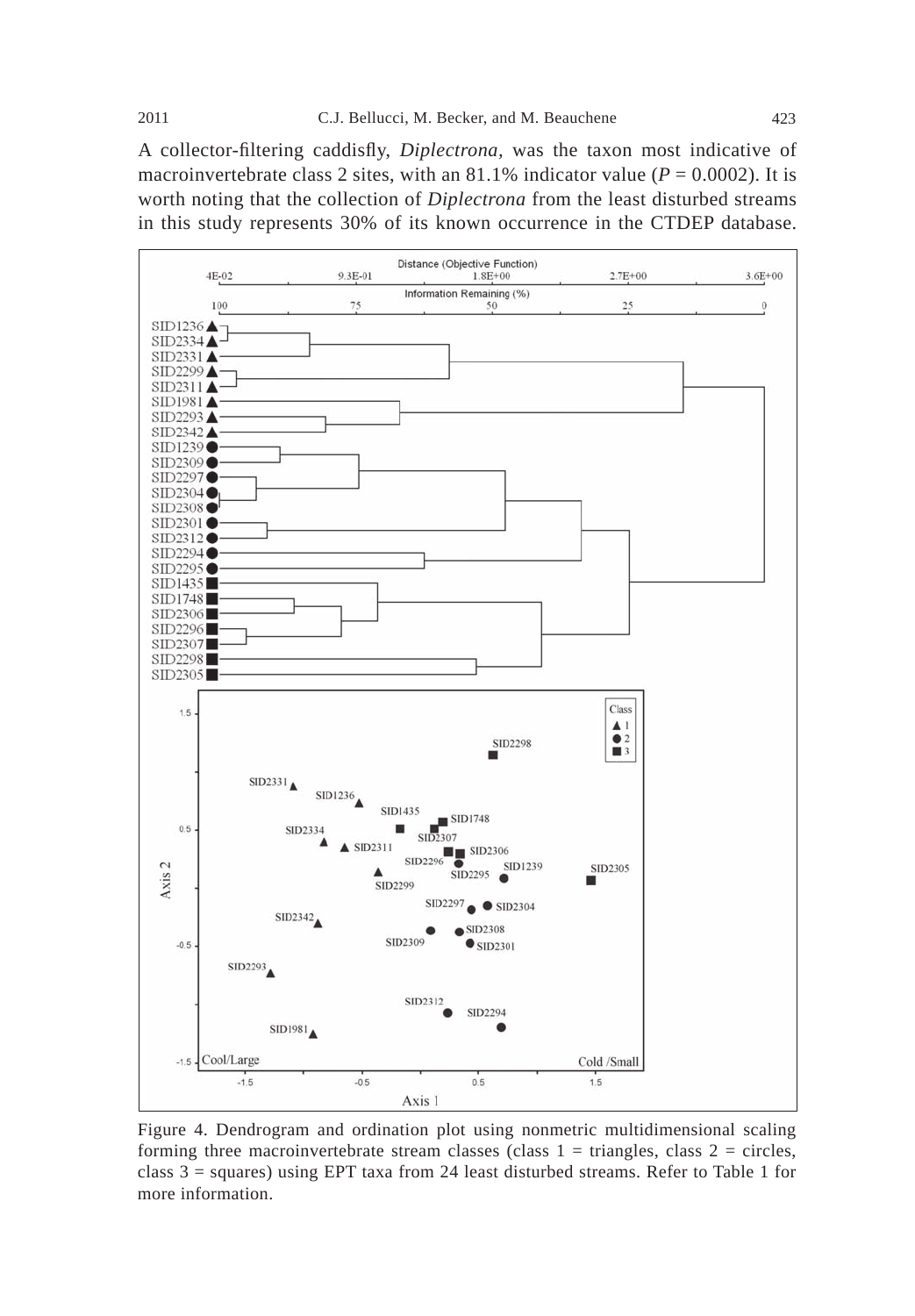*Acroneuria abnormis*, a predatory Perlid stonefly, was the taxon most indicative of macroinvertebrate class 3, with a 54.2% indicator value ( $P = 0.0295$ ).

A total of 27 fish species were collected from the 30 least disturbed watersheds (Appendix 2). Natural populations of *Salvelinus fontinalis* Mitchill (Brook Trout) and *Rhinichthys atratulus* Hermann (Blacknose Dace) were the most common fish species collected from the thirty least disturbed watersheds. Ninety percent of the least disturbed streams (27/30) sampled in this study contained Brook Trout, and the percent occurrence decreased to 28% in the 4.1–11.9% IC watersheds to 17% at >12% IC watersheds. Brook Trout densities ranged from 29 to 4902 individuals per ha (mean  $= 630$ , s.d.  $= 1003.53$ ) from least disturbed watersheds, but were absent from Beaver Brook (SID 1236), Carse Brook (SID 1981), and Chatfield Hollow Brook (SID 2334). Blacknose Dace occurred at 87% of the least disturbed streams sites, but their occurrence at higher levels of human disturbance remained relatively constant (Appendix 2).

Two other fish species were notable since they occurred exclusively in least disturbed streams. *Lota lota* L. (Burbot), an endangered species in Connecticut (State of Connecticut 2004), was collected from one least disturbed stream. A species listed as endangered is any native species documented by biological research and inventory to be in danger of extirpation throughout all or a significant portion of the state, and to have no more than five occurrences in the state. *Cottus cognatus* Richardson (Slimy Sculpin) was collected from Mott Hill Brook (SID 2295) and is known to exist only in cold, high water-quality habitat (Edwards and Cunjak 2007).

Nine of 27 fish species that were collected in this study occurred in  $\langle 5\%$ of the samples and so were excluded from the CA to determine fish stream class. Despite our efforts to eliminate fry-stocked *Salmo salar* L. (Atlantic Salmon) from our pool of study sites, we collected Atlantic Salmon fry from

|            |                              |                    | Relative            | Relative Indicator |       |         |
|------------|------------------------------|--------------------|---------------------|--------------------|-------|---------|
|            |                              | Functional         | abundance frequency |                    | value |         |
| Class Taxa |                              | feeding group      | (% )                | $(\% )$            | (% )  | P value |
| 1          | Isonychia                    | Collector-gatherer | 97                  | 100                | 96.9  | 0.0001  |
| 1          | Paragnetina media            | Predator           | 89                  | 63                 | 55.7  | 0.0094  |
| 1          | Maccaffertium modestum group | Scraper            | 64                  | 75                 | 47.7  | 0.0482  |
| 1          | Chimarra aterrima            | Collector-filterer | 74                  | 63                 | 46.4  | 0.0356  |
| 2          | Diplectrona                  | Collector-filterer | 81                  | 100                | 81.1  | 0.0002  |
| 2          | Ceratopsyche ventura         | Collector-filterer | 97                  | 78                 | 75.2  | 0.0007  |
| 2          | Tallperla                    | Shredder           | 69                  | 89                 | 61.5  | 0.0059  |
| 2          | Rhyacophila minora           | Predator           | 69                  | 78                 | 53.6  | 0.0211  |
| 3          | Acroneuria abnormis          | Predator           | 54                  | 100                | 54.2  | 0.0295  |
| 3          | Brachycentrus appalachia     | Collector-filterer | 100                 | 43                 | 42.9  | 0.0193  |
| 3          | Rhyacophila fuscula          | Predator           | 84                  | 43                 | 35.9  | 0.0462  |
| 3          | Oecetis persimilis           | Predator           | 89                  | 43                 | 37.9  | 0.0462  |

Table 4. Twelve macroinvertebrate taxa indicative of each least disturbed macroinvertebrate stream class as identified using indicator species analysis. Macroinvertebrate stream classes were determined using cluster analysis.  $P$  values  $< 0.05$  were considered statistically significant.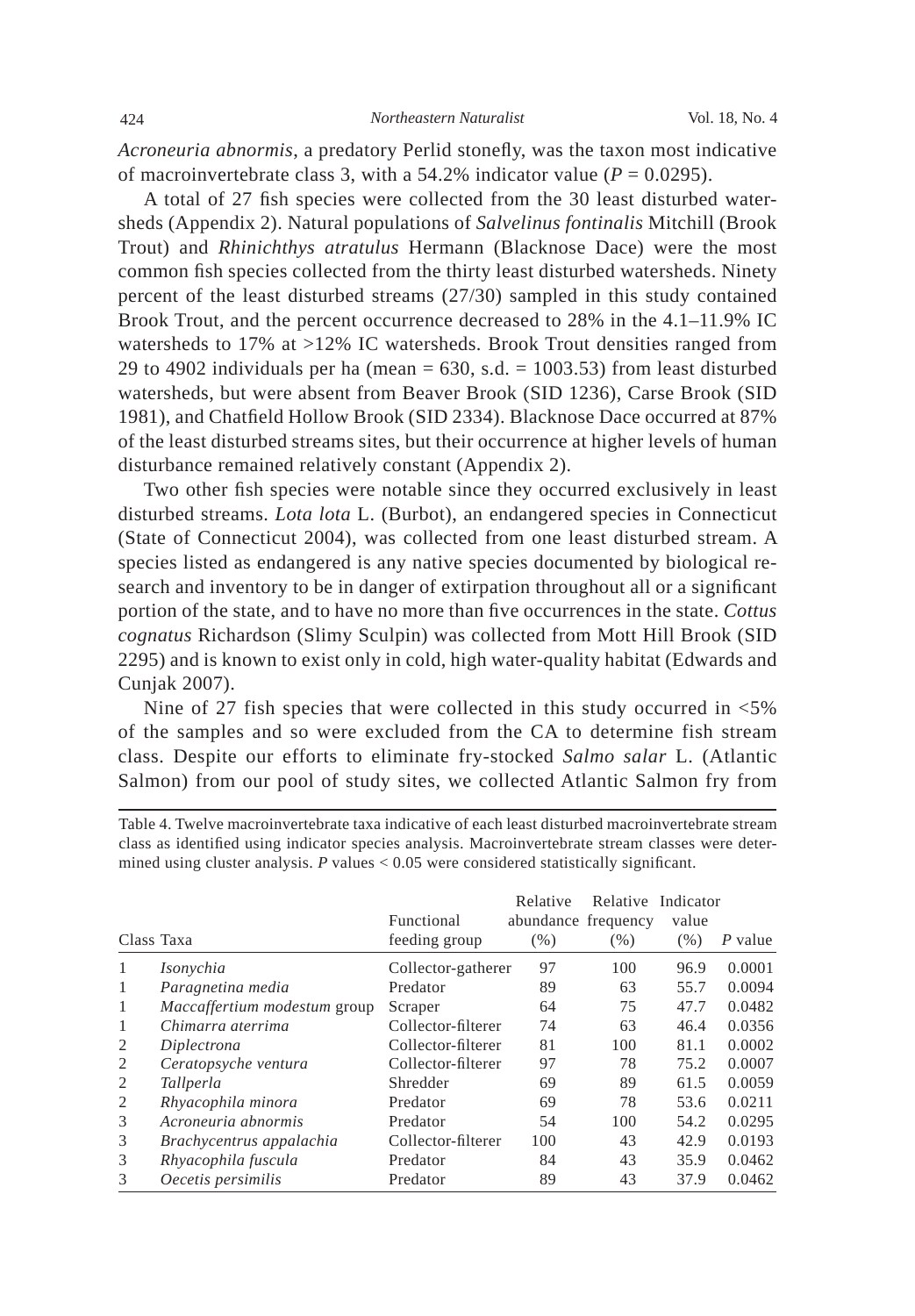two streams in the Salmon River Basin—Day Pond Brook (SID 2304) and Flat Brook (SID 2306)—and Burnhams Brook (SID 1239) in the Eightmile River Basin. These incidental collections of Atlantic Salmon fry and any stocked adult salmonids (*Oncoryhchus mykiss* Walbaum [Rainbow Trout] and *Salmo trutta* L. [Brown Trout]) were eliminated from the analysis prior to grouping fish stream classes.

The indicator species analysis runs of  $2-7$  clusters of the 17 fish species by 30 site data matrix showed that three clusters had the lowest average *P* value  $(P = 0.18059)$ . NMS ordination plots that resulted from a 3-dimensional best fit solution (final stress  $= 13.31$ , final instability  $< 0.00001$ , 139 iterations) also supported grouping the sites into 3 classes based on the similarities in fish species (Fig 5). Therefore, similar to the macroinvertebrate stream class analysis, three fish stream classes were used in subsequent analyses. Fish class 1 contained 12 streams, fish class 2 had 7 streams, and fish class 3 had 11 streams (Fig. 5).

 There were nine significant indicator species among the three fish stream classes (Table 5). Brook Trout and *Notemigonus crysoleucas* Mitchill (Golden Shiner) were two fish species indicative of fish class 1 streams. Brook Trout, a fluvial specialist species, occurred in all fish class 1 streams (indicator value of 53.7%,  $P = 0.0026$ , but was also common in fish class 2 and fish class 3 streams. Golden Shiner, a macrohabitat generalist species, occurred exclusively in three fish class 1 streams and had an indicator value of 41.7%  $(P = 0.0145)$ . In general, fish class 1 sites had fewer species per site than the

| Class          | <b>Species</b>                              | Habitat use             | Relative<br>abundance frequency<br>(% ) | Relative<br>(% ) | Indicator<br>value<br>(% ) | P value |
|----------------|---------------------------------------------|-------------------------|-----------------------------------------|------------------|----------------------------|---------|
| 1              | Salvelinus fontinalis<br>(Brook Trout)      | Fluvial specialist      | 54                                      | 100              | 53.7                       | 0.0026  |
| -1             | Notemigonus crysoleucas<br>(Golden Shiner)  | Macrohabitat generalist | 100                                     | 42               | 41.7                       | 0.0145  |
| 2              | Esox niger<br>(Chain Pickerel)              | Macrohabitat generalist | 100                                     | 71               | 71.4                       | 0.0005  |
| 2              | Etheostoma olmstedi<br>(Tessellated Darter) | Fluvial specialist      | 100                                     | 71               | 71.4                       | 0.0002  |
| 2              | Semotilus corporalis<br>(Fallfish)          | Fluvial specialist      | 92                                      | 71               | 65.5                       | 0.0005  |
| 2              | Lepomis macrochirus<br>(Bluegill)           | Macrohabitat generalist | 86                                      | 87               | 49.3                       | 0.0105  |
| 2              | Micropterus salmoides<br>(Largemouth Bass)  | Macrohabitat generalist | 80                                      | 57               | 45.9                       | 0.0100  |
| $\overline{2}$ | Luxilus cornutus<br>(Common Shiner)         | Fluvial dependent       | 69                                      | 57               | 39.6                       | 0.0316  |
| 3              | Semotilus atromaculatus<br>(Creek Chub)     | Macrohabitat generalist | 100                                     | 36               | 36.4                       | 0.0372  |

Table 5. Nine fish species indicative of each least disturbed fish stream class as identified using indicator species analysis. Fish stream classes were determined using cluster analysis. *P* values < 0.05 were considered statistically significant.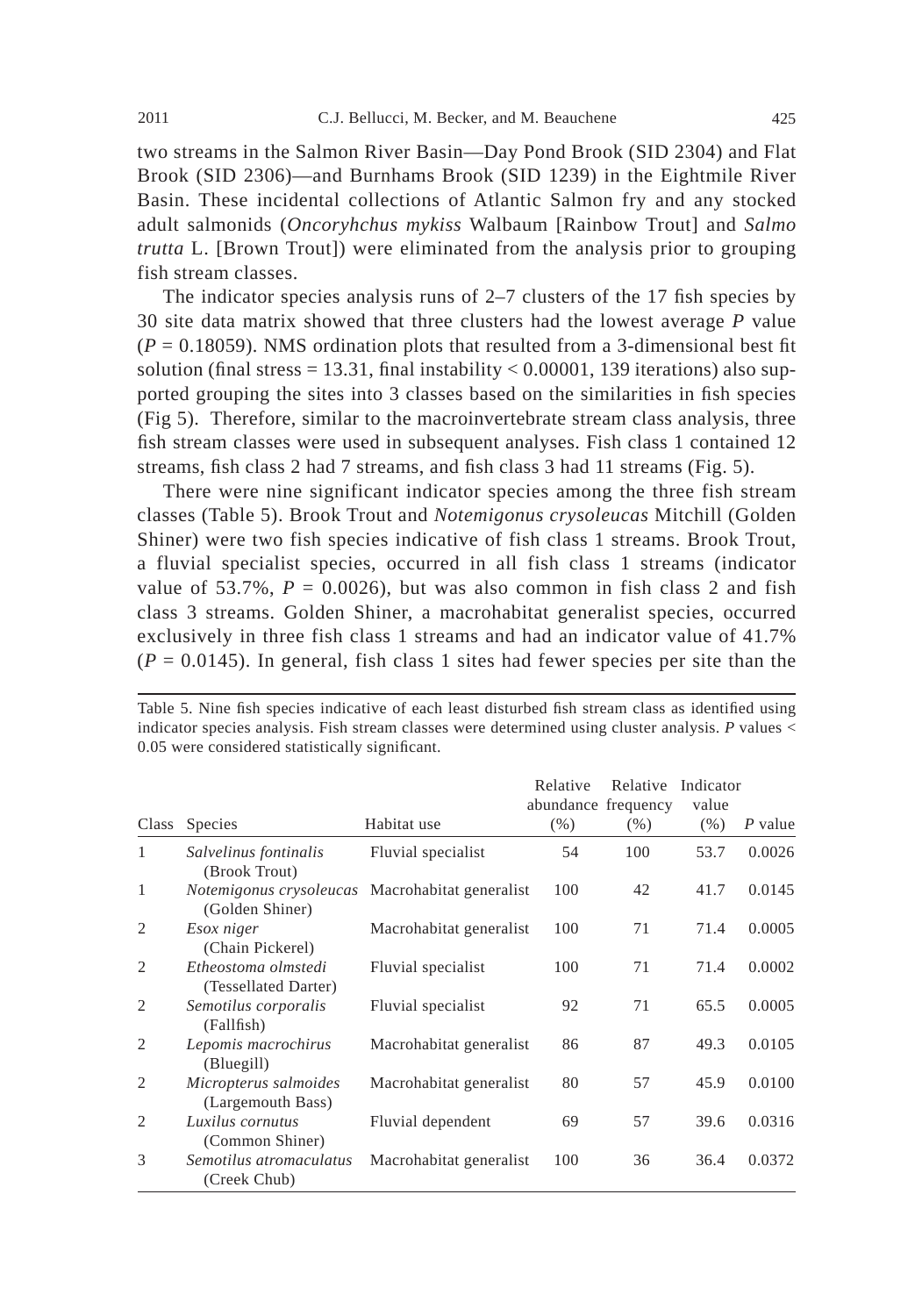*Northeastern Naturalist* Vol. 18, No. 4

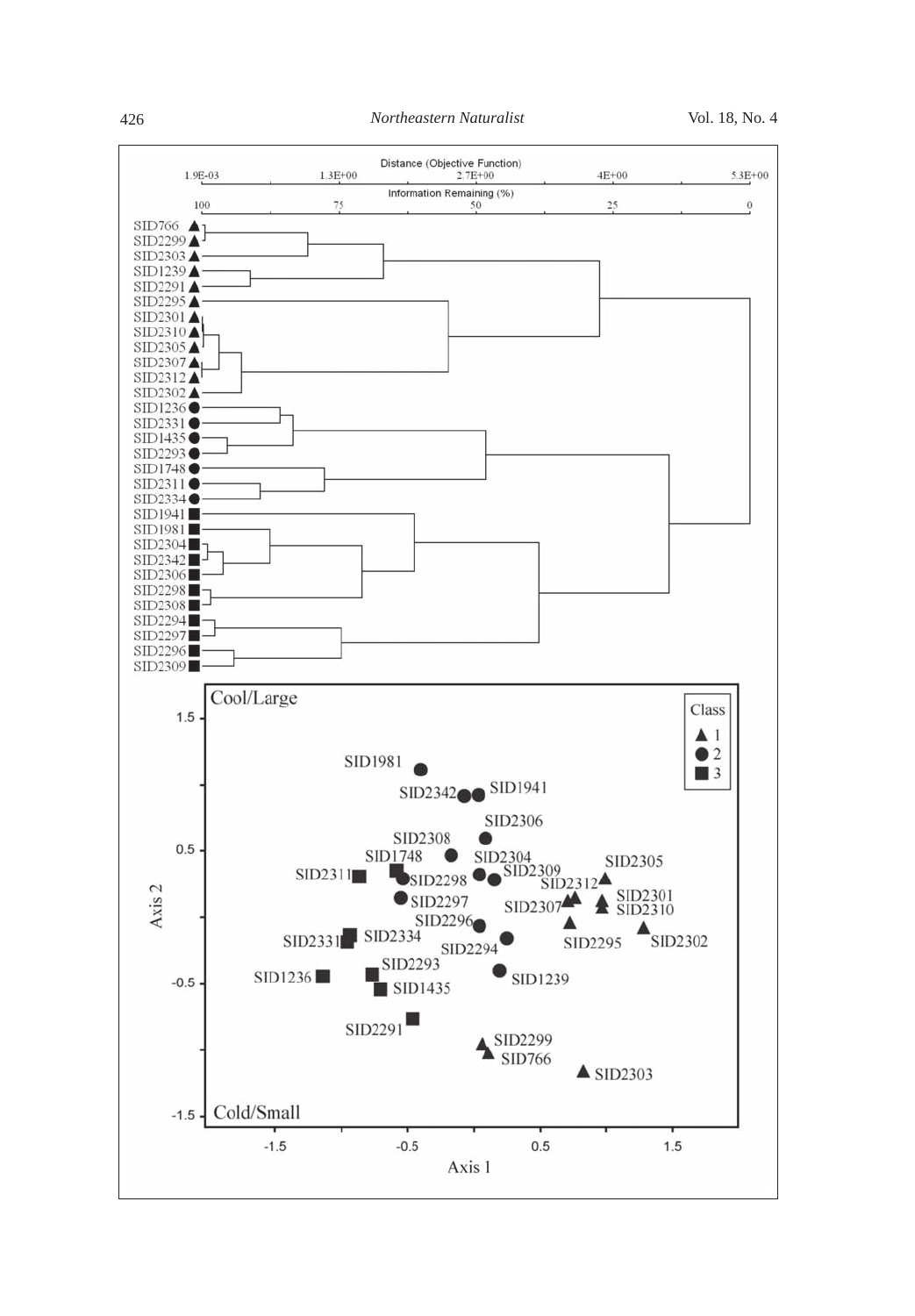other two classes. Five sites in fish class 1 were most similar: Kettle Brook (SID 2301), Whiting Brook (SID 2310), Elbow Brook (SID 2305), Early Brook (SID 2307), and Jakes Brook (SID 2312) all contained Brook Trout and Blacknose Dace.

Fish class 2 streams had the highest species richness of the three fish classes and a mix of habitat-use requirements. Six species were significant indicators ( $P < 0.05$ ) of fish class 2 streams. *Esox niger* Lesueur (Chain Pickerel) and *Etheostoma olmstedi* Storer (Tessellated Darter) both had indicator values of 71% and occurred exclusively in fish class 2 streams. Other indicator species of fish class 2 streams were *Semotilus corporalis* Mitchill (Fallfish), *Lepomis macrochirus* Rafinesque (Bluegill), *Micropterus salmoides* Lacepède (Largemouth Bass), and *Luxilus cornutus* Mitchill (Common Shiner).

The sites with the most similar fish species in class 3 were Day Pond Brook (SID 2304) and Brown Brook (SID 2342). Species richness from fish class 3 sites generally fell between class 1 and class 2. The only significant indicator species was *Semotilus atromaculatus* Mitchill (Creek Chub), a macrohabitat generalist, which had an indicator species value of  $36.4\%$  ( $P = 0.0372$ ).

Neither macroinvertebrate stream classes nor fish stream classes were grouped in any noticeable geographic pattern (Fig. 6), suggesting that variables other than geographic location were more important in describing the distribution of macroinvertebrates within least disturbed watersheds. Drainage area, water temperature, alkalinity, hardness, chloride, ammonia, total nitrogen (TN), and total phosphorus (TP) were all significant variables ( $P < 0.05$ ) between macroinvertebrate

| Site characteristic               | Class 1 | Class 2 | Class 3 | P value    |
|-----------------------------------|---------|---------|---------|------------|
| Drainage area $(km^2)$            | 16.07   | 3.84    | 6.31    | $0.004*$   |
| Stratified drift (%)              | 4.47    | 2.01    | 5.79    | 0.195      |
| Road density (number per $km^2$ ) | 8.40    | 7.43    | 8.62    | 0.500      |
| Dam density (number per $km^2$ )  | 1.64    | 0.93    | 0.95    | 0.147      |
| Water temperature $(^{\circ}C)$   | 18.13   | 16.08   | 16.96   | $0.001*$   |
| Total suspended solids (mg/l)     | 3.0     | 2.0     | 2.0     | 0.339      |
| Alkalinity (mg/l)                 | 18.5    | 9.0     | 9.0     | $< 0.001*$ |
| Hardness $(mg/l)$                 | 25.0    | 11.0    | 14.0    | $< 0.001*$ |
| Chloride $(mg/l)$                 | 6.28    | 5.48    | 10.70   | $0.001*$   |
| Ammonia (mg/l)                    | 0.011   | 0.008   | 0.015   | $< 0.001*$ |
| Total nitrogen (mg/l)             | 0.328   | 0.264   | 0.357   | $0.044*$   |
| Total phosphorus (mg/l)           | 0.016   | 0.008   | 0.011   | $< 0.001*$ |
| Macroinvertebrate MMI             | 65.50   | 80.00   | 69.00   | $0.011*$   |

Table 6. Median site characteristics for least disturbed macroinvertebrate site classes. The Kruskal-Wallis test was used to compare site characteristics between classes and those that showed significantly differences  $(P < 0.05)$  are noted with an asterisk.

Figure 5 (opposite page). Dendrogram and ordination plot using nonmetric multidimensional scaling forming three fish macroinvertebrate stream classes (class  $1 = \text{triangles}$ , class  $2 =$  circles, class  $3 =$  squares) using fish species from 30 least disturbed streams. Refer to Table 1 for more information.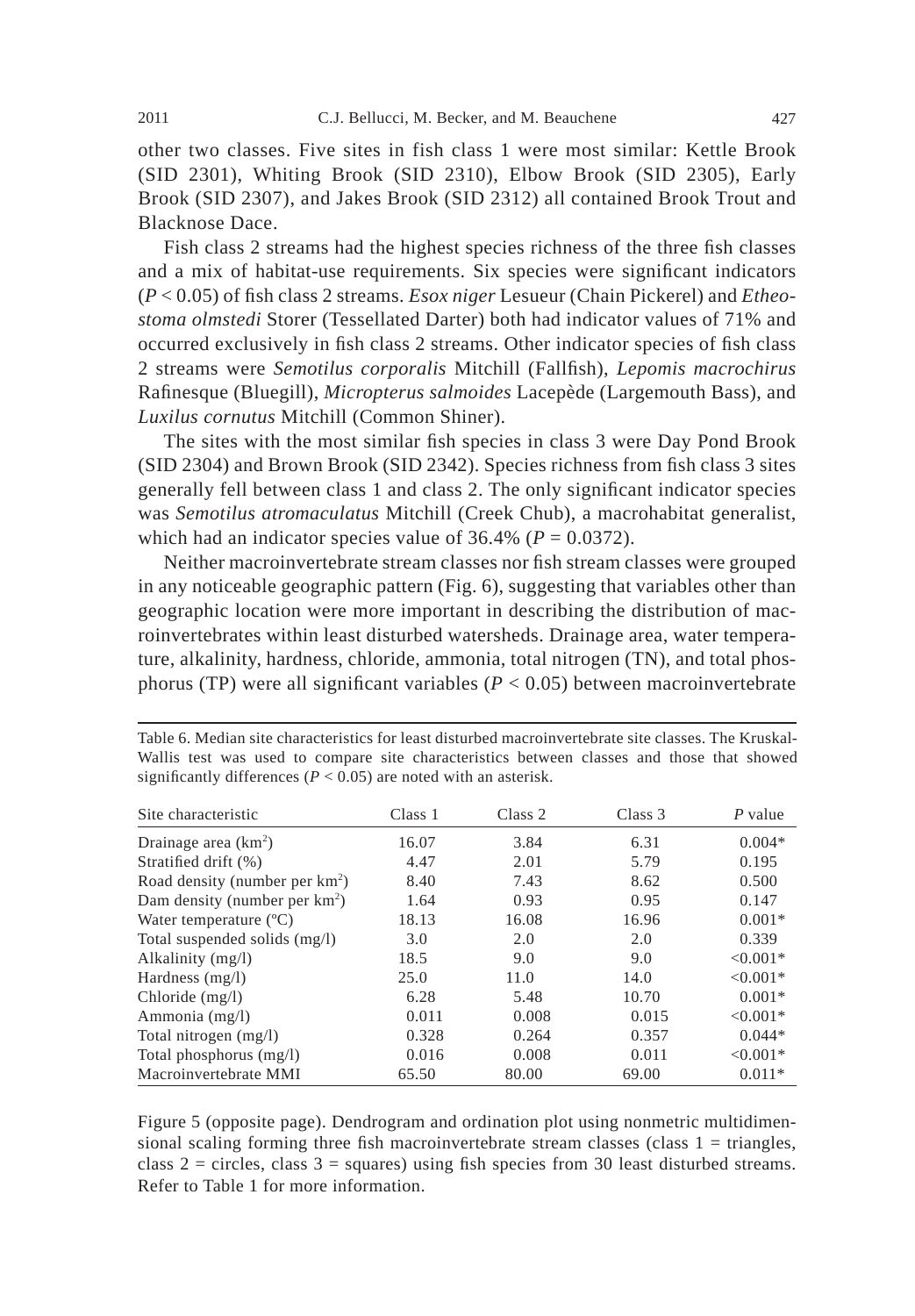

Figure 6. Map of macroinvertebrate stream classes (A) and fish stream classes (B) (class  $1 = \text{triangles}$ , class  $2 = \text{circles}$ , class  $3 = \text{square}$ ) defined using cluster analysis. Refer to Table 1 for more information.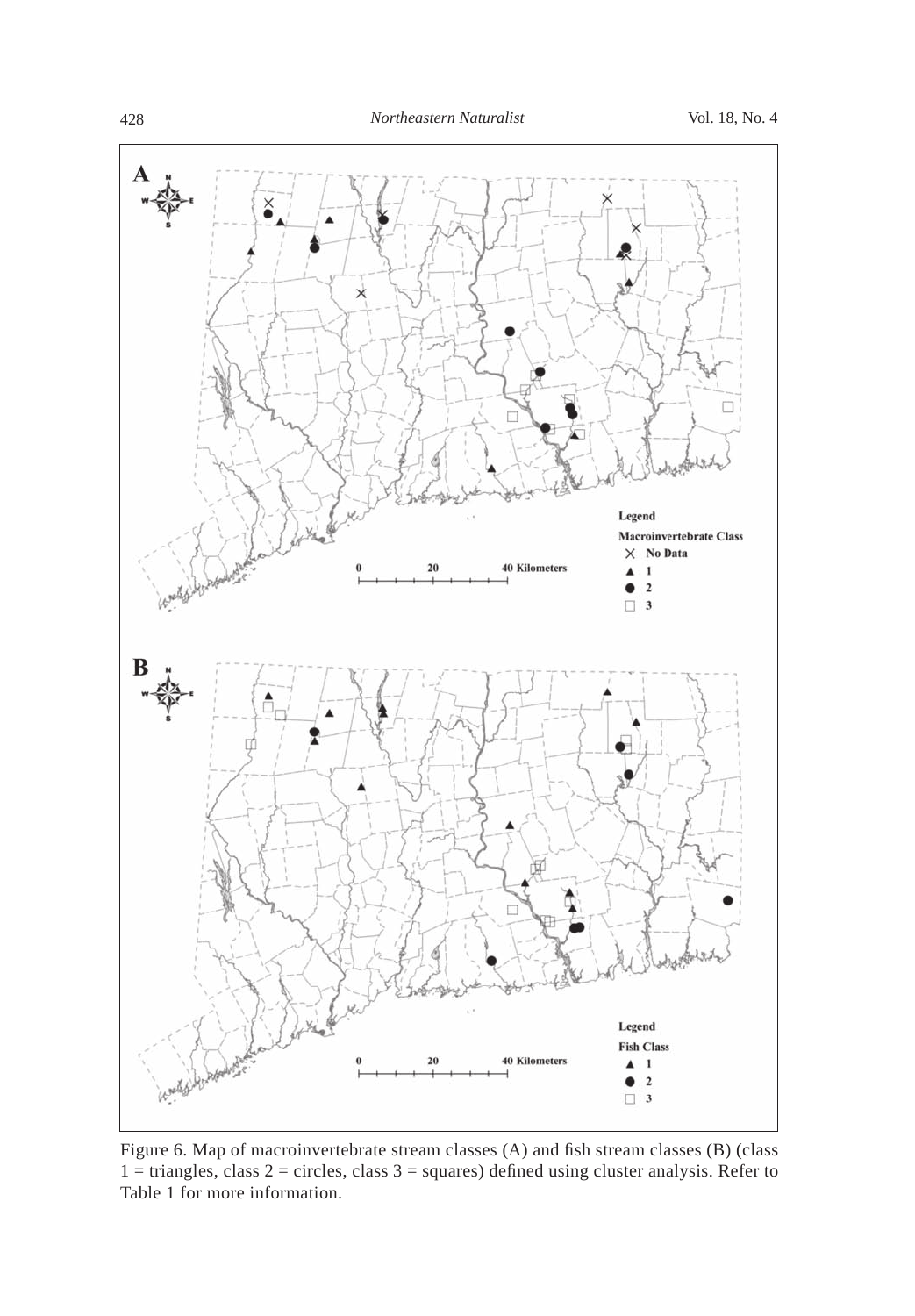stream classes (Table 6). Macroinvertebrate stream class 1 sites were, in general, larger drainage basins with warmer water temperatures and higher alkalinity and hardness. Macroinvertebrate stream class 2 sites were the smallest and had the least amount of stratified drift, but with similar water temperatures to class 3. Macroinvertebrate stream class 3 sites were intermediate in drainage area and had the highest chloride concentrations. NMS ordination plots also showed a drainage area and temperature gradient for macroinvertebrate stream classes along axis 1 (Fig. 4). Axis 1 ( $r^2 = 0.404$ ) and axis 2 ( $r^2 = 0.388$ ) accounted for approximately about 80% of the variation present in the matrix based on of the Sorensen dissimilarities between all least disturbed sites.

Drainage area, stratified drift, dam density, water temperature, total suspended solids, alkalinity, hardness, ammonia, TN, and TP were all significant variables  $(P < 0.05)$  between fish stream classes (Table 7). Fish stream class 2 sites had larger drainage areas and warmer water temperatures than fish stream class 1 or 3. Fish stream class 1 sites were, in general, smaller drainage basins with low percentages of stratified drift, slightly cooler water temperatures, and the lowest alkalinity and hardness concentrations of the three fish classes. NMS ordination plots also showed a drainage area and temperature gradient for fish stream classes along axis 2 (Fig 5). Axis 1 ( $r^2 = 0.312$ ) and axis 2 ( $r^2 = 0.248$ ) accounted for approximately about 56% of the variation present in the matrix based on of the Sorensen dissimilarities between all least disturbed sites.

## **Discussion**

 This study is the first that we know of that identifies least disturbed streams in Connecticut. Identifying these 30 least disturbed streams and documenting the fish and macroinvertebrate communities, along with observations on some of the variables that influence their distribution, provides a necessary step to describing the biology of stream organisms under least disturbed conditions in Connecticut.

Table 7. Median site characteristics for least disturbed fish site classes. The Kruskal-Wallis test was used to compare site characteristics between classes and those that showed significantly differences  $(P < 0.05)$  are noted with an asterisk.

| Site characteristic                        | Class 1 | Class 2 | Class 3 | $P$ value  |
|--------------------------------------------|---------|---------|---------|------------|
| Drainage area $(km^2)$                     | 4.22    | 20.69   | 6.31    | $< 0.001*$ |
| Stratified drift (%)                       | 1.165   | 9.64    | 3.72    | $0.014*$   |
| Road density (number per km <sup>2</sup> ) | 7.39    | 7.84    | 9.16    | 0.140      |
| Dam density (number per $km^2$ )           | 0.00    | 1.94    | 1.06    | $0.003*$   |
| Water temperature $(C)$                    | 16.32   | 18.08   | 16.47   | $0.003*$   |
| Total suspended solids (mg/l)              | 2.0     | 2.0     | 3.0     | 0.595      |
| Alkalinity (mg/l)                          | 8.50    | 13.00   | 14.81   | $< 0.001*$ |
| Hardness $(mg/l)$                          | 12.00   | 16.00   | 21.00   | $< 0.001*$ |
| Chloride $(mg/l)$                          | 5.50    | 8.60    | 8.03    | 0.05       |
| Ammonia (mg/l)                             | 0.008   | 0.017   | 0.010   | $< 0.001*$ |
| Total nitrogen $(mg/l)$                    | 0.294   | 0.417   | 0.304   | $< 0.001*$ |
| Total phosphorus $(mg/l)$                  | 0.008   | 0.020   | 0.010   | $< 0.001*$ |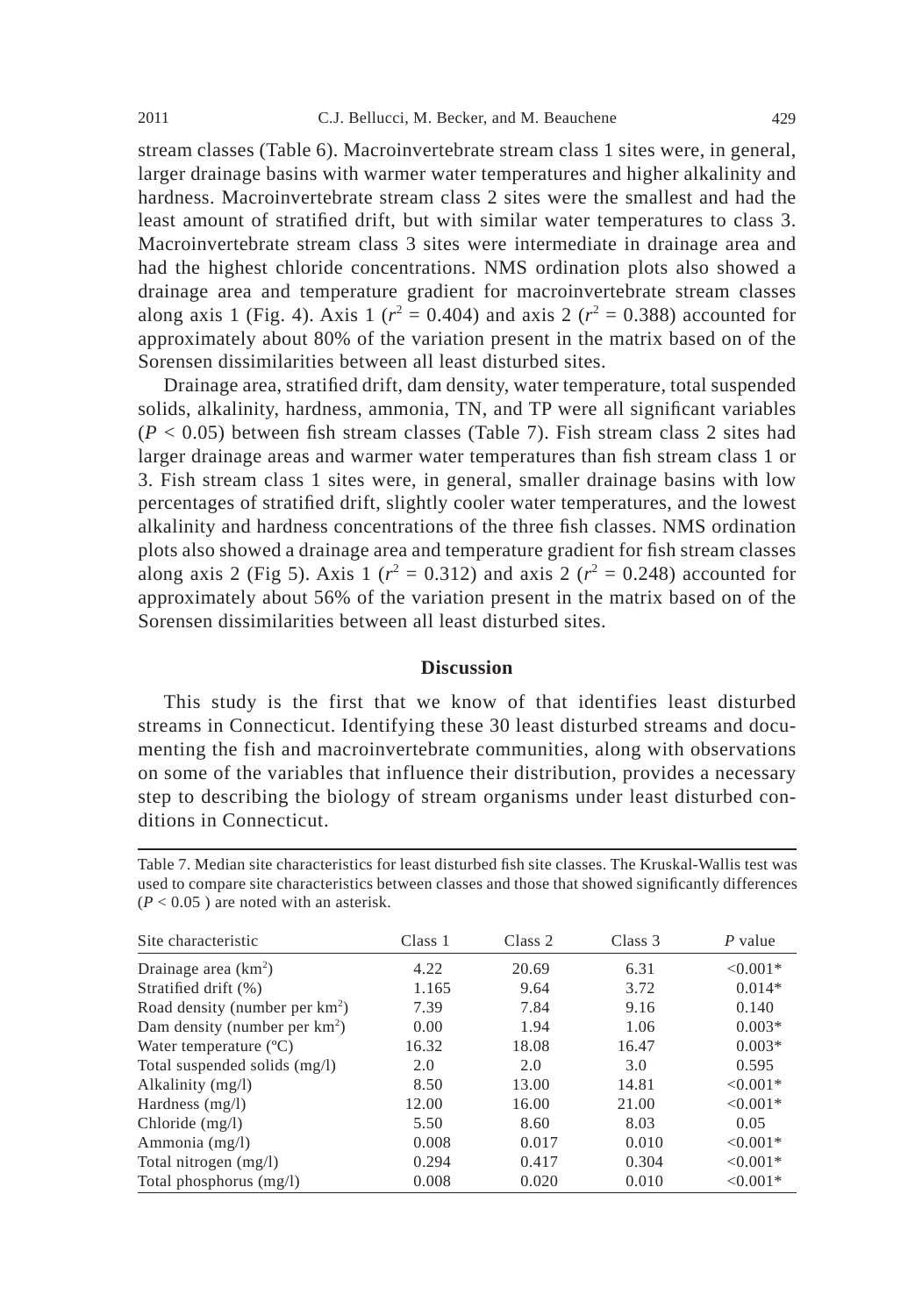#### 430 *Northeastern Naturalist* Vol. 18, No. 4

 These 30 least disturbed streams were generally located in three groups in the northeast, northwest, and central Connecticut River valley. The least disturbed streams and their watersheds described in this study represent a subset of the "best of what's left" in Connecticut and are distributed in this pattern due to past land-use practices and human activities. Human activity—including town settlement, farming, forestry, canals, railroads, highways, mining, gristmills, factory mills, and urbanization—all have influenced Connecticut's landscape (Bell 1985). The areas that we have identified as least disturbed have not been subjected to land uses, such as urbanization, that can have potential long-term effects on biological communities (Foster 1992, Foster et al. 2003, Harding et al. 1998, Maloney et al. 2008, Wenger et al. 2008).

 In addition, because these streams represent least disturbed conditions in Connecticut, those without existing land-protection practices could be targeted for protection and potential land acquisition. To this end, we did a cursory GIS analysis based on the best available data on a statewide scale. We calculated the percent of protected land (open space, preserved municipal land, state forests, state parks, and wildlife management areas) in the upstream drainage basin for the 30 least disturbed watersheds. We found that several of these watersheds may have opportunities for future preservation because they showed very low percentages of protected land at the scale we analyzed. It should be noted that a finer scale GIS analysis, which includes attributes such as town land records and data on local conservation and development areas, may reveal other opportunities for preservation and vulnerabilities in these watersheds, and we believe that it would be beneficial to assemble such a GIS layer to include in future analyses.

 Our approach to identifying least disturbed streams by eliminating known anthropogenic stressors may be valuable for other programs that seek to identify least disturbed conditions. Our attempts to reduce or eliminate anthropogenic impacts, by selecting study streams using a GIS screening followed by site checks, incorporated many potential factors that impact biological integrity of streams, including measures of land use (% IC), stream flow and geomorphology (dams, diversions), habitat fragmentation (dams), and fish stocking (Bellucci 2007, Fausch 1988, Graf 1999, Poff et al. 1997, Wang et al. 2001). We recognize that in some cases, this approach could be viewed as restrictive (e.g., location of diversion is such that it does not impact the stream) or in other cases, there could be factors that are not captured by broad scale GIS (e.g., spills, natural disturbance) and therefore may not represent actual stream conditions.

 Regardless, all but one of the streams in our study passed aquatic life goals  $(i.e., MMI > 55)$  using the macroinvertebrate MMI (Table 2) and, in general, plotted within the expected range of high MMI values given the level of disturbance (Fig. 3). In Hall Meadow Brook (SID 2311), the only least disturbed stream that had an inconclusive MMI score (50), the macroinvertebrate community could have been impacted by the low stream flow during the year prior to the macroin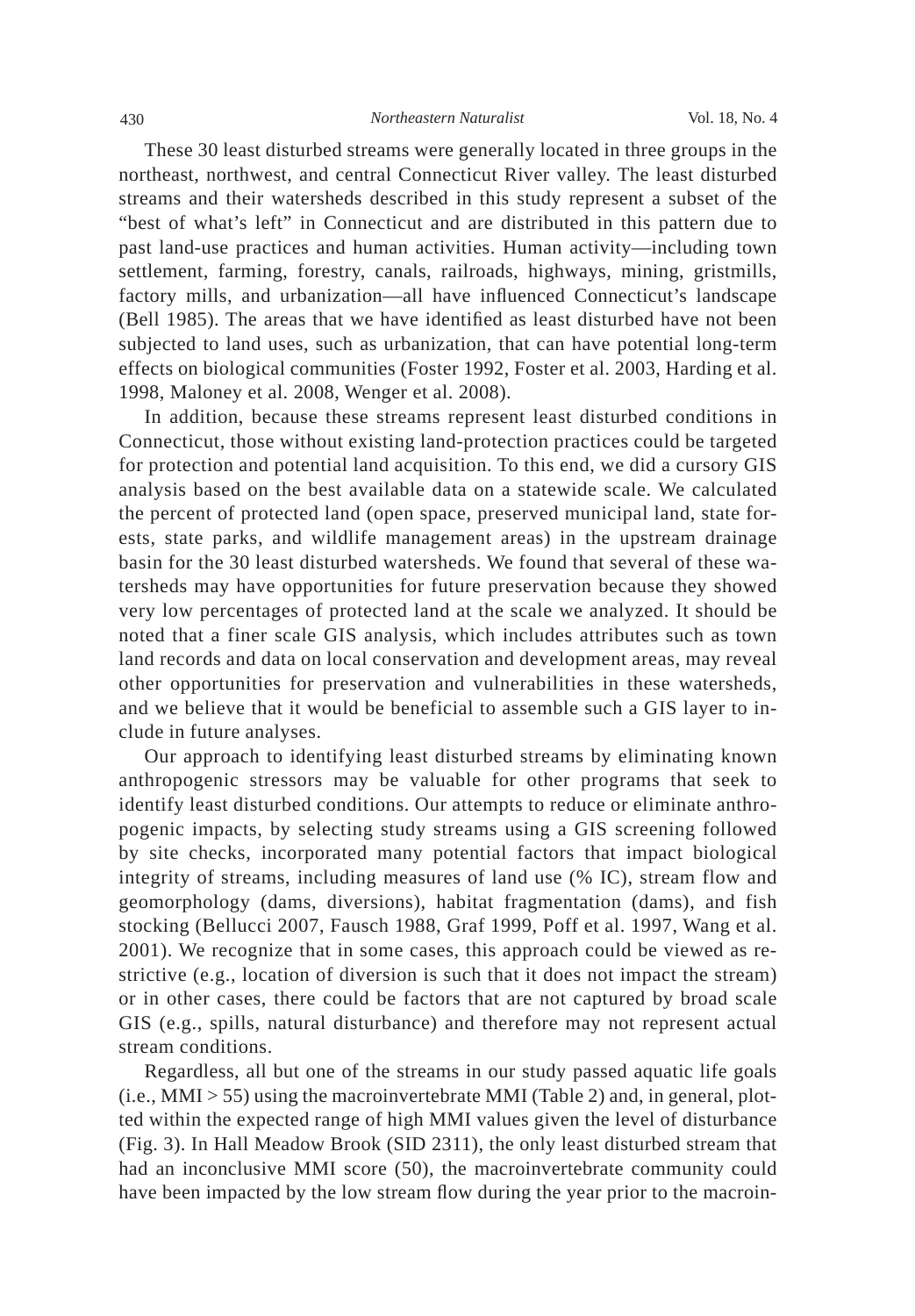vertebrate index period. This period of low flow is a natural stressor that could not have been identified using GIS. Subsequent visits to this site on Hall Meadow Brook, using the same sampling methodology used in this study under average stream flow conditions, resulted in higher MMI scores (e.g., MMI of 74 collected on 4 November 2008).

 It is unclear why MMI scores from Hall Meadow Brook could have been more impacted by low stream flow than the other least disturbed watersheds during our study period. Our hypothesis is that low stream flow, coupled with presence of a 0.40-km<sup>2</sup> wetland complex upstream of SID 2311, could have combined negative effects that resulted in lower macroinvertebrate abundance and diversity in the 2007 sample. SID 2311 was grouped by the CA into macroinvertebrate stream class 1 (Fig. 4), which consisted of larger drainage basins with warmer water temperatures (Table 6). Re-sampling the macroinvertebrates from least disturbed streams during additional years under varying flow conditions and adding a sampling site upstream of the wetland complex may help resolve this question.

 Our data show that although most of the least disturbed streams in our study have MMI scores that meet aquatic life goals for Connecticut, there can be differences in the macroinvertebrate taxa and potential influencing abiotic factors that are worth noting. The three macroinvertebrate stream classes each had distinct indicator taxa; our data suggest that drainage area, water temperature, alkalinity, hardness, chloride, ammonia, TN, and TP may potentially be important variables that influence macroinvertebrate taxa distribution in least disturbed watersheds. Our analyses also show that drainage area, stratified drift, dam density, water temperature, total suspended solids, alkalinity, hardness, ammonia, TN, and TP may potentially be important variables that influence fish species distribution in Connecticut's least disturbed watersheds. These relationships do not show cause and effect relationships, but may help to identify parameters that could be important for monitoring least disturbed watersheds, and are worthy to consider for future monitoring efforts. Further data collection would help to confirm the importance of these variables on macroinvertebrate and fish communities and their influence in forming distinct community groups, such as the biological classes identified by the CA and indicator species analysis in this study.

 Our results may also reflect our incomplete knowledge of how certain factors affect fish and macroinvertebrate species. On the one hand, variables such as drainage area consistently show a strong influence on macroinvertebrate and fish assemblages (Gerritsen and Jessup 2007, Kanno and Vokoun 2008, Vannote et al. 1980). On the other hand, our knowledge on the influence of dams on macroinvertebrate and fish assemblages is incomplete. For example, although we excluded watersheds with large dams and sampled at least 1.6 km downstream of small dams, macrohabitat generalist fish species were unexpectedly found to be indicator species in all three fish stream classes (Table 5). Brook Trout and Golden Shiner were two fish species indicative of fish class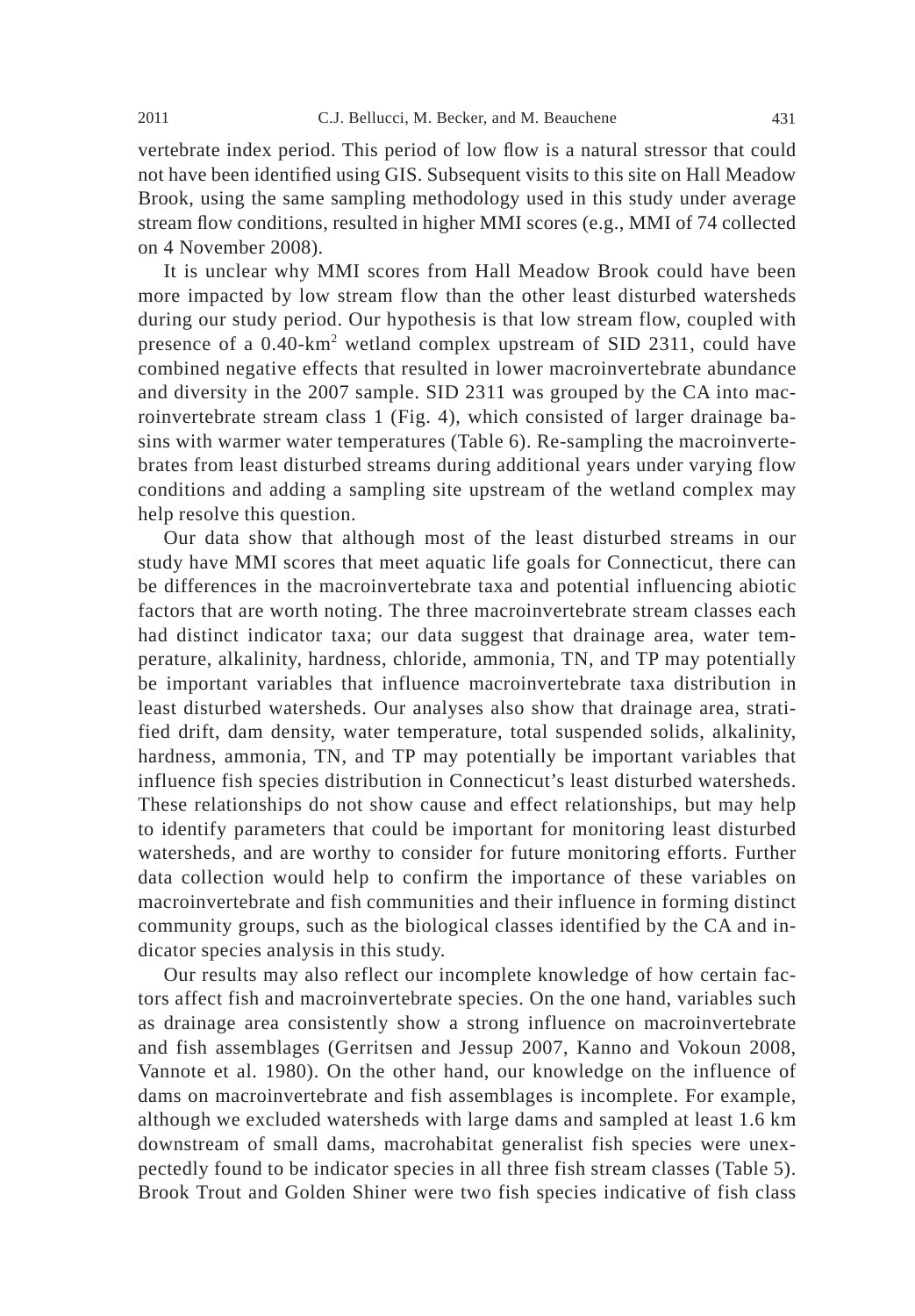1 streams. It was unexpected to have a species such as Golden Shiner, a macrohabitat specialist typically associated with ponds, as an indicator of least disturbed streams. This finding may reflect the unavoidable influence that mill dams have on aquatic biota in Connecticut. An interesting follow-up study would be to evaluate the changes in macroinvertebrate and fish species composition with increasing distance from a dam.

 Our analysis of the percent occurrence of taxa from this study to higher levels of human disturbance indicate that least disturbed streams may offer important habitat for some aquatic species in Connecticut. Some macroinvertebrate taxa may occur exclusively in small, least disturbed streams in Connecticut (e.g., *Adicrophleps hitchcocki*), while others may be impacted by low levels of human disturbance (e.g., *Acroneuria abnormis, Diplectrona* spp.). Least disturbed streams may also be important habitat for fish species such as Burbot, Slimy Sculpin, and Brook Trout.

 We believe that Brook Trout can be viewed as a sentinel species for small, healthy, least disturbed streams in Connecticut because they are the most important indicator fish species and are sensitive to landscape alterations (Kocovsky and Carline 2006, Stranko et al. 2008). Our study documents the occurrence of Brook Trout in 90% of the small, least disturbed streams and a decline in percent occurrence with an increase in human disturbance (Appendix 2). Similar to the use of the sentinel canary in a coal mine to warn miners of potentially lethal carbon monoxide concentrations in coal mines, monitoring shifts in age and size class of Brook Trout populations can warn natural resource managers of potential anthropogenic stress in healthy watersheds.

 In an investigation that included 1184 streams in Connecticut that were representative of the entire BCG range, Kanno and Vokoun (2008) found that Brook Trout were indicators of small watersheds with cool water temperatures. Similarly, Brook Trout occurred in 90% of least disturbed study watersheds in our study and were a significant indicator of fish class 1 streams. An investigation (e.g., Cormier et al. 2000, Norton et al. 2009, Yuan and Norton 2004) to determine the cause for the absence of Brook Trout from three least disturbed watersheds in our study—Beaver Brook (SID 1236), Carse Brook (SID 1981), and Chatfield Hollow Brook (SID 2334)—could provide an opportunity to learn about important stressors to these least disturbed watersheds. Monitoring water temperature, total suspended solids, alkalinity, hardness, ammonia, TN, and TP, all significant variables in our fish stream analysis, would be an important component of such an investigation.

 For decades, water programs were funded to support programs that focused on point-source pollution and impaired waters. This strategy has greatly improved the water quality in Connecticut and throughout the nation. However, we believe that the need for funding support to least disturbed streams is long overdue and a more holistic effort is needed to truly fulfill the requirements of the FCWA to *maintain*, as well as restore, the chemical, physical, and biological integrity of the nation's waters.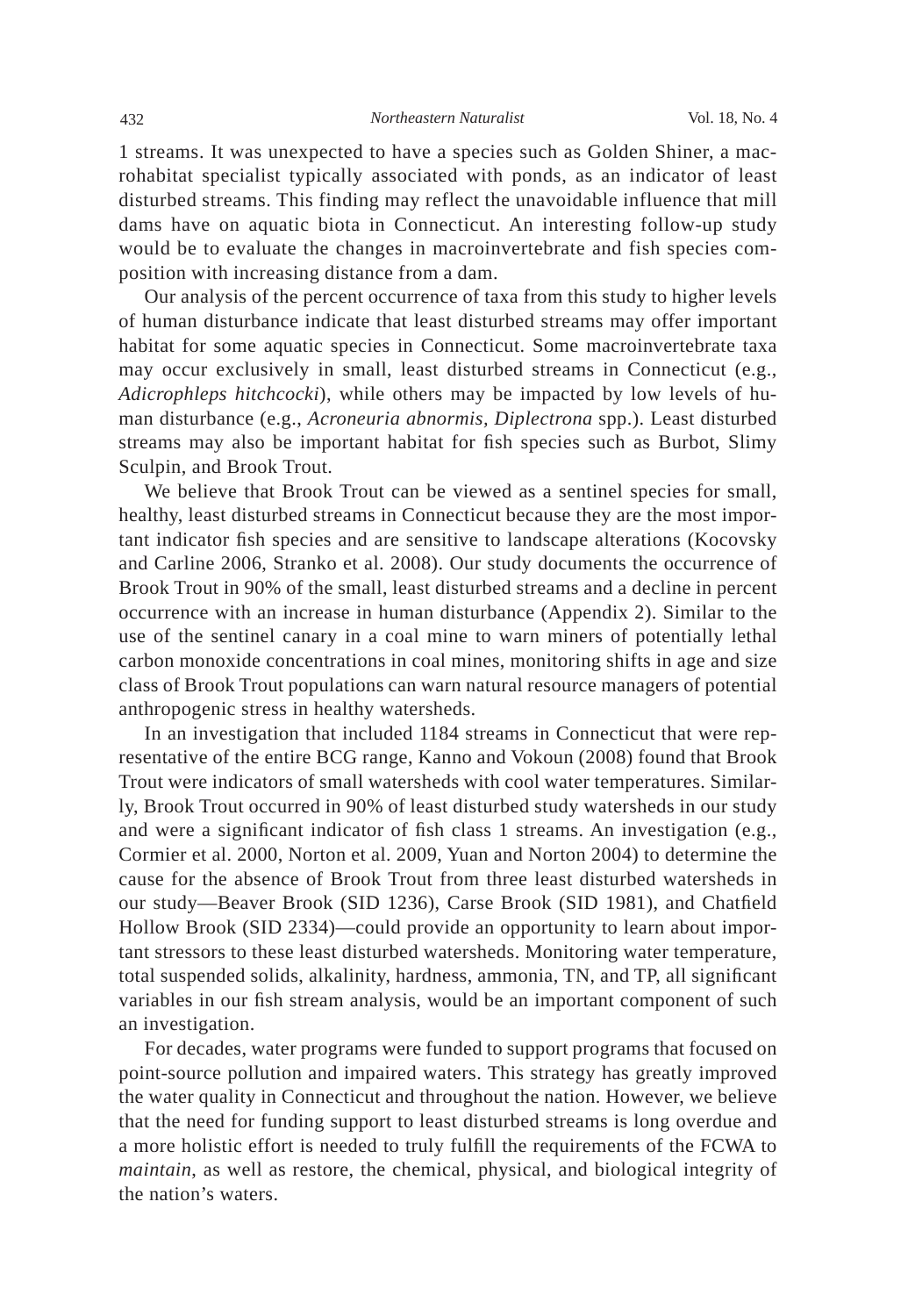Decades of working on impaired waters has taught us that it is labor intensive, costly, and time consuming to identify, diagnose, and fix impaired waters. While these efforts must continue, we believe that a concurrent strategy to maintain least disturbed watersheds should be employed that involves evaluating their condition and using anti-degradation policies in the FCWA to hold the line and not allow these waters to degrade. This study is an important step in achieving this goal to ensure that we are maintaining the chemical, physical, and biological integrity of the "best of what's left" in Connecticut.

#### **Acknowledgments**

 We thank Carol Youell and Lisa Smith at the Metropolitan District, Ken Gordon at the Bristol Water Department, and Patrick Hague at the Town of Winchester for site access to some of the study streams. Ed Machowski, Neal Hagstrom, and their seasonal crews at the DEP Fisheries Division provided assistance with fish sampling. We thank Brian Jennes, Guy Hoffman, Al Iacobucci, and Tracy Lizotte for their assistance with the macroinvertebrate samples. Mark Hoover assisted with the GIS analysis throughout the project. Paul Stacey and 2 anonymous reviewers provided critical review on earlier drafts of this manuscript. This research was funded, in part, by a 104b (3) Grant from the United States Environmental Protection Agency awarded to the Connecticut Department of Environmental Protection.

#### **Literature Cited**

- Armstrong, D.S., T.A. Richards, and G.W. Parker. 2001. Assessment of habitat, fish communities, and streamflow requirements for habitat protection, Ipswich River, Massachusetts, 1998–1999. United States Geological Survey, Northborough, MA. Water Resources Investigations Report 01-4161. 72 pp.
- Bain, M.B., J.T. Finn, and H.E. Booke. 1988. Streamflow regulation and fish community structure. Ecology 69:382–392.
- Bell, M. 1985. The face of Connecticut: People, geology, and the land. State Geological and Natural History Survey of Connecticut, Hartford, CT. 196 pp.
- Bellucci, C. 2007. Stormwater and aquatic life: Making the connection between impervious cover and aquatic life impairments. Pp. 1003–1018, *In* Proceedings of the Water Environment Federation TDML Conference, Berllevue, WA Water Environment Federation, Alexandria, VA.
- Braatne, J.H., S.B. Rood, L.A. Goater, and C.L. Blair. 2008. Analyzing the impacts of dams on riparian ecosystems: A review of research strategies and their relevance to the Snake River through Hells Canyon. Environmental Management 41:267–281.
- Cormier, S., S. Norton, G. Suter, and D. Reed-Judkins. 2000. Stressor Identification Guidance. US Environmental Protection Agency, Washington, DC. EPA/822/B-00/025.
- Davies, S.P., and S.K. Jackson. 2006. The biological condition gradient: A descriptive model for interpreting change in aquatic ecosystems. Ecological Applications 16:1251–1266.
- Dufrene, M., and P. Legendre. 1997. Species assemblages and indicator species: The need for a flexible asymmetrical approach. Ecological Monographs 67:345-366.
- Edwards, P., and R. Cunjak. 2007. Influence of water temperature and streambed stability on the abundance and distribution of Slimy Sculpin (*Cottus cognatus*). Environmental Biology of Fishes 80:9–22.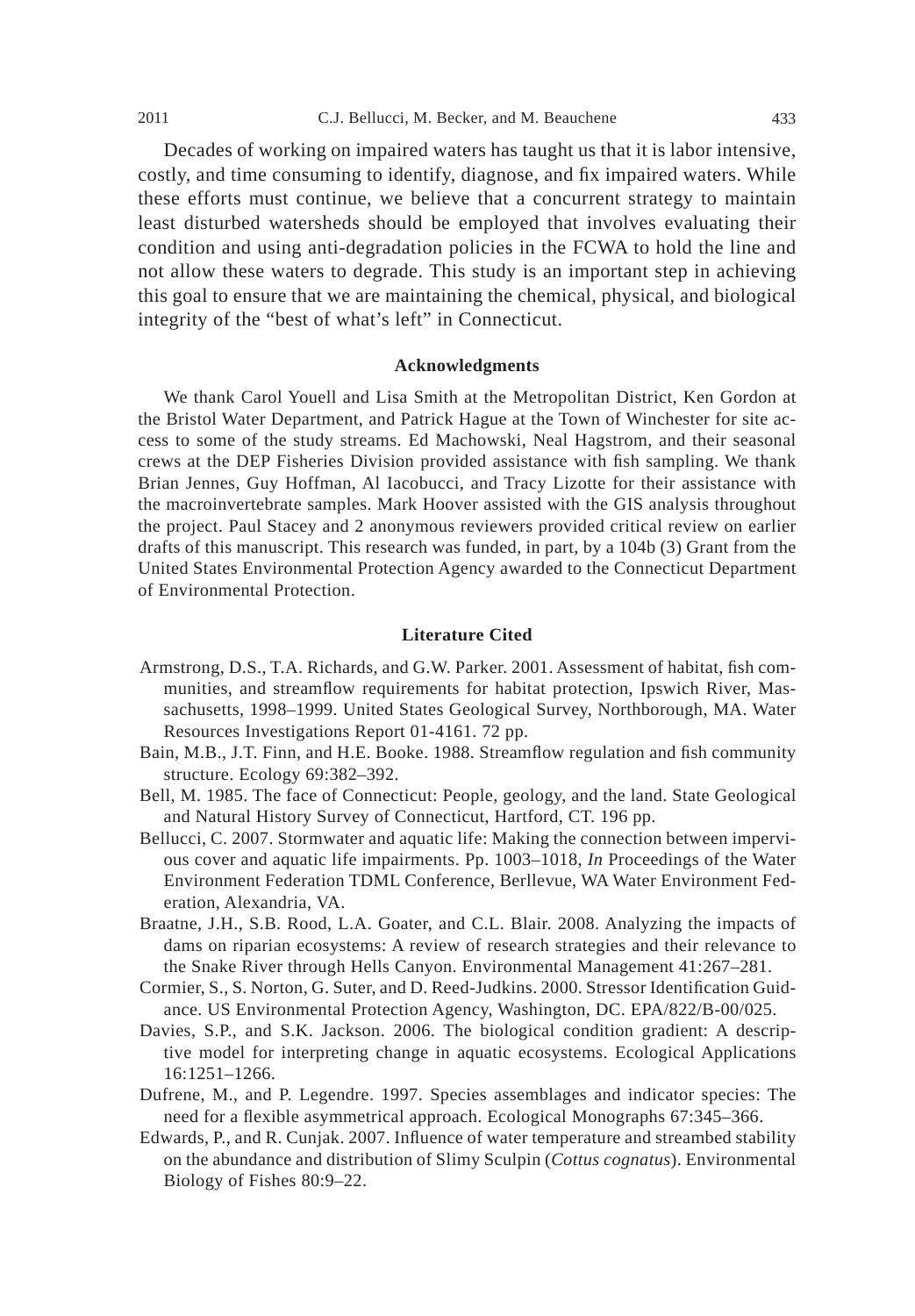- Fausch, K.D. 1988. Tests of competition between native and introduced salmonids in streams: What have we learned? Canadian Journal of Fisheries and Aquatic Sciences 45:2238–2246.
- Foster, D.R. 1992. Land-use history (1730–1990) and vegetation dynamics in central New England, USA. Journal of Ecology 80:753–771.
- Foster, D., F. Swanson, J. Aber, I. Burke, N. Brokaw, D. Tilman, and A. Knapp. 2003. The importance of land-use legacies to ecology and conservation. BioScience 53:77–88.
- Freeman, M.C., and P.A. Marcinek. 2006. Fish assemblage responses to water withdrawals and water supply reservoirs in piedmont streams. Environmental Management 38:435–450.
- Graf, W.L. 1999. Dam nation: A geographic census of American dams and their largescale hydrologic impacts. Water Resources Research 35:1350–1311.
- Gerritsen, J., and B. Jessup. 2007. Calibration of the biological condition gradient for high-gradient streams of Connecticut. Report prepared for US EPA Office of Science and Technology and the Connecticut Department of Environmental Protection,Tetra Tech, Owings Mills, MD.
- Hagstrom, N., M. Humphries, W. Hyatt, and W. Gerrish. 1995. A survey of Connecticut streams and rivers-statewide summary. Final report for federal project F-66-R. Connecticut DEP Inland Fisheries, Hartford, CT.
- Halliwell, D.B., R.W. Langdon, R.A. Daniels, J.P. Kurtenbach, and R.A. Jacobson. 1999. Classification of freshwater fish species of the Northeastern Unites States for use in the development of indices of biological integrity, with regional applications. Pp. 301–337, *In* T.P. Simon (Ed.). Assessing the Sustainability and Biological Integrity of Water Resources Using Fish Communities. CRC Press, Boca Raton, FL. 671 pp.
- Harding, J.S., E.F. Benfield, P.V. Bolstad, G.S. Helfman, and E.B.D. Jones III. 1998. Stream biodiversity: The ghost of land use past. Proceedings of the National Academy of Sciences 95:14843–14847.
- Kanno, Y., and J. Vokoun. 2008. Biogeography of stream fishes in Connecticut: Defining faunal regions and assemblage types. Northeastern Naturalist 15(4):557–576.
- Karr, J.A. 1981. Assessment of biotic integrity using fish communities. Fisheries 6:21–27.
- Kocovsky, P.M., and R.F. Carline. 2006. Influence of landscape-scale factors in limiting brook trout populations in Pennsylvania streams. Transactions of the American Fisheries Society 135:76–88.
- Konrad, C.P., A.M.D. Brasher, and J.T. May. 2008. Assessing streamflow characteristics as limiting factors on benthic invertebrate assemblages in streams across the western United States. Freshwater Biology 53(10):1983–1998.
- Krueger, C.C., and B. May. 1991. Ecological and genetic effects of salmonid introductions in North America. Canadian Journal of Fisheries and Aquatic Sciences 48:66–77.
- Ligon, F.K., W.E. Dietrich, and W.J. Trush. 1995. Downstream ecological effects of dams. BioScience 45:183–192.
- Maloney, K.O., J.W. Feminella, R.M. Mitchell, S.A. Miller, P.J. Mulholland, and J.N. Houser. 2008. Land-use legacies and small streams: Identifying relationships between historical land use and contemporary stream conditions. Journal of the North American Benthological Society 27:280–294.
- McCune, B., and J.B. Grace. 2002. Analysis of Ecological Communities. MjM Software Design, Gleneden Beach, OR. 300 pp.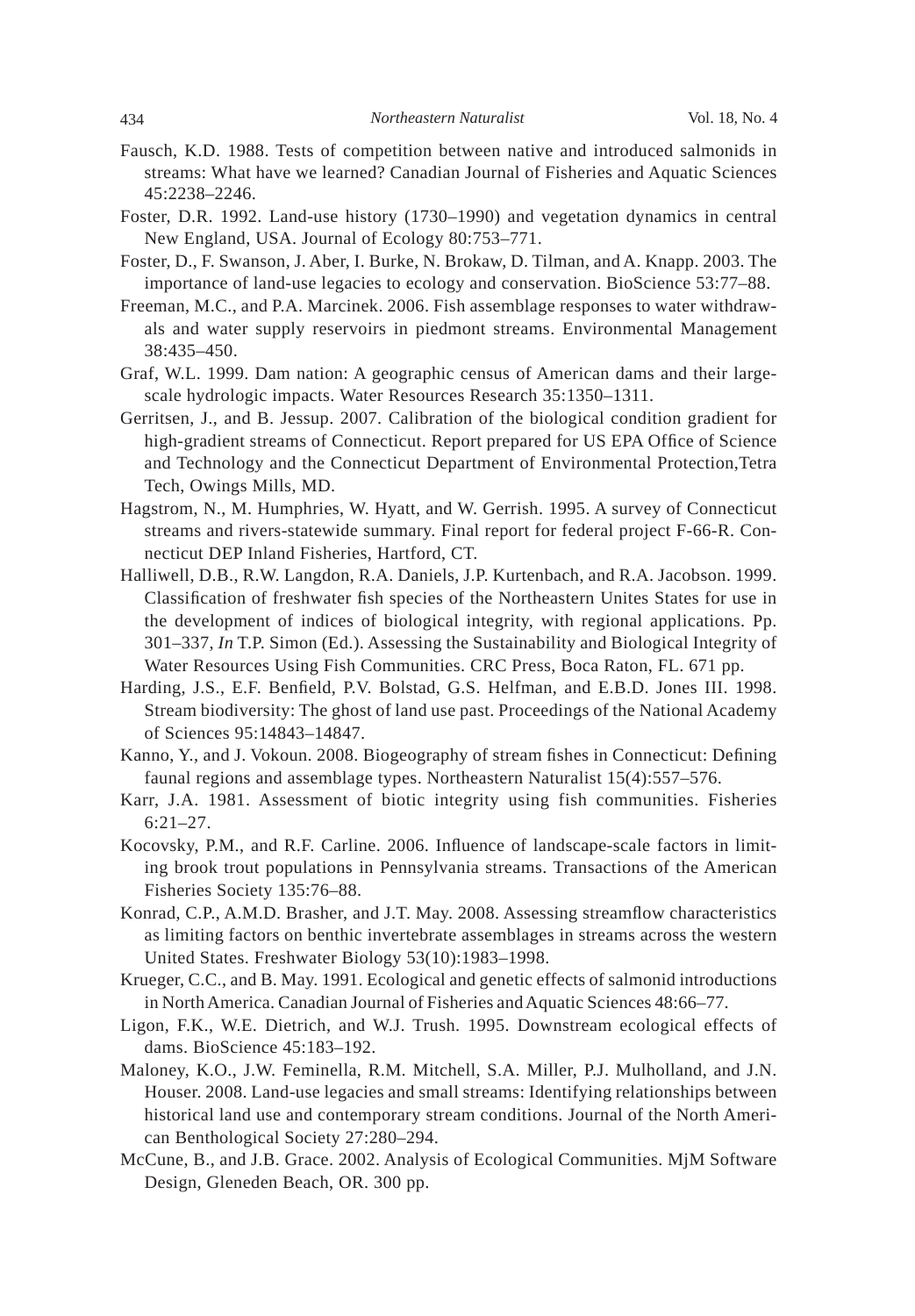- Morse, C.C., A.D. Hury, and C. Cronan. 2003. Impervious surface area as a predictor of the effects of urbanization on stream insect communities in Maine, USA. Environmental Monitoring and Assessment 89:95–127.
- Norton, S.B., S.M. Cormier, G.W. Suter, K. Schofield, L. Yuan, P. Shaw-Allen, and C.R. Ziegler. 2009. CADDIS: The causal analysis/diagnosis decision information system. Pp. 1–24, *In* A. Marcomini, G.W. Suter II, and A. Critto (Eds.). Decision Support Systems for Risk-Based Management of Contaminated Sites. Springer Publishing Secaucus, NJ. 436 pp.
- Nosal, T. 1997. Gazetteer of drainage basin areas in Connecticut. Connecticut Department of Environmental Protection Water Resource Bulletin Number 45. Hartford, CT.
- Plafkin, J.L., M.T. Barbour, K.D. Porter, S.H. Gross, and R.H. Hughes. 1989. Rapid bioassessment protocols for use in streams and rivers: Benthic macroinvertebrates and fish. United States Environmental Protection Agency. Washington, DC.
- Poff, N.L., and D.D. Hart. 2002. How dams vary and why it matters for the emerging science of dam removal. BioScience 52:659–658.
- Poff, N.L., J.D. Allan, M.B. Bain, J.R. Karr, K.L. Prestegaard, B.D. Richter, R.E. Sparks, and J.C. Stromberg. 1997. The natural flow regime. BioScience 47:769-784.
- Prisloe, M., E.H. Wilson, and C. Arnold. 2002. Refinement of population-calibrated landcover-specific impervious cover coefficients for Connecticut. Final Report. University of Connecticut Nonpoint Education for Municipal Officials Project, University of Connecticut, Middlesex County Extension Center, Middlesex, CT. 20 pp.
- Roy, A.H., M.C. Freeman, B.J. Freeman, S.J. Wenger, W.E. Ensign, and J.L. Meyer. 2005. Investigating hydrologic alteration as a mechanism of fish assemblage shifts in urbanizing streams. Journal of the North American Benthological Society 24:656–678.
- Stanford, J.A., and J.V. Ward. 1989. Serial discontinuities in a Rocky Mountain river. I. Distribution and abundance of Plecoptera. Regulated Rivers Research and Management 169–175.
- State of Connecticut. 2004. Connecticut's endangered, threatened, and special concern species. Connecticut Department of Environmental Protection. Hartford, CT.
- Stoddard, J.L., D.P. Larsen, C.P. Hawkins, R.K. Johnson, and R.H. Norris. 2006. Setting expectations for the ecological condition of streams: The concept of reference condition. Ecological Applications 16(4):1267–1276.
- Stranko, S.A., R.H. Hilderbrand, R.P. Morgan, M.W. Staley, A.J. Becker, A. Roseberry-Lincoln, E.S. Perry, and P.T. Jacobson. 2008. Brook Trout declines with land cover and temperature changes in Maryland. North American Journal of Fisheries Management 28:1223–1232.
- Vannote, R.L., G.W. Minshall, K.W. Cummings, J.R. Sedell, and C.E. Cushing. 1980. The river continuum concept. Canadian Journal of Fisheries and Aquatic Sciences 37:130–137.
- Wang, L., J. Lyons, and P. Kanehl. 2001. Impacts of urbanization on stream habitat and fish across multiple spatial scales. Environmental Management  $28(2):255-266$ .
- Wenger, S.L., J.T. Peterson, M.C. Freeman, B.J. Freeman, and D.D. Homans. 2008. Stream fish occurrence in response to impervious cover, historic land use, and hydrogeomorphic factors. Canadian Journal of Fisheries and Aquatic Science 65:1250–1264.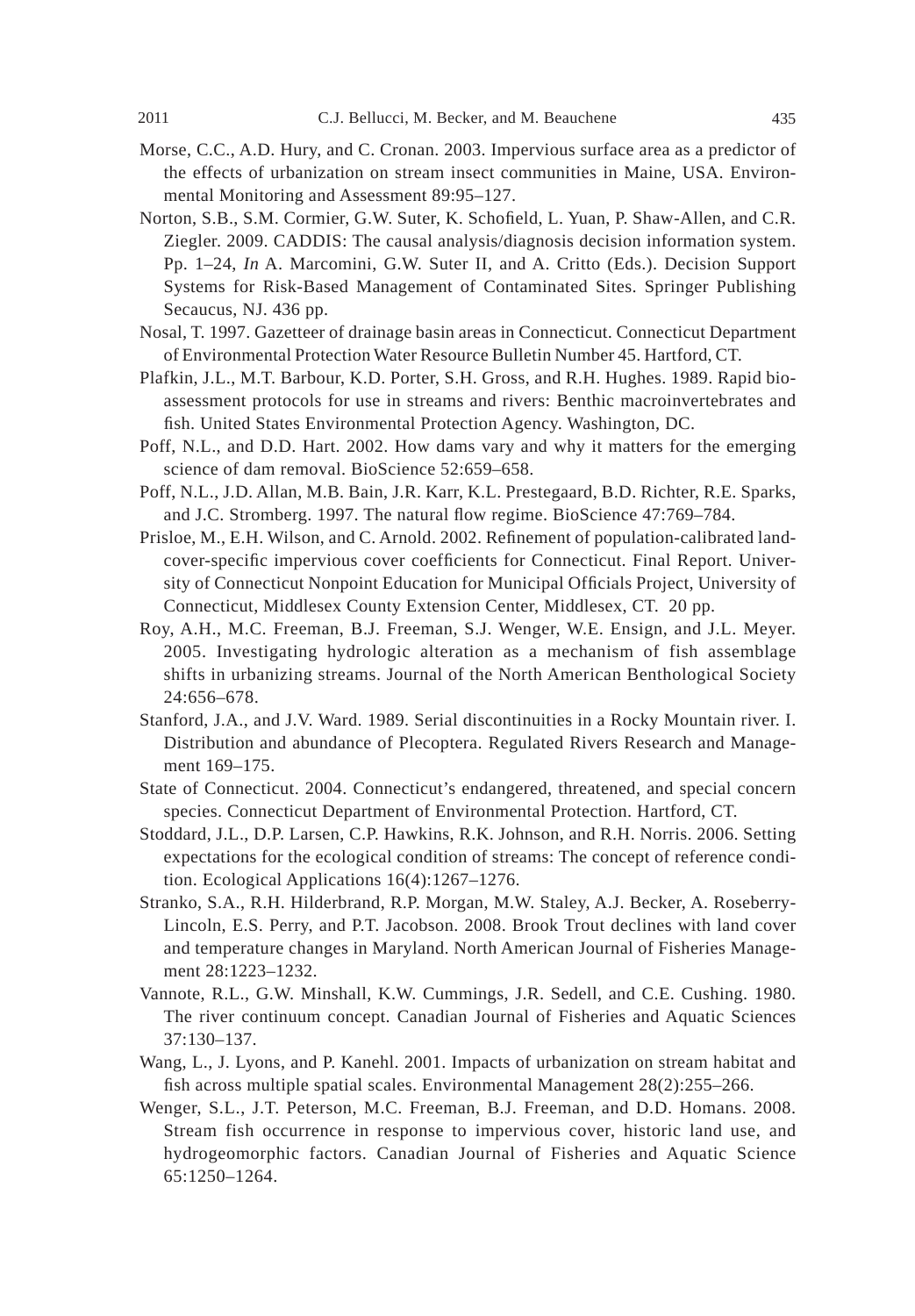- Whitworth, W.R. 1996. Freshwater Fishes of Connecticut. Second Edition. Bulletin 114. State Geological and Natural History Survey of Connecticut, and Connecticut Department of Environmental Protection, Hartford, CT. 243 pp.
- Wishart, D. 1969. An algorithm for hierarchical classifications. Biometrics 25(1):165–170.
- Yuan, L.L., and S.B. Norton. 2004. Assessing the relative severity of stressors at a watershed scale. Environmental Monitoring and Assessment 98:323–349.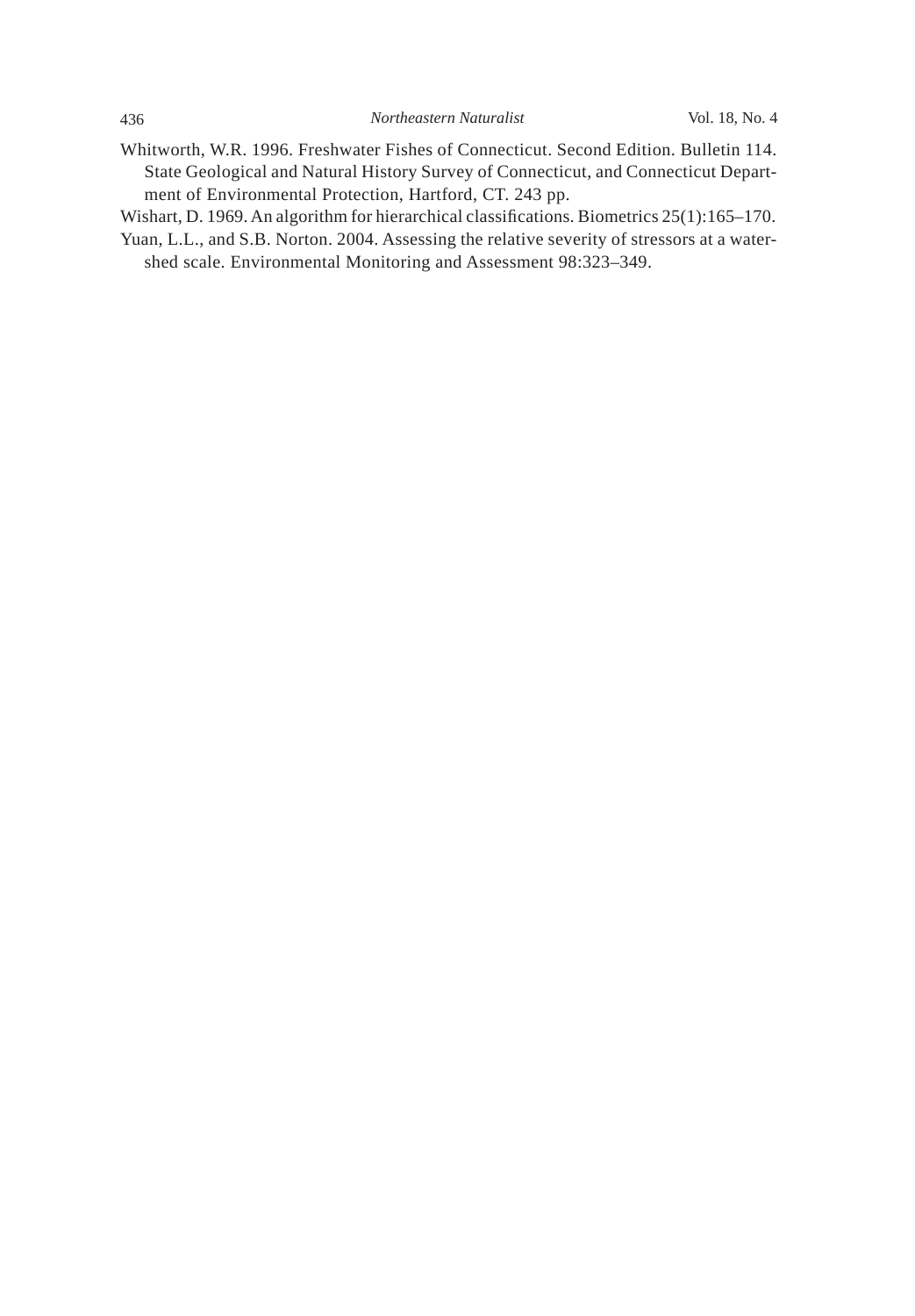| Appendix 1. Percent occurrence and functional feeding group for macroinvertebrate taxa collected in this study $(n = 24)$ compared to sites      |
|--------------------------------------------------------------------------------------------------------------------------------------------------|
| with higher levels of anthropogenic stress. The two additional categories along the human disturbance gradient were established using data       |
| collected by Connecticut DEP from wadeable streams in Connecticut 1995-2009 using similar sampling protocols used in this study. Sites           |
| were binned by percent impervious land cover (IC) as mid-level stress sites (IC 4.1-11.99%, $n = 411$ ) and high-level stress sites (IC values > |
| 12%, $n = 127$ ). C-G = collector-gatherer, C-F = collector-filterer, SCR = scraper, SHR = shredder, and PRD = predator.                         |

% occurrence % occurrence

% occurrence % occurrence

|                          |                              |                                | % occurrence          | mid-level                                                                    | high-level                              | Functional                                                                                                                                                                                                                                                                                                                                                                                                                                                                                                                                           |
|--------------------------|------------------------------|--------------------------------|-----------------------|------------------------------------------------------------------------------|-----------------------------------------|------------------------------------------------------------------------------------------------------------------------------------------------------------------------------------------------------------------------------------------------------------------------------------------------------------------------------------------------------------------------------------------------------------------------------------------------------------------------------------------------------------------------------------------------------|
|                          |                              |                                | this study            | stress                                                                       | stress                                  | feeding                                                                                                                                                                                                                                                                                                                                                                                                                                                                                                                                              |
| Order                    | Family                       | Taxon                          |                       | $(n = 24 \text{ sites})$ $(n = 411 \text{ sites})$ $(n = 127 \text{ sites})$ |                                         | group                                                                                                                                                                                                                                                                                                                                                                                                                                                                                                                                                |
| Basommatophora           | Ancylidae                    | Ferrissia                      | 8.33                  | 3.60                                                                         | 6.30                                    | SCR                                                                                                                                                                                                                                                                                                                                                                                                                                                                                                                                                  |
| Basommatophora           |                              | Laevapex fuscus C. B. Adams    | 8.33                  | 5.10                                                                         |                                         |                                                                                                                                                                                                                                                                                                                                                                                                                                                                                                                                                      |
| Basommatophora           |                              | Pseudosuccinea columella Say   | 4.17                  |                                                                              | 7.90<br>0.00                            |                                                                                                                                                                                                                                                                                                                                                                                                                                                                                                                                                      |
| Basommatophora           |                              | Physa                          |                       | $0.10$<br>$7.10$<br>$0.70$                                                   | 1.80                                    |                                                                                                                                                                                                                                                                                                                                                                                                                                                                                                                                                      |
|                          |                              | Helichus                       | 4.17<br>8.33          |                                                                              |                                         |                                                                                                                                                                                                                                                                                                                                                                                                                                                                                                                                                      |
|                          |                              | Macronychus glabratus Say      | 8.33                  | 8.30                                                                         | $0.000$<br>$8.700$<br>$8.100$<br>$3.90$ |                                                                                                                                                                                                                                                                                                                                                                                                                                                                                                                                                      |
|                          |                              | Optioservus                    |                       | 42.80                                                                        |                                         |                                                                                                                                                                                                                                                                                                                                                                                                                                                                                                                                                      |
|                          |                              | Optioservus ovalis Leconte     | 37.50<br>50.00        |                                                                              |                                         |                                                                                                                                                                                                                                                                                                                                                                                                                                                                                                                                                      |
|                          |                              | Oulimnius                      | 54.17                 |                                                                              |                                         |                                                                                                                                                                                                                                                                                                                                                                                                                                                                                                                                                      |
|                          |                              | Oulimnius latiusculus Leconte  |                       | 15.10<br>10.00<br>26.50                                                      | $11.00$                                 |                                                                                                                                                                                                                                                                                                                                                                                                                                                                                                                                                      |
|                          |                              | Promoresia                     |                       | $1.90\,$                                                                     | $1.60\,$                                |                                                                                                                                                                                                                                                                                                                                                                                                                                                                                                                                                      |
|                          |                              | Promoresia elegans Leconte     | 58.33<br>4.17<br>4.17 | $1.50\,$                                                                     | $0.00\,$                                |                                                                                                                                                                                                                                                                                                                                                                                                                                                                                                                                                      |
| Coleoptera               |                              | Promoresia tardella Fall       | 87.50                 |                                                                              | $1.60\,$                                |                                                                                                                                                                                                                                                                                                                                                                                                                                                                                                                                                      |
| Coleoptera               | Elmidae                      | <b>Stenelmis</b>               | 83.33                 | 15.10<br>29.70                                                               |                                         |                                                                                                                                                                                                                                                                                                                                                                                                                                                                                                                                                      |
|                          |                              | Cymbiodyta                     | 4.17                  | $0.00\,$                                                                     | $30.30$<br>$0.00$<br>$0.20$<br>$0.20$   | $S\overset{c}{\sim}S\overset{c}{\sim}S\overset{c}{\approx}\overset{c}{\approx}\overset{c}{\approx}\overset{c}{\approx}\overset{c}{\approx}\overset{c}{\approx}\overset{c}{\approx}\overset{c}{\approx}\overset{c}{\approx}\overset{c}{\approx}\overset{c}{\approx}\overset{c}{\approx}\overset{c}{\approx}\overset{c}{\approx}\overset{c}{\approx}\overset{c}{\approx}\overset{c}{\approx}\overset{c}{\approx}\overset{c}{\approx}\overset{c}{\approx}\overset{c}{\approx}\overset{c}{\approx}\overset{c}{\approx}\overset{c}{\approx}\overset{c}{\$ |
| Coleoptera<br>Coleoptera | Hydrophilidae<br>Psephenidae | Ectopria                       | 66.67                 | 3.90                                                                         |                                         |                                                                                                                                                                                                                                                                                                                                                                                                                                                                                                                                                      |
| Coleoptera               | <sup>2</sup> sephenidae      | Psephenus herricki DeKay       | 75.00                 | 32.60                                                                        |                                         |                                                                                                                                                                                                                                                                                                                                                                                                                                                                                                                                                      |
| Coleoptera               | Ptilodactylidae              | Anchytarsus bicolor Melsheimer | 33.33                 |                                                                              | 0.00                                    |                                                                                                                                                                                                                                                                                                                                                                                                                                                                                                                                                      |
| Decapoda                 | Cambaridae                   | Orconectes limosus Rafinesque  | 4.17                  | 3.20<br>0.50                                                                 | $1.60$<br>$0.00$                        |                                                                                                                                                                                                                                                                                                                                                                                                                                                                                                                                                      |
| Diptera                  | Athericidae                  | Atherix                        | 12.50                 | 1.20                                                                         |                                         |                                                                                                                                                                                                                                                                                                                                                                                                                                                                                                                                                      |
| Diptera                  | Ceratopogonidae              | Bezzia group                   | 25.00                 | 1.90                                                                         | 0.80                                    | PRD                                                                                                                                                                                                                                                                                                                                                                                                                                                                                                                                                  |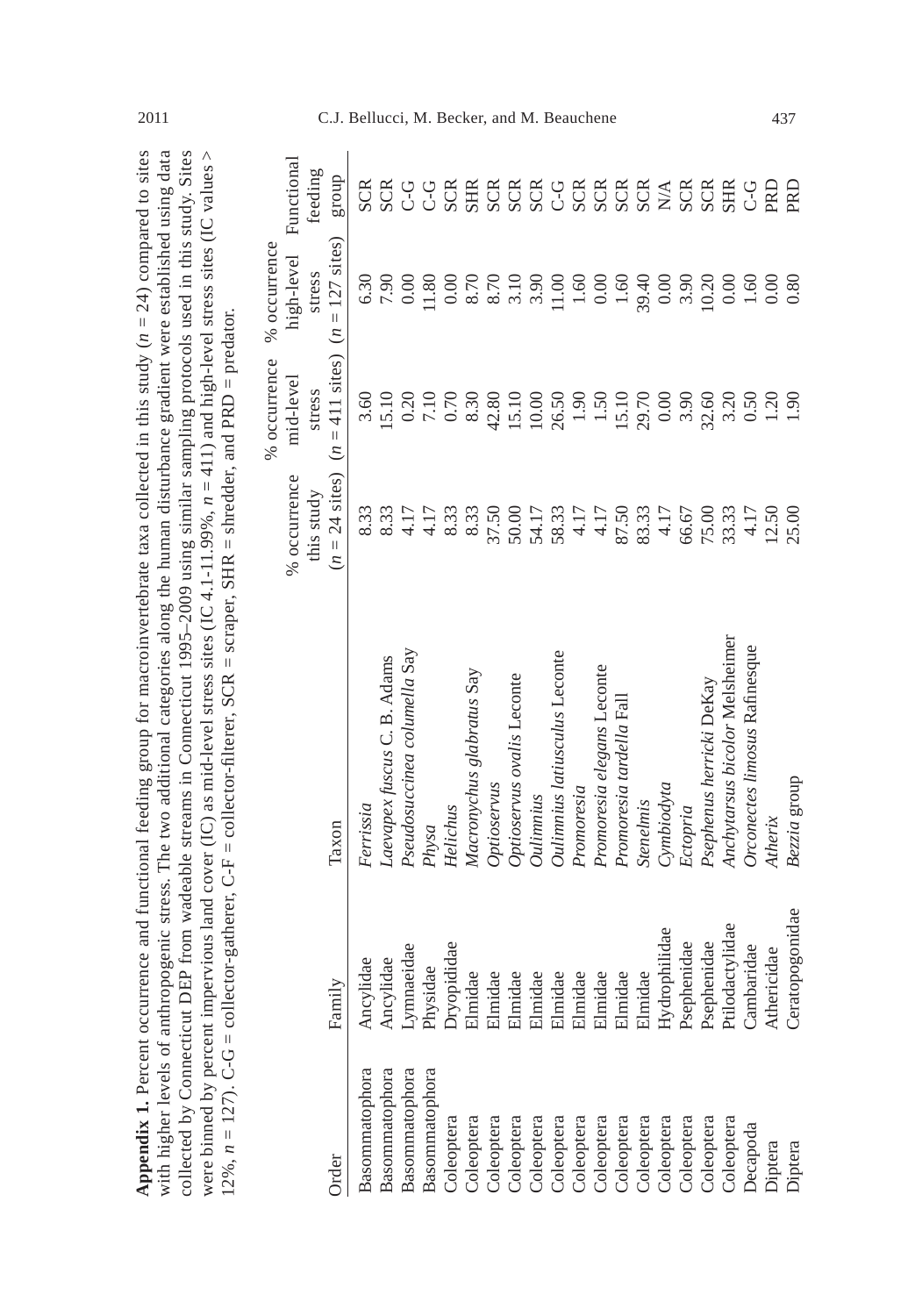|         |              |                                                  |                  | % occurrence                         | % occurrence   |                                       |
|---------|--------------|--------------------------------------------------|------------------|--------------------------------------|----------------|---------------------------------------|
|         |              |                                                  | % occurrence     | mid-level                            | high-level     | Functional                            |
|         |              |                                                  | this study       | stress                               | stress         | feeding                               |
| Order   | Family       | Taxon                                            | $(n = 24$ sites) | $(n = 411 \text{ sites})$ ( <i>n</i> | $= 127$ sites) | dnorg                                 |
| Diptera | Chironomidae | Apsectrotanypus                                  | 4.17             | 0.00                                 | 0.00           | PRD                                   |
| Diptera | Chironomidae | Brillia                                          | 4.17             | 4.90                                 | 8.70           | <b>SHR</b>                            |
| Diptera | Chironomidae | Corynoneura                                      | 25.00            | 1.90                                 | 2.40           | 5<br>C                                |
| Diptera | Chironomidae | Cricotopus                                       | 8.33             | 7.10                                 | 14.20          |                                       |
| Diptera | Chironomidae | Diamesa                                          | 4.17             | 4.60                                 |                |                                       |
| Diptera | Chironomidae | Eukiefferiella                                   | $4.17$<br>$4.17$ | 1.50                                 | $2.40$<br>1.60 |                                       |
| Diptera | Chironomidae | Eukiefferiella claripennis group Lundbeck        |                  | 1.50                                 | 3.90           |                                       |
| Diptera | Chironomidae | Eukiefferiella devonica group Edwards            | 4.17             | 3.60                                 | 0.00           |                                       |
| Diptera | Chironomidae | Eukiefferiella tirolensis Goetghebuer            | 4.17             | 0.70                                 | 0.80           |                                       |
| Diptera | Chironomidae | Limnophyes                                       | 16.67            | 0.20                                 | 0.80           |                                       |
| Diptera | Chironomidae | Lopescladius                                     | 4.17             | 0.50                                 | 0.00           |                                       |
| Diptera | Chironomidae | Micropsectra                                     | 50.00            | 2.40                                 | 2.40           |                                       |
| Diptera | Chironomidae | Micropsectra/Tanytarsus                          | 4.17             | 1.20                                 | 0.00           |                                       |
| Diptera | Chironomidae | Microtendipes pedellus group De Geer             | 4.17             | 18.00                                | 15.70          |                                       |
| Diptera | Chironomidae | Microtendipes rydalensis group Edwards           | 8.33             | 3.60                                 | 0.00           |                                       |
| Diptera | Chironomidae | Nanocladius                                      | 37.50            | 3.40                                 | 0.00           |                                       |
| Diptera | Chironomidae | Natarsia                                         | 4.17             | 0.00                                 | 0.00           |                                       |
| Diptera | Chironomidae | Orthocladius (Symposiocladius) lignicola Kieffer | 4.17             | 0.00                                 | 0.00           | <b>Ĕ</b> לללללללללללל<br>שלטלטטטטטטטט |
| Diptera | Chironomidae | Parachaetocladius                                | 41.67            | 3.60                                 | 0.00           |                                       |
| Diptera | Chironomidae | Parametriocnemus                                 | 66.67            | 13.40                                | 10.20          |                                       |
| Diptera | Chironomidae | Paratanytarsus                                   | 20.83            | 0.50                                 | 0.80           |                                       |
| Diptera | Chironomidae | Polypedilum                                      | 12.50            | 5.80                                 | 8.70           | <b>SHR</b>                            |
| Diptera | Chironomidae | Polypedilum aviceps Townes                       | 54.17            | 10.90                                | 11.00          | <b>SHR</b>                            |
| Diptera | Chironomidae | Polypedilum fallax group Johannsen               | 8.33             | 1.00                                 | $1.60\,$       | <b>SHR</b>                            |
| Diptera | Chironomidae | Polypedilum tritum Walker                        | 33.33            | 0.50                                 | 0.00           | <b>SHR</b>                            |
| Diptera | Chironomidae | Rheocricotopus                                   | 8.33             | 2.70                                 | 5.50           | <b>C-5</b><br>C-F                     |
| Diptera | Chironomidae | Rheotanytarsus exiguus group Johannsen           | 16.67            | 18.20                                | 15.00          |                                       |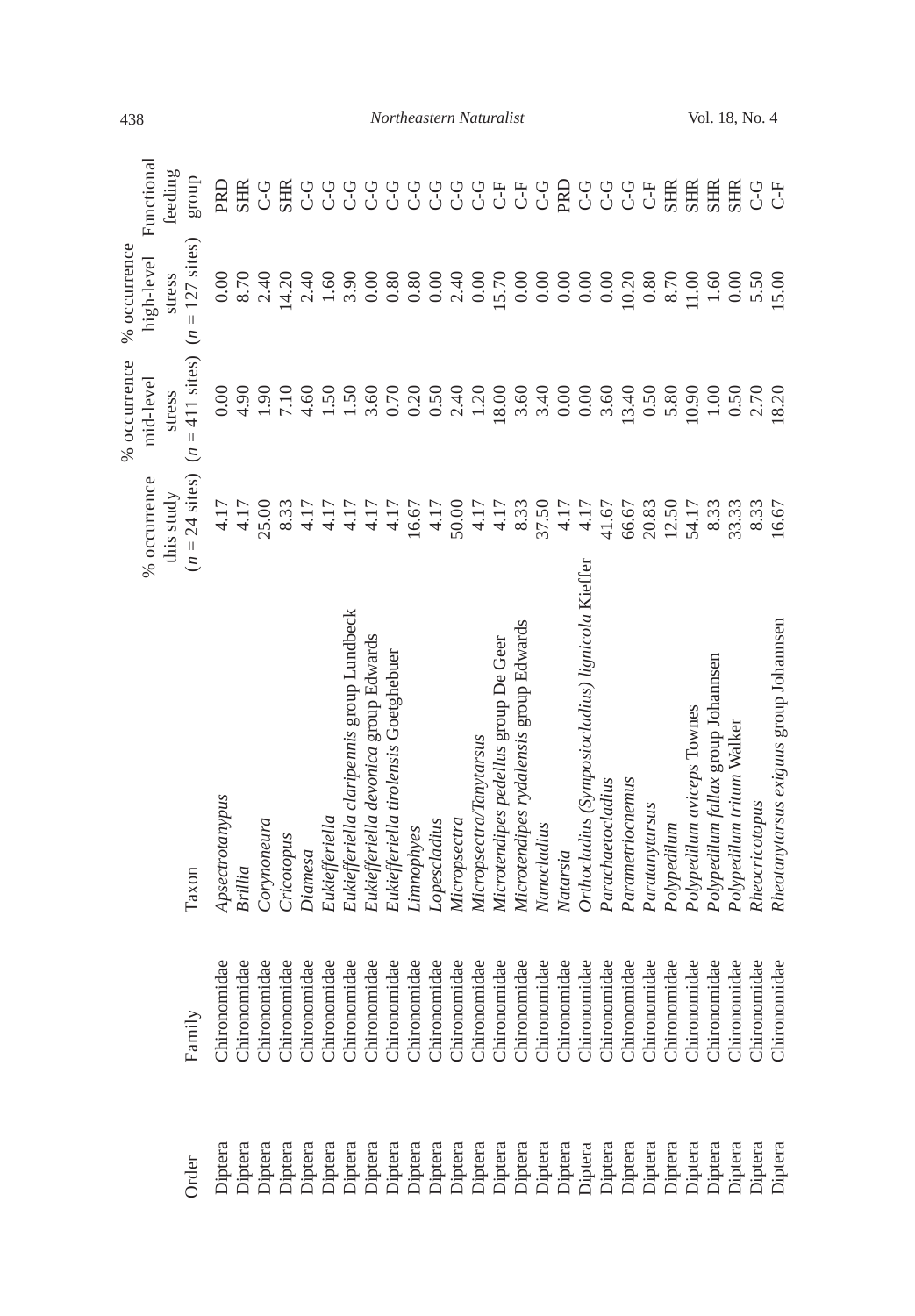|               |                        |                                        |                          | % occurrence | % occurrence                                        |                         |
|---------------|------------------------|----------------------------------------|--------------------------|--------------|-----------------------------------------------------|-------------------------|
|               |                        |                                        | % occurrence             | mid-level    | high-level                                          | Functional              |
|               |                        |                                        | this study               | stress       | stress                                              | feeding                 |
| Order         | Family                 | Taxon                                  | $(n = 24 \text{ sites})$ |              | $(n = 411 \text{ sites})$ $(n = 127 \text{ sites})$ | group                   |
| Diptera       | Chironomida            | Rheotanytarsus pellucidus group Walker | 6.67                     | 4.60         | 3.10                                                | 5<br>U                  |
| Diptera       | Chironomida            | Stempellinella                         | 4.17                     | 0.20         | 0.00                                                | U<br>U                  |
| Diptera       | Chironomida            | Stenochironomus                        | 12.50                    | 1.90         | 0.80                                                |                         |
| Diptera       | Φ<br>Chironomida       | <b>Stilocladius</b>                    | 12.50                    | 1.70         | 0.80                                                | 5<br>5<br>5<br>5<br>5   |
| Diptera       | Φ<br>Chironomida       | Tanytarsus                             | 20.83                    | 4.10         | 10.20                                               |                         |
| Diptera       | Chironomida            | Thienemanniella                        | 12.50                    | 2.40         | 4.70                                                | <b>C-C</b><br>C-C<br>RE |
| Diptera       | Φ<br>Chironomida       | Thienemannimyia group                  | 37.50                    | 11.20        | 18.10                                               |                         |
| Diptera       | Chironomida            | Tvetenia bavarica group Kieffer        | 62.50                    | 12.70        | 11.00                                               |                         |
| Diptera       | ٥<br>Chironomida       | Tvetenia vitracies group Saether       | 4.17                     | 18.50        | 18.90                                               | 5<br>0<br>0<br>0        |
| Diptera       | Empididae              | Hemerodromia                           | 25.00                    | 18.00        | 37.80                                               | PRD                     |
| Diptera       | Simuliidae             | Simulium                               | 12.50                    | 32.10        | 33.90                                               | $\rm C\textsc{F}$       |
| Diptera       | Tabanidae              | Hybomira                               | 8.33                     | 0.00         | 0.00                                                | PRD                     |
| Diptera       | Tipulidae              | Antocha                                | 4.17                     | 37.00        | 43.30                                               | $C-C$                   |
| Diptera       | Tipulidae              | Dicranota                              | 70.83                    | 6.10         | 3.10                                                | PRD                     |
| Diptera       | Tipulidae              | Hexatoma                               | 75.00                    | 2.90         | 0.80                                                | PRD                     |
| Diptera       |                        | Limnophila                             | 8.33                     | 0.50         | 0.00                                                | PRD                     |
| Diptera       | Tipulidae<br>Tipulidae | Limonia                                | 4.17                     | 0.20         | 0.00                                                | PRD                     |
| Diptera       | Tipulidae              | Tipula                                 | 87.50                    | 20.20        | 27.60                                               | <b>SHR</b>              |
| Ephemeroptera | Baetidae               | <b>Baetis</b>                          | 16.67                    | 26.80        | 19.70                                               | cocco<br>cocco          |
| Ephemeroptera | Baetidae               | Baetis flavistriga McDunnough          | 4.17                     | 5.40         | 6.30                                                |                         |
| Ephemeroptera | Baetidae               | <i>Baetis pluto McDun</i> nough        | 16.67                    | 4.40         | 1.60                                                |                         |
| Ephemeroptera | Baetidae               | Baetis tricaudatus Dodds               | 16.67                    | 6.10         | 9.40                                                |                         |
| Ephemeroptera | Baetidae               | Diphetor hageni Eaton                  | 4.17                     | 0.00         | 0.00                                                |                         |
| Ephemeroptera | Baetidae               | Heterocloeon                           | 4.17                     | 2.40         | 0.00                                                | <b>SCR</b>              |
| Ephemeroptera | Baetidae               | Procloeon                              | 4.17                     | 0.00         | 0.00                                                |                         |
| Ephemeroptera | Ephemerellidae         | Ephemerella                            | 41.67                    | 6.30         | 0.80                                                | りりり<br>じじじ              |
| Ephemeroptera | Ephemerellidae         | Eurylophella funeralis McDunnough      | 33.33                    | <b>3.90</b>  | 3.10                                                |                         |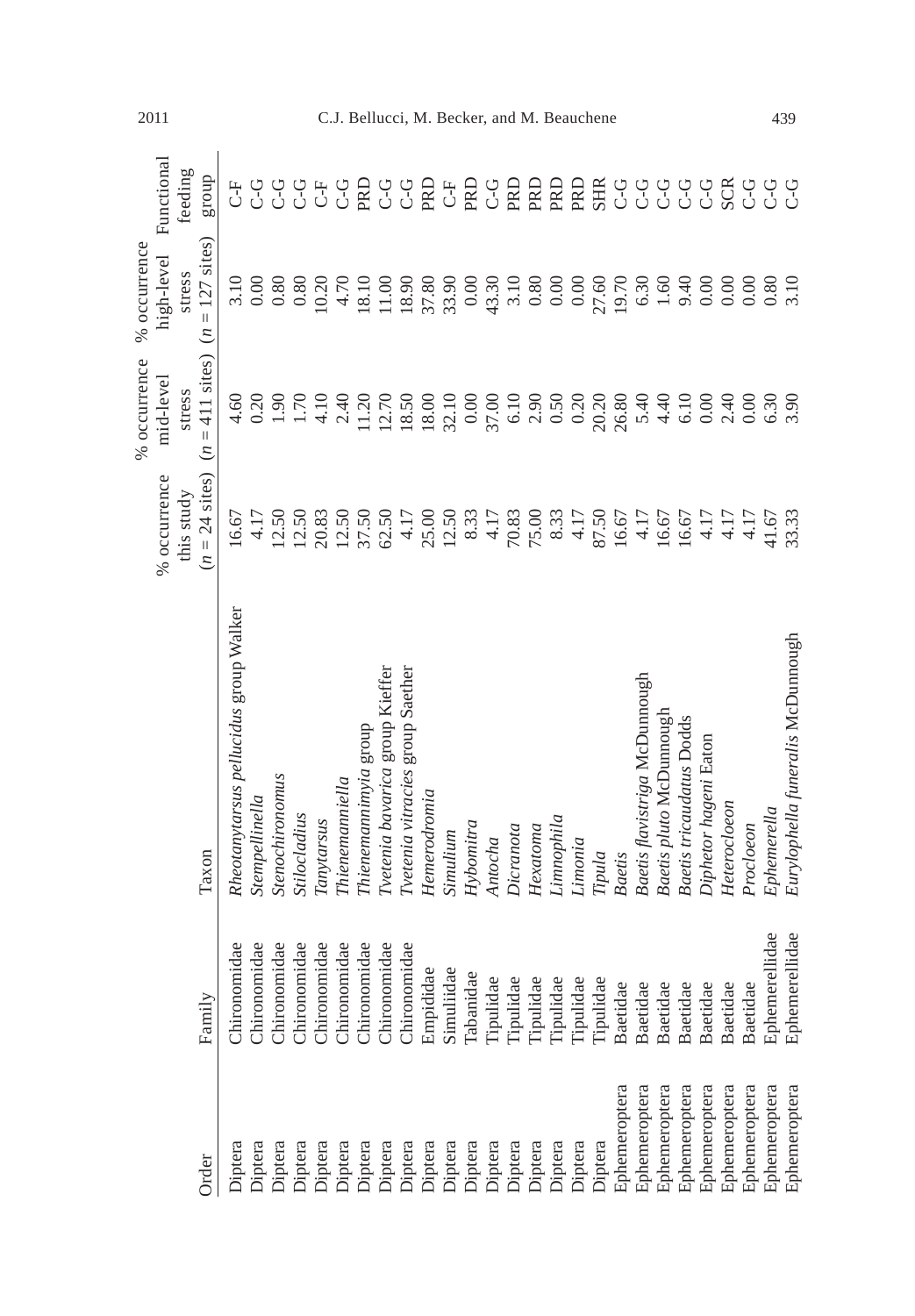|                 |                         |                                    | % occurrence           | % occurrence<br>mid-level                            | % occurrence<br>high-level    | Functional        |
|-----------------|-------------------------|------------------------------------|------------------------|------------------------------------------------------|-------------------------------|-------------------|
|                 |                         |                                    | this study             | stress                                               | stress                        | feeding           |
| Order           | Family                  | Taxon                              | $(n = 24$ sites)       | $(n = 411 \text{ sites})$                            | $= 127$ sites)<br>$\tilde{u}$ | dnorg             |
| Ephemeroptera   | lidae<br>Ephemerell     | Serratella deficiens Morgan        | 8.33                   | 11.70                                                | 0.80                          | り<br>い            |
| Ephemeroptera   | Heptageniidae           | Epeorus                            | 12.50                  |                                                      | 0.00                          | <b>SCR</b>        |
| Ephemeroptera   | Heptageniidae           | Maccaffertium                      | 91.67                  | 5.10<br>22.90                                        | 16.50                         | <b>SCR</b>        |
| Ephemeroptera   | Heptageniidae           | Maccaffertium modestum group Banks | 54.17                  | 31.40                                                | 26.80                         | <b>SCR</b>        |
| Ephemeroptera   | Heptageniidae           | Maccaffertium terminatum Walsh     | 8.33                   |                                                      | 0.00                          | SCR<br>SCC<br>C-G |
| Ephemeroptera   | Heptageniidae           | Maccaffertium vicarium Walker      | 25.00                  | $\begin{array}{c} 0.20 \\ 1.00 \\ 31.10 \end{array}$ | 0.00                          |                   |
| Ephemeroptera   | Isonychiidae            | Isonychia                          | 41.67                  |                                                      | 4.70                          |                   |
| Hoplonemertea   | <b>Tetrastemmatidae</b> | Prostoma                           | 8.33                   | $5.10$<br>17.30                                      | 7.90                          | PRD               |
| Lumbriculida    | Lumbriculidae           |                                    | 66.67                  |                                                      | 15.00                         | C-G               |
| Megaloptera     | Corydalidae             | Corydalus cornutus Linnaeus        | 4.17                   | 10.90                                                | 4.70                          | PRD               |
| Megaloptera     | Corydalidae             | Nigronia serricornis Say           | 100.00                 | 27.30                                                | 20.50                         | PRD               |
| Megaloptera     | Sialidae                | <b>Sialis</b>                      |                        |                                                      | $1.60\,$                      | PRD               |
| Neotaenioglossa | Hydrobiidae             | Amnicola limosus Say               | $8.33$<br>4.17         | $3.20$<br>4.60                                       | 0.80                          | <b>SCR</b>        |
| Odonata         | Aeshnidae               | Boyeria vinosa Say                 | 54.17                  | 4.40                                                 | 0.80                          | PRD               |
| Odonata         | Calopterygidae          | Calopterygidae                     | $8.33$<br>4.17<br>4.17 | 0.50                                                 | 0.00                          | <b>PRD</b>        |
| Odonata         | Cordulegastridae        | Cordulegaster                      |                        | 0.20                                                 | 0.00                          | PRD               |
| Odonata         | Cordulegastridae        | Cordulegaster maculate Selys       |                        | 0.00                                                 | 0.00                          | <b>ERD</b>        |
| Odonata         | Gomphidae               | Lanthus                            | 20.83                  | 0.50                                                 | 0.00000                       | <b>PRD</b>        |
| Odonata         | Gomphidae               | Lanthus parvulus Selys             | 8.33                   | 0.70                                                 |                               | PRD               |
| Odonata         | Gomphidae               | Lanthus vernalis Carle             | 4.17                   | 0.00                                                 | 0.00                          | <b>ERD</b>        |
| Odonata         | Gomphidae               | Ophiogomphus                       | 20.83                  | 2.70                                                 | 0.00                          | PRD               |
| Odonata         | Gomphidae               | Stylogomphus albistylus Hagen      | 8.33                   | 3.60                                                 | 2.40                          | PRD               |
| Odonata         | ibellulidae             |                                    | 4.17                   | 0.00                                                 | 0.00                          | <b>ERD</b>        |
| Plecoptera      | Capniidae               | Paracapnia                         | 8.33                   | 1.20                                                 | 0.00                          | <b>SHR</b>        |
| Plecoptera      | Chloroperlidae          | <b>Sweltsa</b>                     | 29.17                  | 1.50                                                 | 0.80                          | PRD               |
| Plecoptera      | euctridae               | Leuctra                            | 33.33                  | .50                                                  | 0.00000                       | <b>SHIR</b>       |
| Plecoptera      | Peltoperlidae           | Tallaperla                         | 54.17                  | 90                                                   |                               | <b>SHR</b>        |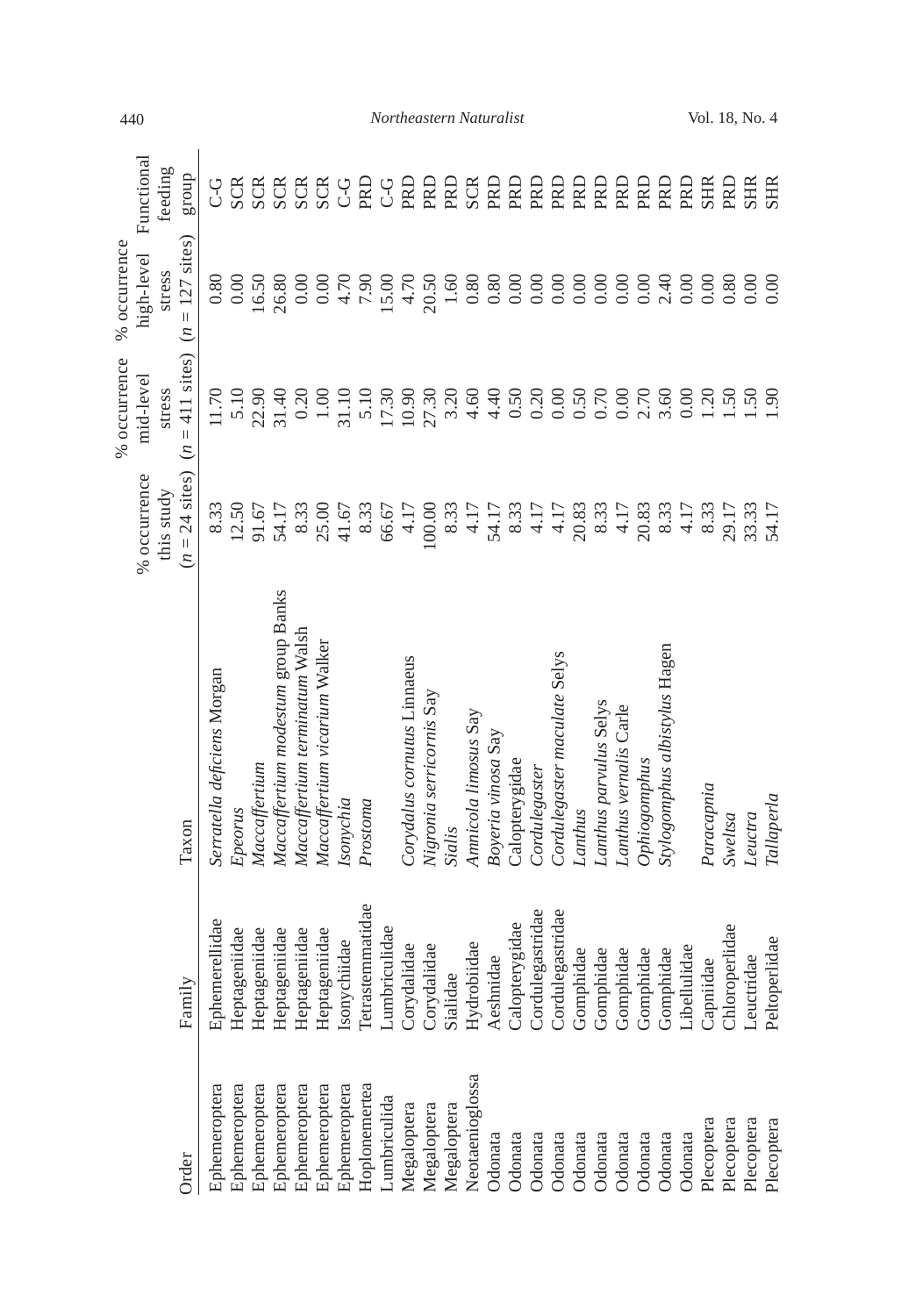|             |                  |                                | % occurrence     | % occurrence<br>mid-level | % occurrence<br>high-level    | Functional                     |
|-------------|------------------|--------------------------------|------------------|---------------------------|-------------------------------|--------------------------------|
|             |                  |                                | this study       | stress                    | stress                        | feeding                        |
| Order       | Family           | Taxon                          | $(n = 24$ sites) | $(n = 411 \text{ sites})$ | $= 127$ sites)<br>$\tilde{u}$ | dnorst                         |
| Plecoptera  | Perlidae         | Acroneuria                     | 25.00            | 7.10                      | 1.60                          | PRD                            |
| Plecoptera  | Perlidae         | Acroneuria abnormis Newman     | 79.17            | 20.40                     | 1.60                          | <b>QAG</b>                     |
| Plecoptera  | Perlidae         | Agnetina capitata Pictet       | 4.17             | 0.70                      | 0.00                          | <b>ORP</b>                     |
| Plecoptera  | Perlidae         | Eccoptura xanthenes Newman     | 12.50            | 1.50                      | 0.00                          | <b>ERD</b>                     |
| Plecoptera  | Perlidae         | Paragnetina                    | 8.33             | 1.20                      | 0.00                          | PRD                            |
| Plecoptera  | Perlidae         | Paragnetina immarginata Say    | 8.33             | 2.40                      | 0.00                          | PRD                            |
| Plecoptera  | Perlidae         | Paragnetina media Walker       | 29.17            | 9.70                      | 0.80                          | PRD                            |
| Plecoptera  | Perlodidae       |                                | 8.33             | $2.20$<br>$0.70$          | 0.80                          | PRD                            |
| Plecoptera  | Pteronarcyidae   | Pteronarcys                    | 16.67            |                           | 0.00                          | <b>SHR</b>                     |
| Plecoptera  | Taeniopterygidae | Taeniopteryx                   | 4.17             | 12.90                     | 5.50                          | <b>SHR</b>                     |
| Trichoptera | Apataniidae      | Apatania                       | 8.33             | 21.40                     | 2.40                          | <b>SCR</b>                     |
| Trichoptera | Brachycentridae  | Adicrophleps hitchcocki Flint  | 16.67            | 0.00                      | 0.00                          | <b>SHR</b>                     |
| Trichoptera | Brachycentridae  | Brachycentrus appalachia Flint | 12.50            | 0.50                      | 0.00                          | $\mathbf{C}\text{-}\mathbf{F}$ |
| Trichoptera | Brachycentridae  | Micrasema                      | 37.50            | 9.50                      | 3.90                          | <b>SHR</b>                     |
| Trichoptera | Glossosomatidae  | Agapetus                       | 4.17             | 0.00                      | 0.00                          | <b>SCR</b>                     |
| Trichoptera | Glossosomatidae  | Glossosoma                     | 62.50            | 38.70                     | 22.00                         |                                |
| Trichoptera | Goeridae         | Goera                          | 12.50            | 1.50                      | 0.00                          | <b>SER</b><br>SER              |
| Trichoptera | Helicopsychidae  | Helicopsyche borealis Hagen    | 8.33             | 4.10                      | 0.00                          |                                |
| Trichoptera | Hydropsychidae   | Ceratopsyche sparna Ross       | 41.67            | 39.90                     | 28.30                         |                                |
| Trichoptera | Hydropsychidae   | Ceratopsyche ventura Ross      | 41.67            | 0.20                      | 0.00                          |                                |
| Trichoptera | Hydropsychidae   | Cheumatopsyche                 | 87.50            | 64.20                     | 66.90                         | 555555                         |
| Trichoptera | Hydropsychidae   | Diplectrona                    | 79.17            | 4.40                      | 3.90                          |                                |
| Trichoptera | Hydropsychidae   | Hydropsyche                    | 70.83            | 29.40                     | 33.10                         |                                |
| Trichoptera | Hydropsychidae   | Hydropsyche betteni Ross       | 50.00            | 56.40                     | 55.90                         |                                |
| Trichoptera | epidostomatidae  | Lepidostoma                    | 45.83            | 13.10                     | 1.60                          | <b>SHIR</b>                    |
| Trichoptera | Leptoceridae     | Mystacides sepulchralis Walker | 4.17             | 0.20                      | 1.60                          | C-G                            |
| Trichoptera | eptoceridae      | Oecetis persimilis Banks       | 6.67             | 0.20                      | 0.00                          | <b>ORD</b>                     |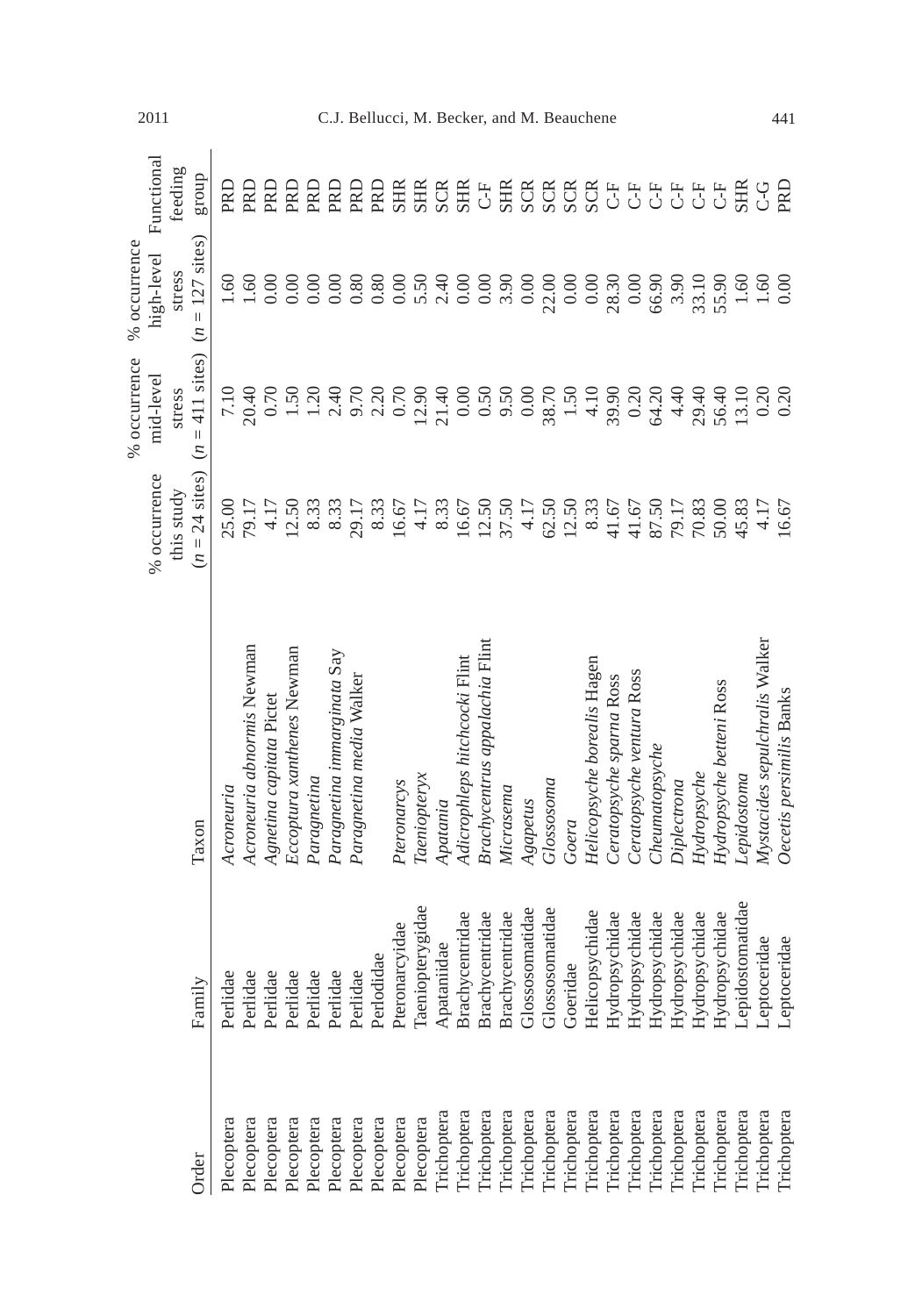|                            |                                                                                                                                                                                                      |                            |                         | % occurrence % occurrence                                                    |                       |                              |
|----------------------------|------------------------------------------------------------------------------------------------------------------------------------------------------------------------------------------------------|----------------------------|-------------------------|------------------------------------------------------------------------------|-----------------------|------------------------------|
|                            |                                                                                                                                                                                                      |                            | % occurrence            | mid-level                                                                    | high-level Functional |                              |
|                            |                                                                                                                                                                                                      |                            | this study              | stress                                                                       | stress                | feeding                      |
| <b>Drder</b>               | Family                                                                                                                                                                                               | Taxon                      |                         | $(n = 24 \text{ sites})$ $(n = 411 \text{ sites})$ $(n = 127 \text{ sites})$ |                       | group                        |
| richoptera                 | lae<br>imnephilid                                                                                                                                                                                    |                            | 25.00                   | 1.50                                                                         | $0.00\,$              |                              |
| richoptera                 | <b>Odontoceridae</b>                                                                                                                                                                                 | Psilotreta                 |                         | 1.90                                                                         | 0.00                  | ES E F F E S E E E E E S E E |
| richoptera                 | Philopotamidae<br>Philopotamidae<br>Philopotamidae<br>Polycentropodidae<br>Psychomyiidae<br>Rhyacophilidae<br>Rhyacophilidae<br>Rhyacophilidae<br>Rhyacophilidae<br>Rhyacophilidae<br>Rhyacophilidae | Chimarra aterrima Hagen    |                         | 39.20                                                                        |                       |                              |
| richoptera                 |                                                                                                                                                                                                      | Dolophilodes               |                         | 18.70                                                                        |                       |                              |
| Trichoptera                |                                                                                                                                                                                                      |                            |                         |                                                                              |                       |                              |
| richoptera                 |                                                                                                                                                                                                      | Polycentropus              |                         |                                                                              |                       |                              |
| Trichoptera                |                                                                                                                                                                                                      | Lype diversa Banks         |                         | 3.20<br>4.90<br>0.70                                                         |                       |                              |
| Trichoptera                |                                                                                                                                                                                                      | Rhyacophila                |                         |                                                                              |                       |                              |
|                            |                                                                                                                                                                                                      | Rhyacophila carolina Banks |                         | 9.00<br>7.10                                                                 |                       |                              |
| Trichoptera<br>Trichoptera |                                                                                                                                                                                                      | Rhyacophila fuscula Walker |                         | 15.60                                                                        |                       |                              |
| richoptera                 |                                                                                                                                                                                                      | Rhyacophila manistee Ross  |                         |                                                                              |                       |                              |
| Trichoptera<br>Trichoptera |                                                                                                                                                                                                      | Rhyacophila minora Banks   |                         | $1.90$<br>$1.20$                                                             | 0.00                  |                              |
|                            |                                                                                                                                                                                                      | Neophylax                  |                         | 6.60                                                                         |                       |                              |
| Trombidiformes             | Linnocharidae<br>Sperchonidae                                                                                                                                                                        | Rhyncholimnochares         | $12.50$<br>4.17<br>4.17 | 0.20                                                                         | 0.80                  |                              |
| Trombidiformes             |                                                                                                                                                                                                      | Sperchon                   |                         | 1.70                                                                         | $\frac{1.60}{0.80}$   |                              |
| <b>Lubificida</b>          | lubificidae                                                                                                                                                                                          | Tubificidae with cap setae |                         | 0.00                                                                         |                       | <b>RUGE</b>                  |
| Veneroida                  | <i>risidiidae</i>                                                                                                                                                                                    | Pisidium                   | 8.33                    | 0.50                                                                         | 0.80                  |                              |
|                            |                                                                                                                                                                                                      |                            |                         |                                                                              |                       |                              |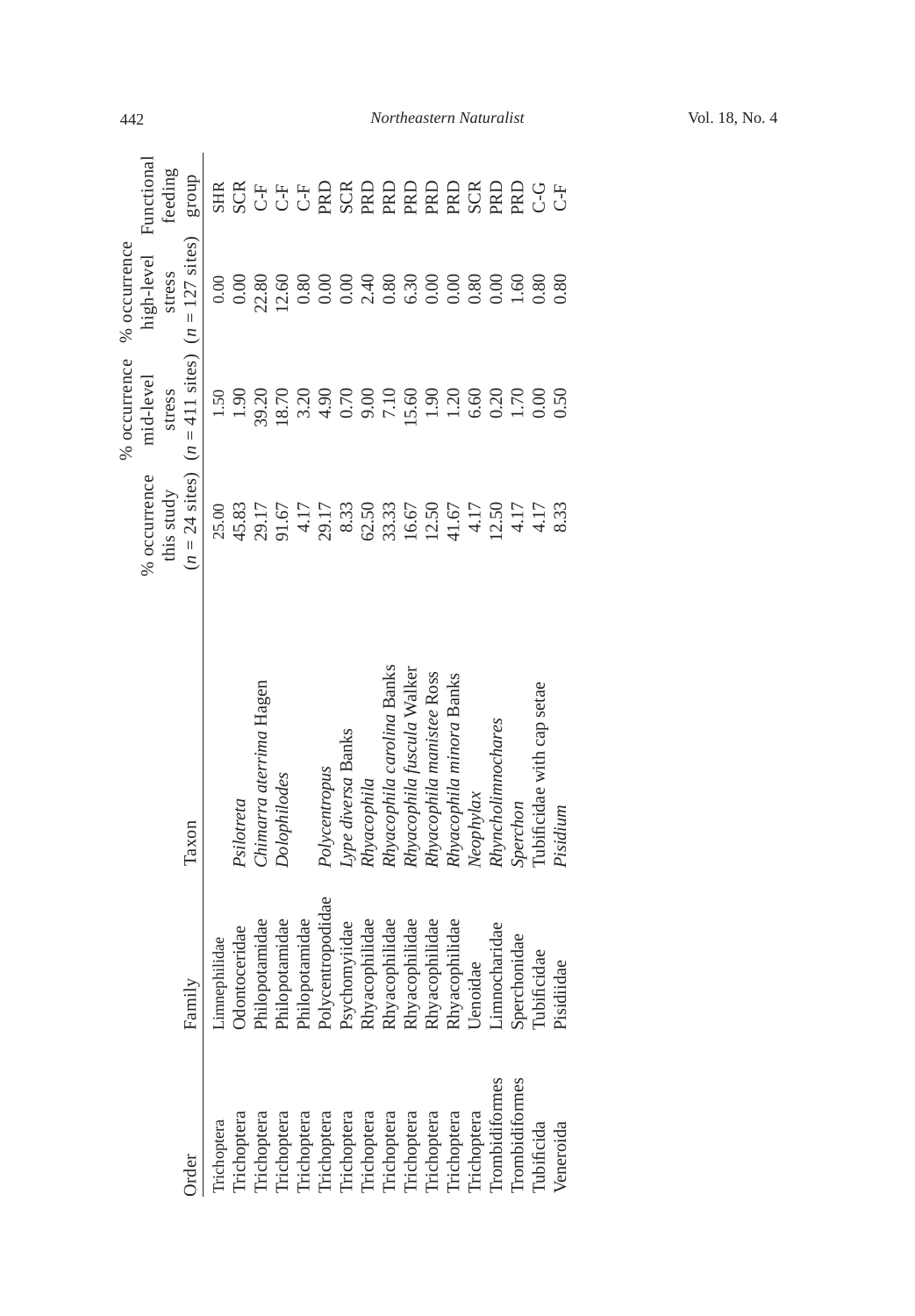| Appendix 2. Percent occurrence, tolerance value, and stream flow guild for fish species collected in this study ( $n = 30$ ) compared to sites<br>listurbance gradient based on data collected by Connecticut DEP from wadeable streams in Connecticut 1995-2009 using similar sam-<br>with higher levels of anthropogenic stress. Species collected in this study were compared to 2 additional categories along the human                                                                          |
|------------------------------------------------------------------------------------------------------------------------------------------------------------------------------------------------------------------------------------------------------------------------------------------------------------------------------------------------------------------------------------------------------------------------------------------------------------------------------------------------------|
| et al. 1999, Whitworth 1996). I = intolerant, $M =$ intermediate, $T =$ tolerant; FS = fluvial specialist, FD =<br>$41$ ) and high-level stress sites (IC values > 12%, $n=109$ ). Tolerance values and stream preferences were taken from regional references<br>bling protocols used in this study. Sites were binned by percent impervious land cover (IC) as mid-level stress sites (IC 4.1-11.9%, $n =$<br>fluvial dependent, MG = macrohabitat generalist.<br>Armstrong et al. 2001, Halliwell |

|                          |                                     |                                                                                                                                                                                                                                                                                                               | % occurrence                                                                 | % occurrence |           |                               |                                                                                                                                                                                                                                                                                                                                                                                                                                                              |        |
|--------------------------|-------------------------------------|---------------------------------------------------------------------------------------------------------------------------------------------------------------------------------------------------------------------------------------------------------------------------------------------------------------|------------------------------------------------------------------------------|--------------|-----------|-------------------------------|--------------------------------------------------------------------------------------------------------------------------------------------------------------------------------------------------------------------------------------------------------------------------------------------------------------------------------------------------------------------------------------------------------------------------------------------------------------|--------|
|                          |                                     | % occurrence                                                                                                                                                                                                                                                                                                  | mid-level                                                                    | high-level   |           |                               | Water                                                                                                                                                                                                                                                                                                                                                                                                                                                        |        |
|                          |                                     | this study                                                                                                                                                                                                                                                                                                    | stress                                                                       | stress       | Tolerance | Flow                          | temperature                                                                                                                                                                                                                                                                                                                                                                                                                                                  |        |
| Family                   | Species                             |                                                                                                                                                                                                                                                                                                               | $(n = 30 \text{ sites})$ $(n = 341 \text{ sites})$ $(n = 109 \text{ sites})$ |              | value     | guild                         | preterence                                                                                                                                                                                                                                                                                                                                                                                                                                                   | Native |
| Anguillidae              | Anguilla rostrata Lesueur           | 40.00                                                                                                                                                                                                                                                                                                         |                                                                              |              |           |                               |                                                                                                                                                                                                                                                                                                                                                                                                                                                              | Yes    |
| Catostomidae             | Catostomus commersoni Lacepède      | 40.00                                                                                                                                                                                                                                                                                                         | 71.55<br>82.40<br>38.12                                                      |              |           |                               | ≫<br>⊘s ≫                                                                                                                                                                                                                                                                                                                                                                                                                                                    | Yes    |
| Centrarchidae            | Linnaeus<br>Lepomis auritus         |                                                                                                                                                                                                                                                                                                               |                                                                              |              |           | E g                           |                                                                                                                                                                                                                                                                                                                                                                                                                                                              |        |
| Centrarchidae            | Lepomis cyanellus Rafinesque        |                                                                                                                                                                                                                                                                                                               | 9.09                                                                         |              |           |                               |                                                                                                                                                                                                                                                                                                                                                                                                                                                              |        |
| Centrarchidae            | Lepomis gibbosus Linnaeus           |                                                                                                                                                                                                                                                                                                               |                                                                              |              |           |                               |                                                                                                                                                                                                                                                                                                                                                                                                                                                              |        |
| Centrarchidae            | Lepomis macrochirus Rafinesque      |                                                                                                                                                                                                                                                                                                               |                                                                              |              |           |                               |                                                                                                                                                                                                                                                                                                                                                                                                                                                              |        |
| Centrarchidae            | Micropterus dolomieu Lacepède       |                                                                                                                                                                                                                                                                                                               |                                                                              |              |           |                               |                                                                                                                                                                                                                                                                                                                                                                                                                                                              |        |
| Centrarchidae            | Micropterus salmoides Lacepède      |                                                                                                                                                                                                                                                                                                               |                                                                              |              |           |                               |                                                                                                                                                                                                                                                                                                                                                                                                                                                              |        |
| Cottidae                 | Richardson<br>Cottus cognatus       | $\begin{array}{l} 3.33 \\ 1.67 \\ 1.67 \\ 1.67 \\ 2.39 \\ 2.39 \\ 2.30 \\ 2.33 \\ 2.30 \\ 2.31 \\ 2.33 \\ 2.30 \\ 2.31 \\ 2.33 \\ 2.33 \\ 2.33 \\ 2.33 \\ 2.33 \\ 2.33 \\ 2.33 \\ 2.33 \\ 2.33 \\ 2.33 \\ 2.33 \\ 2.33 \\ 2.33 \\ 2.33 \\ 2.33 \\ 2.33 \\ 2.33 \\ 2.33 \\ 2.33 \\ 2.33 \\ 2.33 \\ 2.33 \\ 2.$ |                                                                              |              |           | 6 5 5 5 5 6 6 6 5 6 6 5 6 5 6 | $\mathbb{R}\mathbb{R}\overset{\frown}{\underset{\smile}{\otimes}}\mathbb{G}\overset{\frown}{\underset{\smile}{\otimes}}\mathbb{G}\overset{\frown}{\underset{\smile}{\otimes}}\mathbb{G}\overset{\frown}{\underset{\smile}{\otimes}}\mathbb{G}\overset{\frown}{\underset{\smile}{\otimes}}\mathbb{G}\overset{\frown}{\underset{\smile}{\otimes}}\mathbb{G}\overset{\frown}{\underset{\smile}{\otimes}}\mathbb{G}\overset{\frown}{\underset{\smile}{\otimes}}$ |        |
|                          | Mitchill<br>Luxilus cornutus        |                                                                                                                                                                                                                                                                                                               |                                                                              |              |           |                               |                                                                                                                                                                                                                                                                                                                                                                                                                                                              |        |
| Cyprinidae<br>Cyprinidae | Notemigonus crysoleucas Mitchil     |                                                                                                                                                                                                                                                                                                               |                                                                              |              |           |                               |                                                                                                                                                                                                                                                                                                                                                                                                                                                              |        |
| Cyprinidae               | Rhinichthys atratulus Hermann       |                                                                                                                                                                                                                                                                                                               |                                                                              |              |           |                               |                                                                                                                                                                                                                                                                                                                                                                                                                                                              |        |
|                          | Rhinichthys cataractae Valenciennes |                                                                                                                                                                                                                                                                                                               |                                                                              |              |           |                               |                                                                                                                                                                                                                                                                                                                                                                                                                                                              |        |
| Cyprinidae<br>Cyprinidae | Semotilus atromaculatus Mitchil     |                                                                                                                                                                                                                                                                                                               |                                                                              |              |           |                               |                                                                                                                                                                                                                                                                                                                                                                                                                                                              |        |
| Cyprinidae               | Semotilus corporalis Mitchil        | 23.33                                                                                                                                                                                                                                                                                                         |                                                                              |              |           |                               |                                                                                                                                                                                                                                                                                                                                                                                                                                                              |        |
| Esocidae                 | Esox americanus Gmelin              | 6.67                                                                                                                                                                                                                                                                                                          |                                                                              |              |           |                               |                                                                                                                                                                                                                                                                                                                                                                                                                                                              |        |
| Esocidae                 | Esox niger Lesueur                  | 16.67                                                                                                                                                                                                                                                                                                         |                                                                              |              |           |                               |                                                                                                                                                                                                                                                                                                                                                                                                                                                              |        |
| Gadidae                  | Lota lota Linnaeus                  | 3.33                                                                                                                                                                                                                                                                                                          | 0.00                                                                         | 0.00         |           | FS                            |                                                                                                                                                                                                                                                                                                                                                                                                                                                              | Yes    |